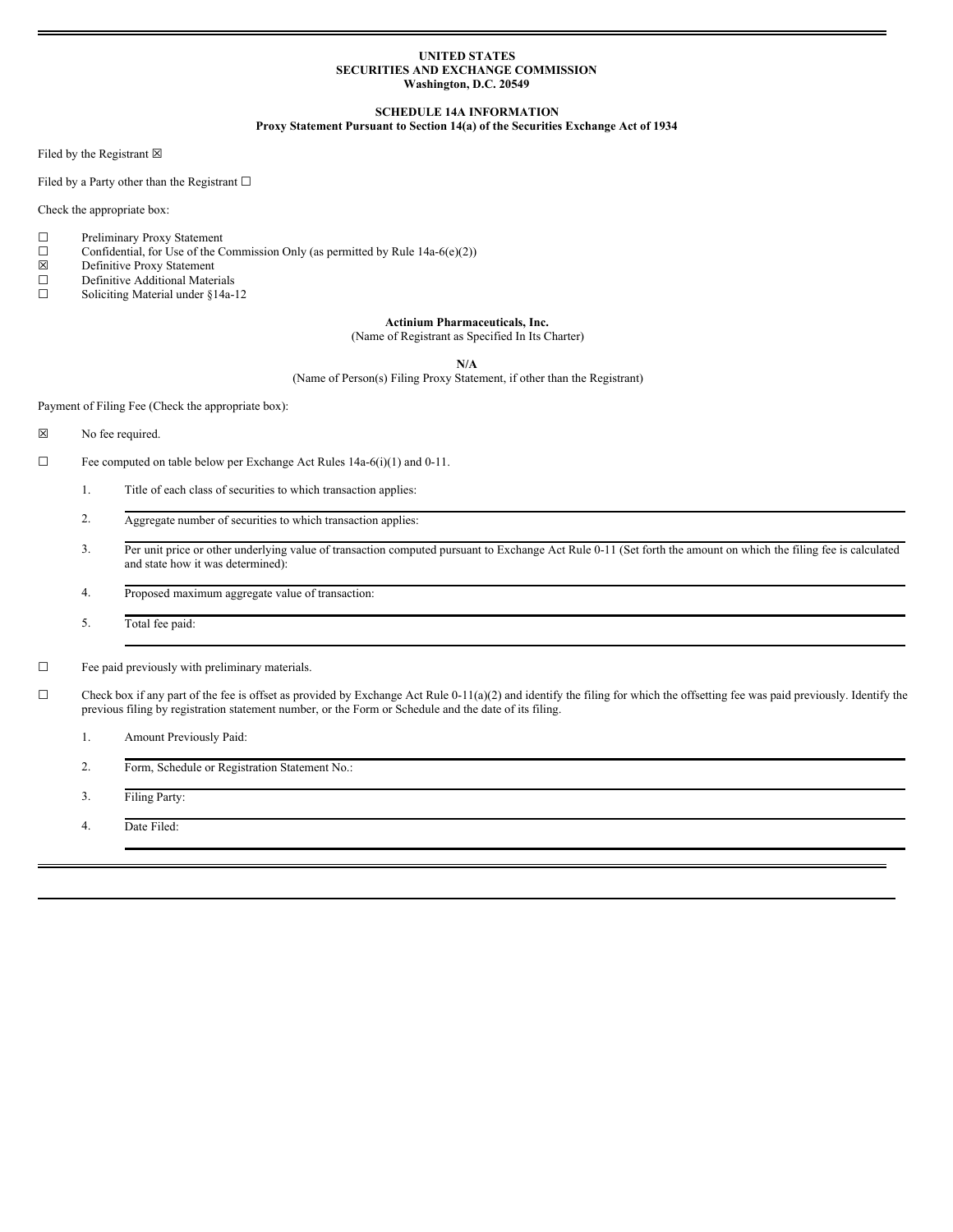

October 7, 2020

Dear Fellow Stockholders:

You are cordially invited to attend the Annual Meeting of Stockholders (the "Annual Meeting") of Actinium Pharmaceuticals, Inc. to be held at 9:30 a.m., Eastern Time, on November 18, 2020, at The Garden City Hotel, 45 Seventh St, Garden City, NY 11530.

## **Annual Meeting Details**

We are distributing our proxy materials to certain stockholders via the Internet under the U.S. Securities and Exchange Commission (the "SEC") "Notice and Access" rules. We believe this approach allows us to provide stockholders with a timely and convenient way to receive proxy materials and vote, while lowering the costs of delivery and reducing the environmental impact of our Annual Meeting. We are mailing to our stockholders a Notice of Internet Availability of Proxy Materials (the "Notice of Internet Availability") beginning on or about October 7, 2020, rather than a paper copy of the proxy statement, the proxy card and our 2019 Annual Report, which includes our annual report on Form 10-K for the fiscal year ended December 31, 2019. The Notice of Internet Availability contains instructions on how to access the proxy materials, vote and obtain, if desired, a paper copy of the proxy materials.

While as of the date of this proxy statement we are intending to hold the Annual Meeting in a physical format, as part of our precautions regarding the coronavirus, or COVID-19, we are planning for the possibility, if necessary, of a change in the location of the Annual Meeting to hold a hybrid or virtual meeting, which would allow for remote participation by stockholders at the Annual Meeting, as entry to the physical location of the Annual Meeting may be limited due to the requirements of applicable laws or orders restricting the size of public gatherings or other public health measures. If we take this step, we will announce the decision to do so as soon as practicable via a press release that will also be filed with the SEC as proxy material, as well as by posting details on our website at *https://www.actiniumpharma.com/*. Please monitor our press releases and check our website regularly until the Annual Meeting for updated information.

You are required to register in advance of the Annual Meeting if you plan to attend the Annual Meeting in person. If you wish to register in advance of the Annual Meeting, please contact our investor relations office by no later than November 11, 2020, by e-mail to investorrelations@actiniumpharma.com, mail to Actinium Pharmaceuticals, Inc., 275 Madison Avenue, 7<sup>th</sup> Floor, New York, New York 10016, or telephone at (646) 677-3875.

Your vote is very important, regardless of the number of shares of our voting securities that you own. Whether or not you expect to be present at the Annual Meeting, after receiving the Notice of Internet Availability please vote as promptly as possible to ensure your representation and the presence of a quorum at the Annual Meeting. As an alternative to voting in person at the Annual Meeting, you may vote via the Internet, by telephone, or by signing, dating and returning the proxy card that is mailed to those that request paper copies of the proxy statement and the other proxy materials. If your shares are held in the name of a broker, trust, bank or other nominee, and you receive these materials through your broker or through another intermediary, please complete and return the materials in accordance with the instructions provided to you by such broker or other intermediary or contact your broker directly in order to obtain a proxy issued to you by your nominee holder to attend the Annual Meeting and vote in person at the Annual Meeting. Failure to do so may result in your shares not being eligible to be voted by proxy at the Annual Meeting. On behalf of the Board of Directors, I urge you to submit your vote as soon as possible, even if you currently plan to attend the meeting in person.

On behalf of the team at Actinium,

Sincerely,

Sandesh Seth

Chairman and Chief Executive Officer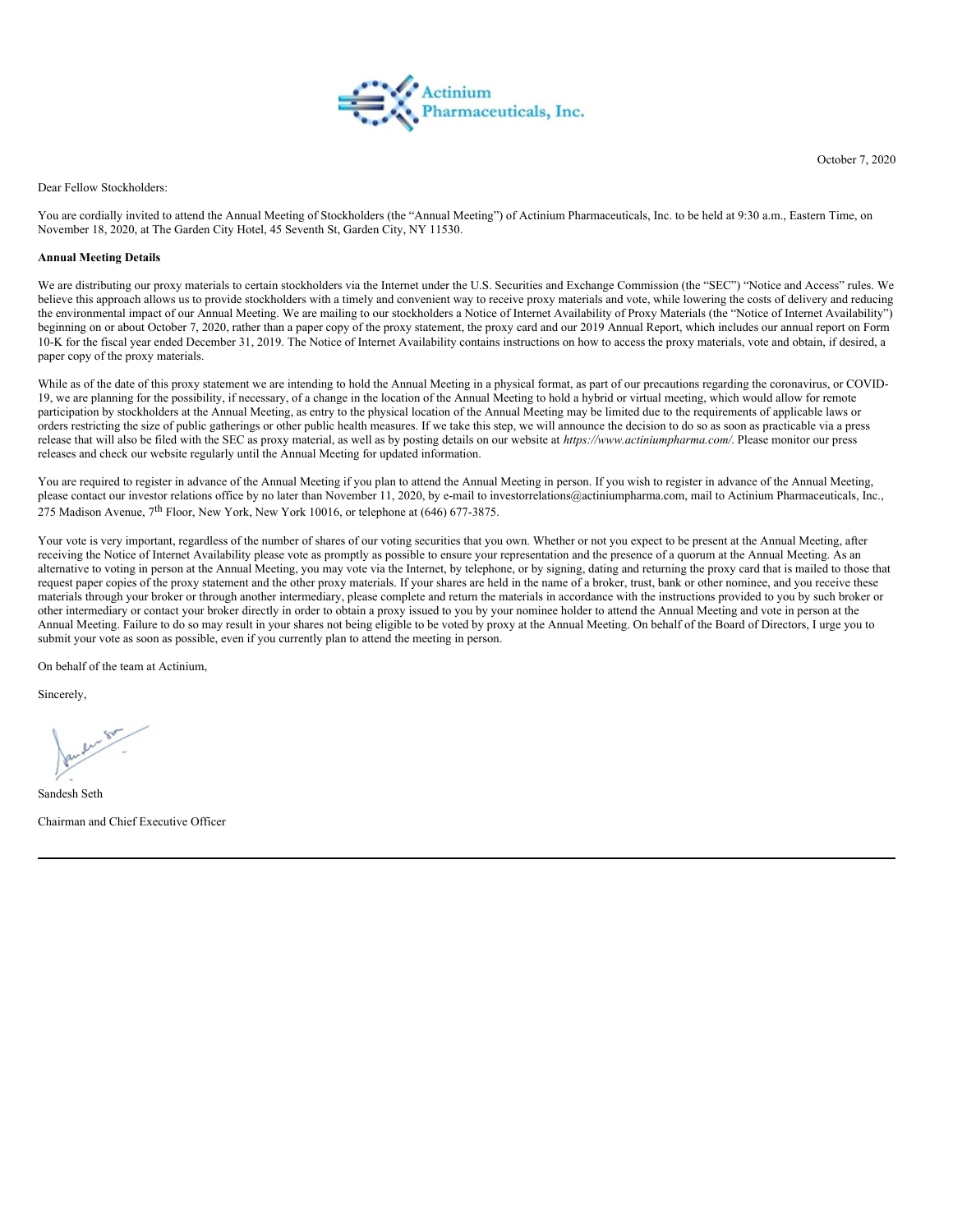# **ACTINIUM PHARMACEUTICALS, INC. 275 Madison Avenue, 7 th Floor New York, New York 10016**

# **NOTICE OF ANNUAL MEETING OF STOCKHOLDERS**

To Our Stockholders:

NOTICE IS HEREBY GIVEN that the 2020 Annual Meeting of Stockholders (the "Annual Meeting") of Actinium Pharmaceuticals, Inc. (the "Company") will be held on Wednesday, November 18, 2020, at 9:30 a.m. (Eastern Time) at The Garden City Hotel, 45 Seventh St, Garden City, NY 11530. You are required to register in advance of the Annual Meeting if you plan to attend the Annual Meeting in person. If you wish to register in advance of the Annual Meeting, please contact our investor relations office by no later than November 11, 2020, by e-mail to investorrelations@actiniumpharma.com, mail to Actinium Pharmaceuticals, Inc., 275 Madison Avenue, 7<sup>th</sup> Floor, New York, New York 10016, or telephone at (646) 677-3875.

While as of the date of this proxy statement we are intending to hold the Annual Meeting in a physical format, as part of our precautions regarding the coronavirus, or COVID-19, we are planning for the possibility, if necessary, of a change in the location of the Annual Meeting to hold a hybrid or virtual meeting, which would allow for remote participation by stockholders at the Annual Meeting, as entry to the physical location of the Annual Meeting may be limited due to the requirements of applicable laws or orders restricting the size of public gatherings or other public health measures. If we take this step, we will announce the decision to do so as soon as practicable via a press release that will also be filed with the SEC as proxy material, as well as by posting details on our website at https://www.actiniumpharma.com/. Please monitor our press releases and check our website regularly until the Annual Meeting for updated information.

We are holding the Annual Meeting for the following purposes, which are more fully described in the accompanying proxy statement:

- 1. To elect David Nicholson and Richard I. Steinhart as Class I directors to serve for a three-year term that expires at the 2023 Annual Meeting of Stockholders, or until their successors are elected and qualified or until their earlier resignation or removal;
- 2. To approve an amendment to the Actinium Pharmaceuticals, Inc. 2019 Plan to increase the total number of shares of common stock authorized for issuance under such plan from 333,333 by 2,750,000 to a total of 3,083,333 shares to attract and retain the best available personnel and to support planned hiring efforts as the Company grows; and
- 3. To ratify the appointment of Marcum LLP as our independent registered public accounting firm for the fiscal year ending December 31, 2020.

In addition, stockholders may be asked to consider and vote upon such other business as may properly come before the Annual Meeting or any adjournment or postponement thereof. After careful consideration, **the Board of Directors recommends a vote "FOR" Proposals 1, 2 and 3.**

Only stockholders of record as of September 29, 2020 (the "Record Date") are entitled to notice of, and to vote at, the Annual Meeting and any postponement or adjournment thereof. For ten calendar days prior to the Annual Meeting, a complete list of the stockholders entitled to vote at the Annual Meeting will be available during ordinary business hours at our principal executive offices for examination by any stockholder for any purpose relating to the Annual Meeting. To the extent office access is impracticable due to the recent COVID-19 pandemic, you may email Alyson Osenenko of Alliance Advisors, LLC, our proxy solicitor, at aosenenko@allianceadvisors.com for alternative arrangements to examine the stockholder list. The email should state the purpose of the request and provide proof of ownership of our voting securities as of the Record Date. Such list of the stockholders will also be available during the Annual Meeting.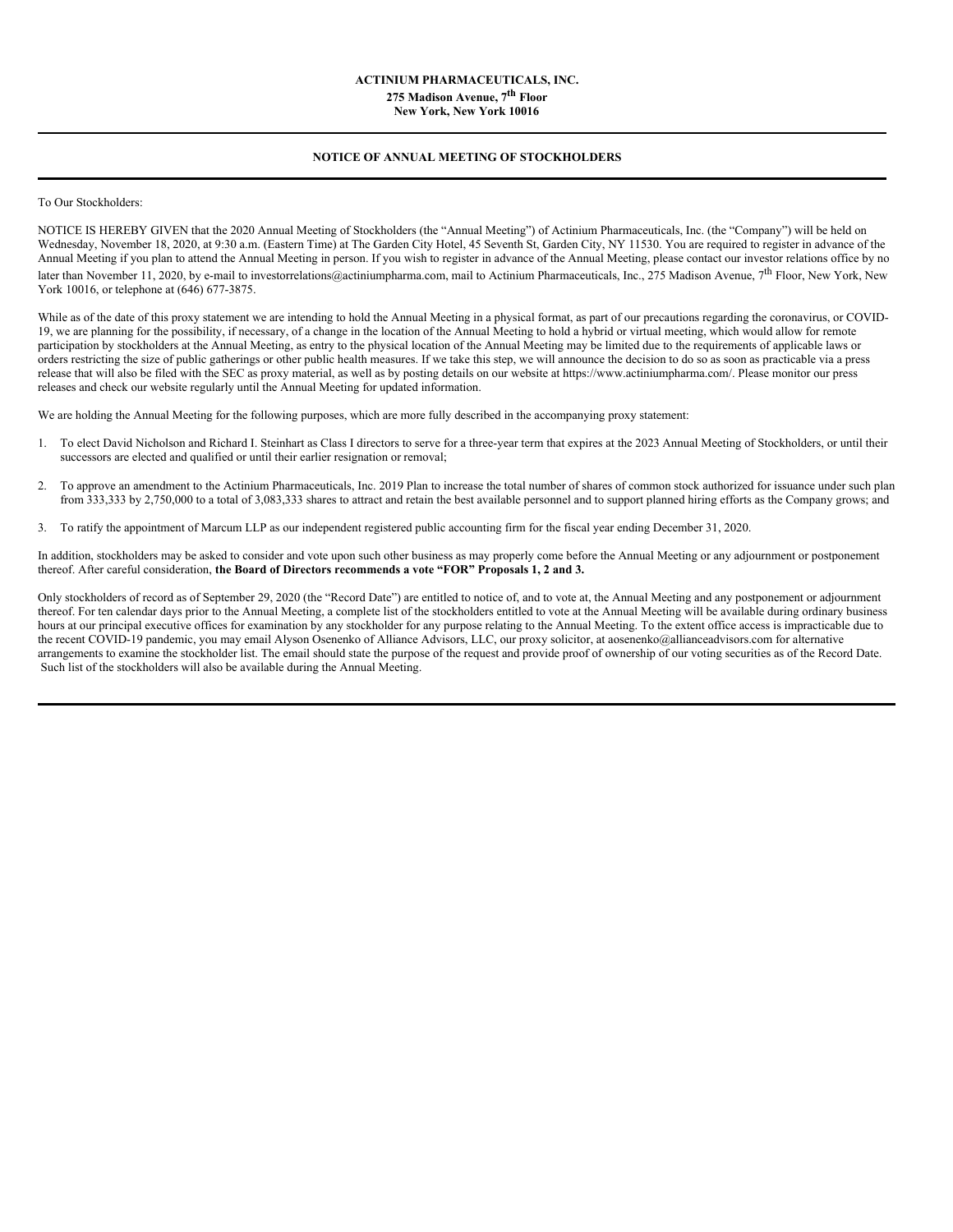Your vote as a Actinium Pharmaceutical, Inc. stockholder is very important. With respect to all matters that will come before the Annual Meeting, each holder of shares of common stock is entitled to one vote for each share of common stock held as of the Record Date. For questions regarding your stock ownership, if you are a registered holder, you can contact our transfer agent, Action Stock Transfer by phone at (801) 274-1088.

*If your shares are registered in your name,*even if you plan to attend the Annual Meeting or any postponement or adjournment of the Annual Meeting in person, we request that you vote via the Internet, by telephone, or by signing, dating and returning the proxy card that is mailed to those that request paper copies of the proxy statement and the other proxy materials in accordance with the instructions set out in the form of proxy and in the proxy statement to ensure that your shares will be represented at the Annual Meeting.

If your shares are held in the name of a broker, trust, bank or other nominee, and you receive these materials through your broker or through another intermediary, please complete and return the materials in accordance with the instructions provided to you by such broker or other intermediary or contact your broker directly in order to obtain a proxy issued to you by your nominee holder to attend the Annual Meeting and vote in person. Failure to do so may result in your shares not being eligible to be voted by proxy at the Annual Meeting.

By Order of our Board of Directors,

/s/ Sandesh Seth *Chairman and Chief Executive Of icer*

New York, NY October 7, 2020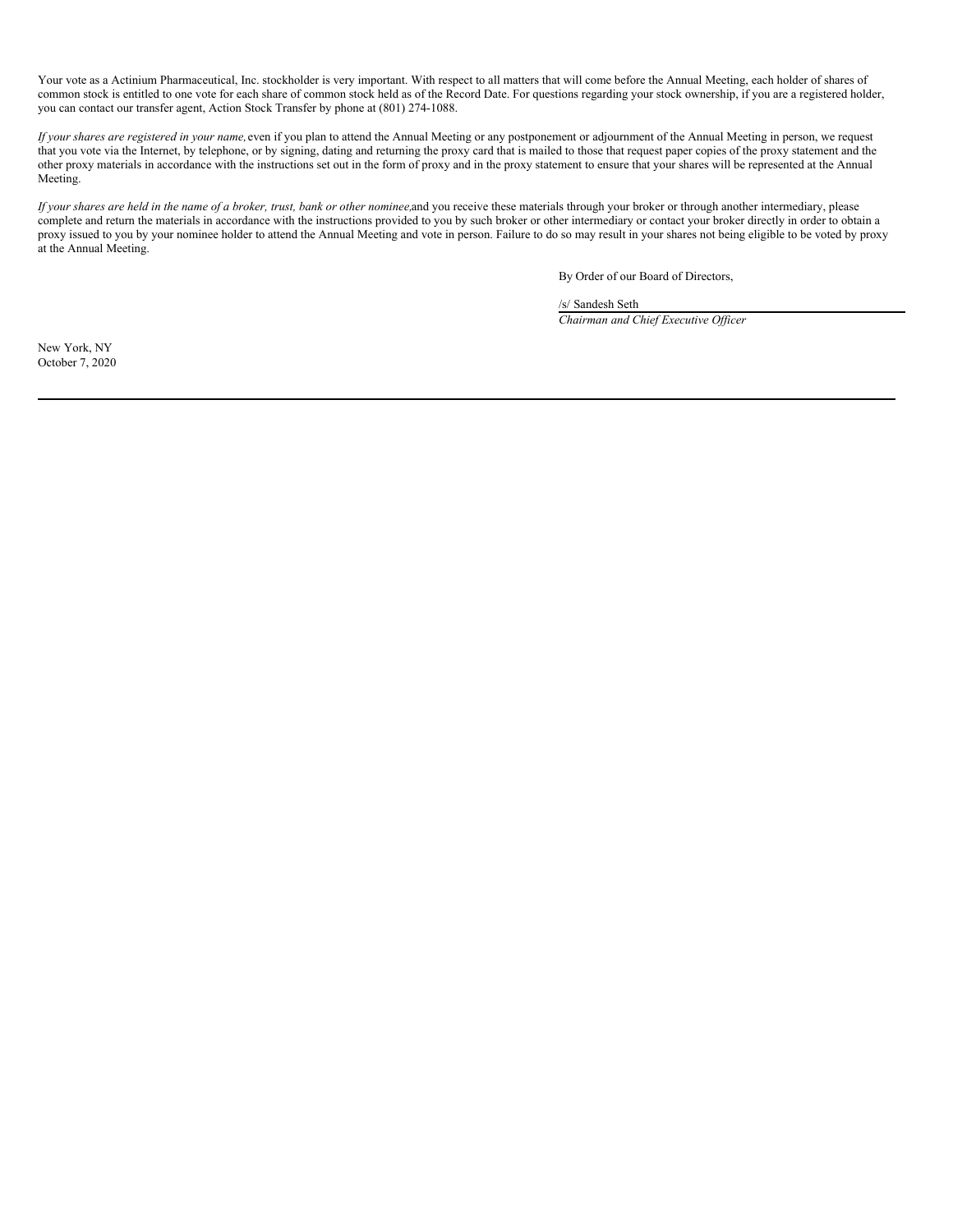# **TABLE OF CONTENTS**

|                                                                        | Page  |
|------------------------------------------------------------------------|-------|
| General                                                                |       |
| <b>Questions and Answers</b>                                           |       |
| Who Can Help Answer Your Questions?                                    |       |
| <b>Corporate Governance</b>                                            |       |
| <b>Board Committees</b>                                                | 10    |
| <b>Director Compensation</b>                                           |       |
| <b>Audit Committee Report</b>                                          | 13    |
| Directors and Executive Officers                                       | 15    |
| <b>Executive Compensation</b>                                          | 19    |
| <b>Principal Stockholders</b>                                          | 29    |
| <b>Certain Relationships and Related Transactions</b>                  | 31    |
| <u>Proposal 1 — Election of Directors</u>                              | 32    |
| Proposal 2 — Amendment to the Actinium Pharmaceuticals, Inc. 2019 Plan | 33    |
| Proposal 3 — Ratification of the Appointment of Marcum LLP             | 41    |
| <b>Other Matters</b>                                                   | 42    |
| <b>Householding of Proxy Materials</b>                                 | 42    |
| <b>Electronic Delivery of Company Stockholder Communications</b>       | 42    |
| <b>Submission of Future Stockholder Proposals</b>                      | 43    |
| Annex A                                                                | $A -$ |
| Annex B                                                                | $B-$  |

*Stockholders Should Read the Entire Proxy Statement Carefully Prior to Submitting Their Proxies*

# i

<u> 1980 - Johann Barn, mars an t-Amerikaansk ferske</u>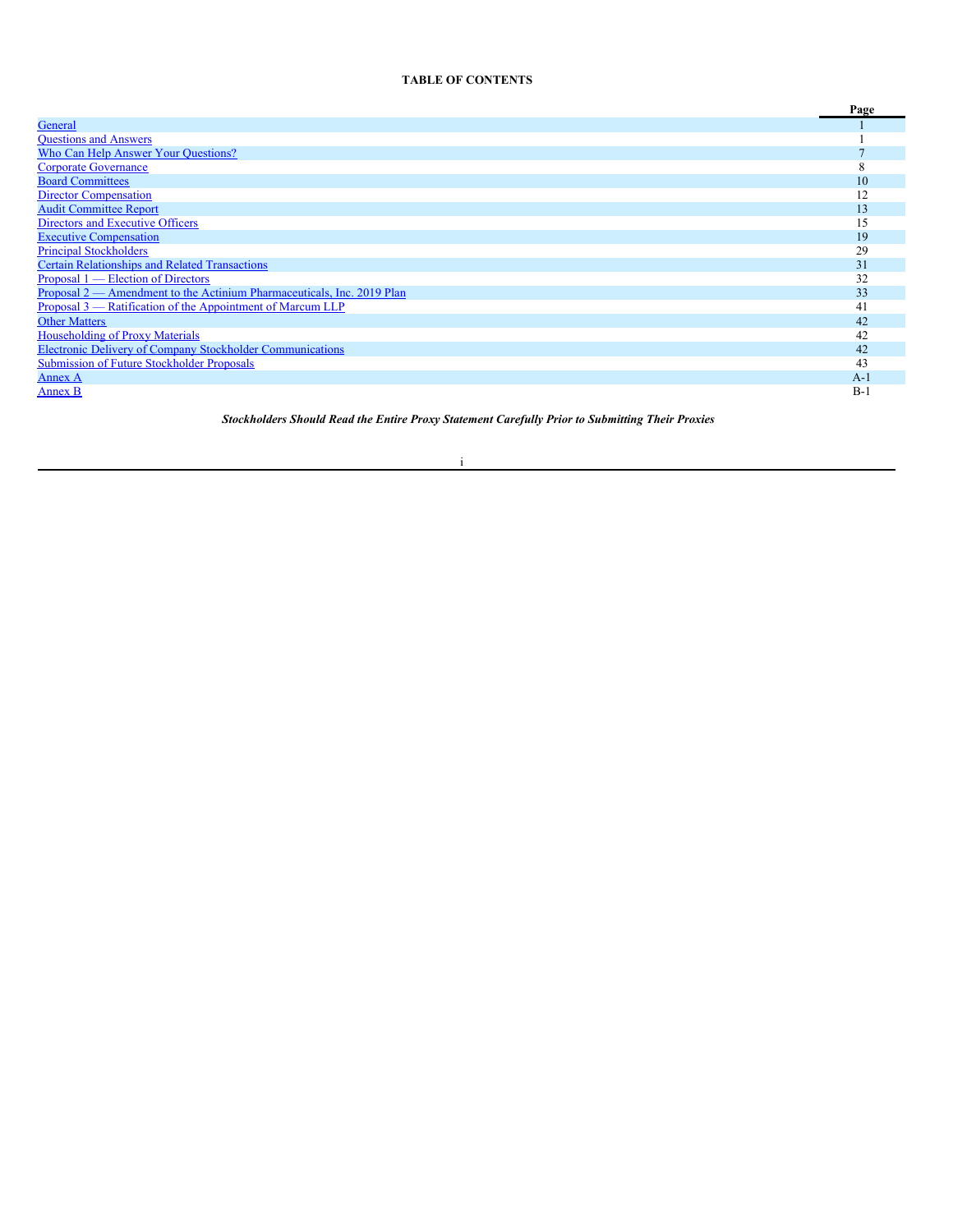#### **PROXY STATEMENT FOR ANNUAL MEETING OF STOCKHOLDERS**

#### <span id="page-5-0"></span>**GENERAL**

Unless the context otherwise requires, references in this proxy statement to "we," "us," "our," "the Company," or "Actinium" refer to Actinium Pharmaceuticals, Inc., a Delaware corporation, and its subsidiaries as a whole. In addition, unless the context otherwise requires, references to "stockholders" are to the holders of our common stock, par value \$0.001 per share.

The enclosed proxy is solicited on behalf of the Board of Directors of Actinium Pharmaceuticals, Inc. (the "Board") for use at our 2020 annual meeting of stockholders of the Company (the "Annual Meeting") to be held on November 18, 2020, at the time and place and for the purposes set forth in the accompanying Notice of Annual Meeting of Stockholders and at any adjournment(s) or postponement(s) of the Annual Meeting. Voting materials, including this proxy statement and proxy card, are dated October 7, 2020 and are expected to be first delivered to all or our stockholders on or about October 7, 2020.

The executive offices of the Company are located at, and the mailing address of the Company is 275 Madison Avenue,  $7<sup>th</sup>$  Floor, New York, New York 10016.

## **IMPORTANT NOTICE REGARDING THE AVAILABILITY OF PROXY MATERIALS FOR THE STOCKHOLDER MEETING TO BE HELD ON NOVEMBER 18, 2020:**

As permitted by the "Notice and Access" rules of the U.S. Securities and Exchange Commission (the "SEC"), this proxy statement, a form of the proxy card and our 2019 annual report to stockholders on Form 10-K (the "Annual Report") are available for viewing, printing and downloading at http://www.viewproxy.com/actiniumpharma/2020 or by email at: requests@viewproxy.com. To view these materials, please have your control number available that appears on your Notice of Internet Availability of Proxy Materials (the "Notice of Internet Availability") or proxy card. On this website, you can also elect to receive future distributions of our proxy statements and annual reports to stockholders by electronic delivery. Additionally, you can find a copy of our Annual Report, which includes our financial statements at *www.sec.gov*, or in the "SEC Filings" section of the "Investors" section of our website at *www.actiniumpharma.com.*

On or about October 7, 2020, we commenced mailing to our stockholders a Notice of Internet Availability that contains instructions on how stockholders may access and review all of the proxy materials and how to vote. Also on or about October 7, 2020, we began mailing printed copies of the proxy materials to stockholders that previously requested printed copies. If you received a Notice of Internet Availability by mail, you will not receive a printed copy of the proxy materials in the mail unless you request a copy. If you received a Notice of Internet Availability by mail and would like to receive a printed copy of our proxy materials, you should follow the instructions for requesting such materials included in the Notice of Internet Availability.

### <span id="page-5-1"></span>**QUESTIONS AND ANSWERS**

Following are some commonly asked questions raised by our stockholders and answers to each of those questions.

### *What is a proxy?*

A proxy is another person that you legally designate to vote your stock. If you designate someone as your proxy in a written document, that document is also called a "proxy" or a "proxy card." If you are a "street name" holder, you must obtain a proxy from your broker or nominee in order to vote your shares in person at the Annual Meeting.

#### *What is a proxy statement?*

A proxy statement is a document that regulations of the SEC require that we give to you when we ask you to sign a proxy card to vote your shares at the Annual Meeting.

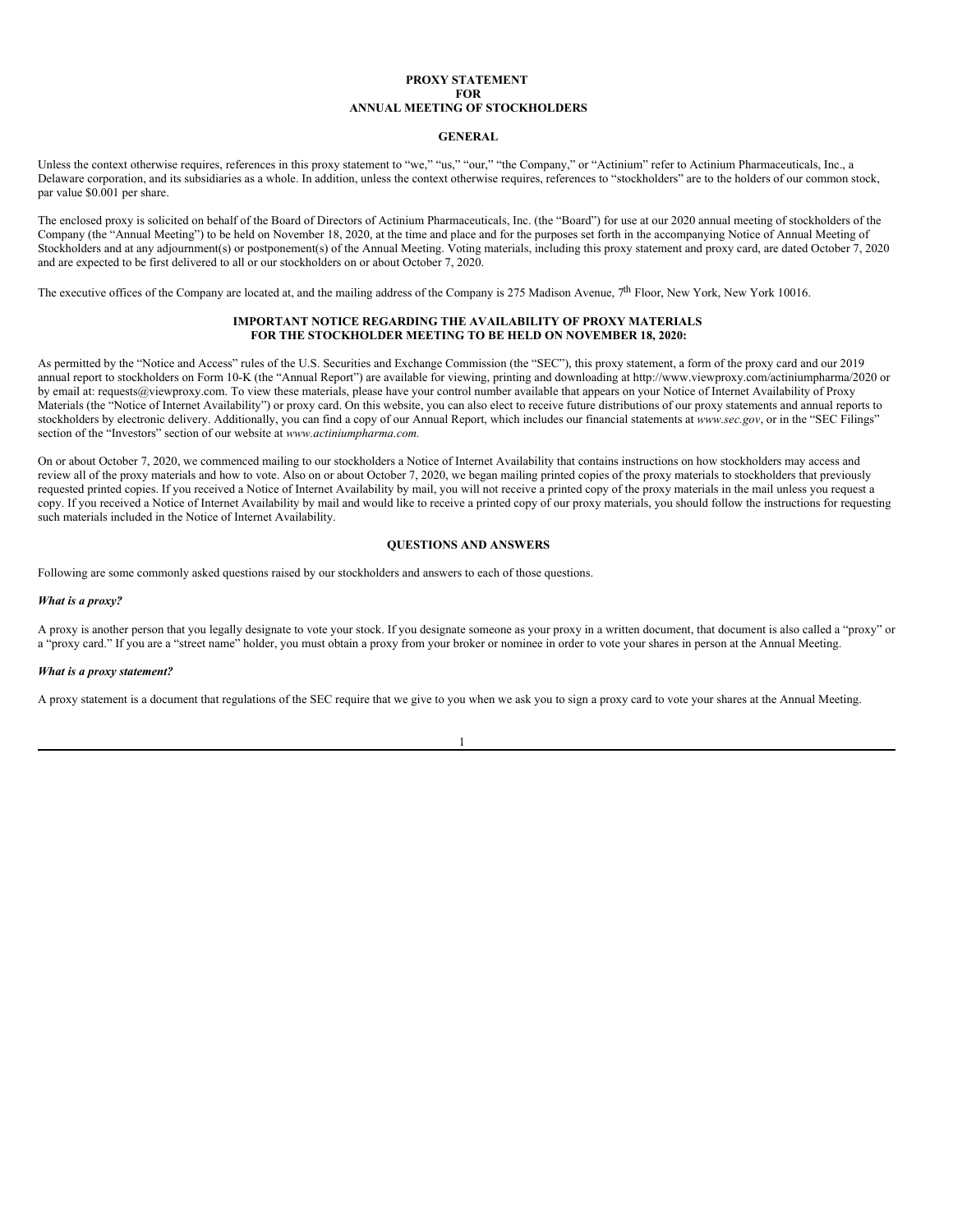#### Why did I receive a Notice of Internet Availability of Proxy Materials instead of paper copies of the proxy materials?

We are using the SEC's Notice and Access model ("Notice and Access"), which allows us to deliver proxy materials over the Internet, as the primary means of furnishing proxy materials. We believe Notice and Access provides stockholders with a convenient method to access the proxy materials and vote, while allowing us to conserve natural resources and reduce the costs of printing and distributing the proxy materials. On or about October 7, 2020, we began mailing to stockholders a Notice of Internet Availability containing instructions on how to access our proxy materials on the Internet and how to vote online. The Notice of Internet Availability is not a proxy card and cannot be used to vote your shares. If you received a Notice of Internet Availability this year, you will not receive paper copies of the proxy materials unless you request the materials by following the instructions on the Notice of Internet Availability*.*

### *What may I vote on at the annual meeting?*

At the Annual Meeting, stockholders will consider and vote upon the following matters:

- Proposal 1: To elect David Nicholson and Richard I. Steinhart as Class I directors to serve for a three-year term that expires at the 2023 Annual Meeting of Stockholders, or until his successor is elected and qualified or until his earlier resignation or removal;
- Proposal 2: To approve an amendment to the Actinium Pharmaceuticals' Inc. 2019 Plan (the "2019 Plan") to increase the total number of shares of common stock authorized for issuance under such plan from 333,333 by 2,750,000, to a total of 3,083,333 shares to attract and retain the best available personnel and to support planned hiring efforts as the Company grows; and
- Proposal 3: To ratify the appointment of Marcum LLP ("Marcum") as our independent registered public accounting firm for the fiscal year ending December 31, 2020.

To consider and act upon any other business as may properly come before the Annual Meeting or any postponement or adjournment thereof.

#### *How does the Board recommend that I vote on the proposals?*

Our Board unanimously recommends that the stockholders vote "FOR" Proposals 1, 2 and 3 being put before our stockholders at the Annual Meeting.

#### *What should I do if I receive more than one set of voting materials?*

You may receive more than one Notice of Internet Availability (or, if you requested a printed copy of the proxy materials, this proxy statement and the proxy card) or voting instruction card. For example, if you hold your shares in more than one brokerage account, you will receive a separate voting instruction card for each brokerage account in which you hold shares. Similarly, if you are a stockholder of record and hold shares in a brokerage account, you will receive a Notice of Internet Availability (or, if you requested a printed copy of the proxy materials, a proxy card) for shares held in your name and a voting instruction card for shares held in "street name." Please follow the separate voting instructions that you received for your shares of common stock held in each of your different accounts to ensure that all of your shares are voted.

### *What is the record date and what does it mean?*

The record date to determine the stockholders entitled to notice of and to vote at the Annual Meeting is the close of business on September 29, 2020 (the "Record Date"). The Record Date is established by the Board as required by Delaware law. On the Record Date, 13,586,525 shares of common stock were issued and outstanding.

#### *Who is entitled to vote at the Annual Meeting?*

Holders of common stock at the close of business on the Record Date may vote at the Annual Meeting.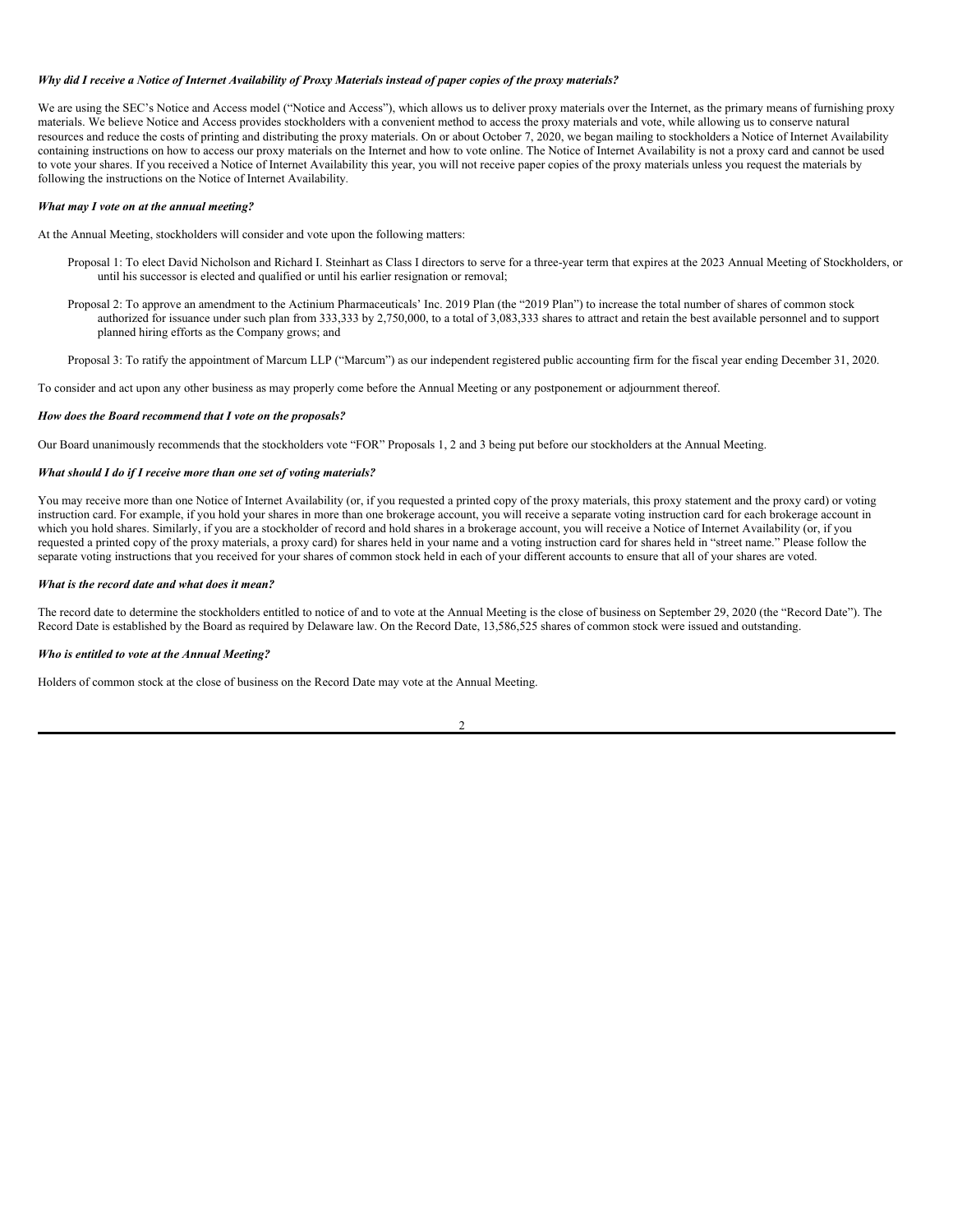#### *What are the voting rights of the stockholders?*

Each holder of common stock is entitled to one vote per share of common stock on each matter to be acted upon at the Annual Meeting. Our Certificate of Incorporation, as amended (the "Charter") does not provide for cumulative voting rights.

### *What happens if a change to the Annual Meeting is necessary due to exigent circumstances?*

While as of the date of this proxy statement we are intending to hold the Annual Meeting in a physical format, as part of our precautions regarding the COVID-19, we are planning for the possibility, if necessary, that we change the location of the Annual Meeting to hold a hybrid or virtual meeting, which would allow for remote participation by stockholders at the Annual Meeting, as entry to the physical location of the Annual Meeting may be limited due to the requirements of applicable laws or orders restricting the size of public gatherings or other public health measures. If we take this step, we will announce the decision to do so as soon as practicable via a press release that will also be filed with the SEC as proxy material, as well as by posting details on our website at *https://www.actiniumpharma.com/*. Please monitor our press releases and check our website regularly until the Annual Meeting for updated information.

#### *What is the dif erence between a stockholder of record and a "street name" holder?*

If your shares are registered directly in your name with Action Stock Transfer Corporation, the Company's stock transfer agent, you are considered the stockholder of record with respect to those shares. The Notice of Internet Availability has been sent directly to you by the Company.

If your shares are held in a stock brokerage account or by a bank or other nominee, the nominee is considered the record holder of those shares. You are considered the beneficial owner of these shares, and your shares are held in "street name." The Notice of Internet Availability has been forwarded to you by your nominee. As the beneficial owner, you have the right to direct your nominee concerning how to vote your shares by using the voting instructions the nominee included in the mailing or by following such nominee's instructions for voting.

#### *What is a broker non-vote?*

Broker non-votes occur when shares are held indirectly through a broker, bank or other intermediary on behalf of a beneficial owner (referred to as held in "street name") and the broker submits a proxy but does not vote for a matter because the broker has not received voting instructions from the beneficial owner and (i) the broker does not have discretionary voting authority on the matter or (ii) the broker chooses not to vote on a matter for which it has discretionary voting authority. Under the rules of the New York Stock Exchange that govern how brokers may vote shares for which they have not received voting instructions from the beneficial owner, brokers are permitted to exercise discretionary voting authority only on "routine" matters when voting instructions have not been timely received from a beneficial owner. Proposal 3 is considered a "routine" matter." Therefore, if you do not provide voting instructions to your broker regarding such proposal, your broker will be permitted to exercise discretionary voting authority to vote your shares on such proposal. In the absence of specific instructions from you, your broker does not have discretionary authority to vote your shares with respect to Proposals 1 and 2.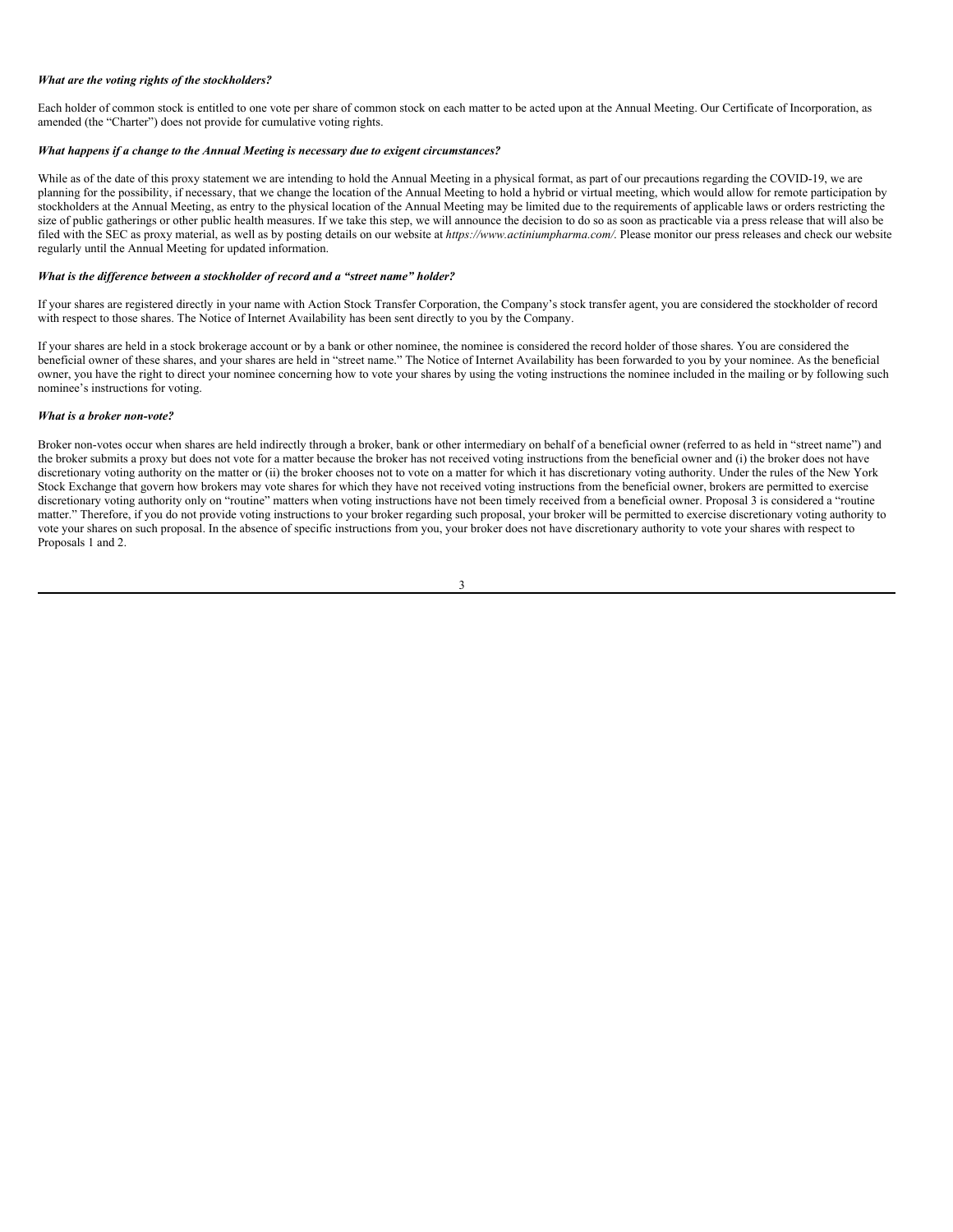### *How do I vote?*

If you are a record holder, you may vote your shares at the Annual Meeting in person or by proxy. Whether you plan to attend the Annual Meeting or not, we urge you to vote by proxy. If you vote by proxy, the individuals named on the proxy card, or your "proxies," will vote your shares in the manner you indicate. You may specify whether your shares should be voted for or withheld for the nominees for director or should be voted for, against or abstained with respect to the amendment of the 2019 Plan and the ratification of the appointment of the Company's independent registered public accountants. Voting by proxy will not affect your right to attend the Annual Meeting. If your shares are registered directly in your name through our transfer agent, Action Stock Transfer Corporation, or you have stock certificates registered in your name, you may submit a proxy to vote:

- *By Internet or by telephone.* Stockholders may vote via the Internet at www.AALvote.com/atnm or by phone (as per instructions on the proxy card). You will need the control number included on your proxy card or Notice of Internet Availability.
- By mail. If you received one or more proxy cards by mail, you can vote by mail by completing, signing, dating and returning the enclosed proxy card applicable to your class of stock in the enclosed postage prepaid envelope. Your proxy will be voted in accordance with your instructions. If you sign the proxy card but do not specify how you want your shares voted, they will be voted as recommended by our Board.
- *In person at the Annual Meeting*. If you attend the Annual Meeting, you may deliver your completed proxy card in person or you may vote by completing a ballot, which will be available at the Annual Meeting. You are required to register in advance of the Annual Meeting if you plan to attend the Annual Meeting in person. If you wish to register in advance of the Annual Meeting, please contact our investor relations office by no later than November 11, 2020, by e-mail to investorrelations@actiniumpharma.com, mail to Actinium Pharmaceuticals, Inc., 275 Madison Avenue, 7<sup>th</sup> Floor, New York, New York 10016, or telephone at (646) 677-3875.

Telephone and Internet voting facilities for all stockholders of record will be available 24-hours a day and will close at 11:59 p.m., Eastern Standard Time, on November 17, 2020.

The proxy is fairly simple to complete, with specific instructions on the electronic ballot, telephone or proxy card. By completing and submitting it, you will direct the proxies to vote your shares at the Annual Meeting in accordance with your instructions. The Board has appointed Sandesh Seth to serve as the proxy for the Annual Meeting.

If your shares are held in "street name" (held in the name of a bank, broker or other nominee who is the holder of record), you must provide the bank, broker or other nominee with instructions on how to vote your shares and can do so as follows:

- *By Internet or by telephone*. Follow the instructions you receive from the record holder to vote by Internet or telephone.
- By mail. You should receive instructions from the record holder explaining how to vote your shares.
- In person at the Annual Meeting. Contact the broker, bank or other nominee who holds your shares to obtain a broker's proxy card and bring it with you to the Annual Meeting. You will not be able to vote at the Annual Meeting unless you have a proxy card from your broker, bank or other nominee.

## *What happens if additional matters are presented at the Annual Meeting?*

Other than the election of directors, the amendment of our 2019 Plan and the ratification of the appointment of our auditor, we are not aware of any other business to be acted upon at the annual meeting. If you grant a proxy, the person named as proxy holder, Sandesh Seth, our Chairman and Chief Executive Officer will have the discretion to vote your shares on any additional matters properly presented for a vote at the Annual Meeting.

# *What happens if I do not give specific voting instructions?*

If you hold shares in your name and you sign and return a proxy card without giving specific voting instructions, your shares will be voted as recommended by our Board on all matters and as the proxy holder may determine in his discretion with respect to any other matters properly presented for a vote before the Annual Meeting. If you hold your shares through a stockbroker, bank or other nominee and you do not provide instructions on how to vote, your stockbroker or other nominee may exercise their discretionary voting power with respect to certain proposals that are considered as "routine" matters. Proposal 3 — ratification of the appointment of Marcum as our independent registered public accounting firm is considered a routine matter, and thus your stockbroker, bank or other nominee may exercise their discretionary voting power with respect to Proposal 3. If the organization that holds your shares does not receive instructions from you on how to vote your shares on a non-routine matter, the organization that holds your shares will inform us that it does not have the authority to vote on these matters with respect to your shares. This is generally referred to as a "broker non-vote." In the absence of specific instructions from you, your broker does not have discretionary authority to vote your shares with respect to Proposal 1 — the election of David Nicholson and Richard I. Steinhart as members to our Board and Proposal 2 — the approval of the amendment to the 2019 Plan. **We encourage you to provide voting** instructions to the organization that holds your shares by carefully following the instructions provided in the notice.

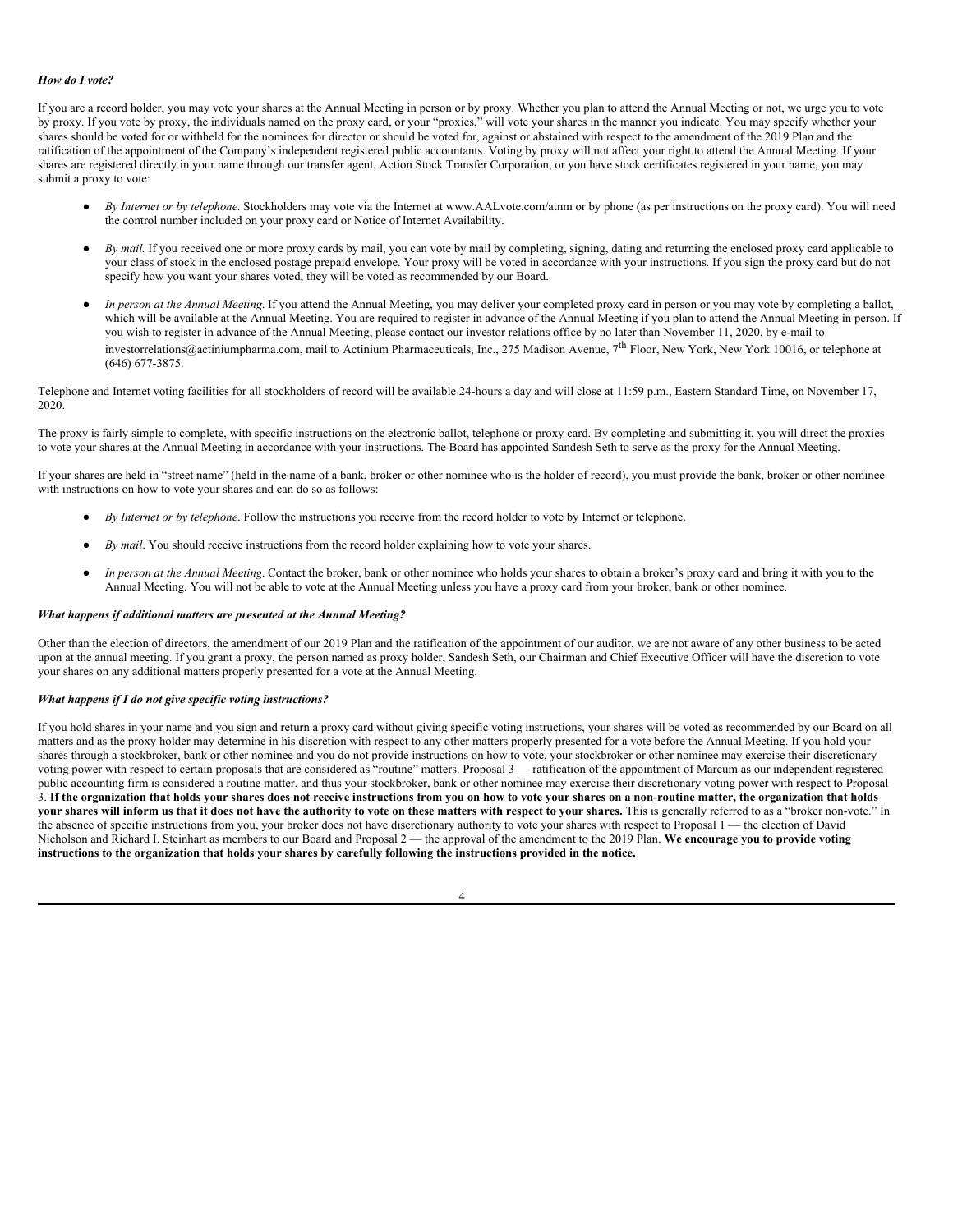#### *What is the quorum requirement for the annual meeting?*

On September 29, 2020, the Record Date for determining which stockholders are entitled to vote, there were 13,586,525 shares of our common stock outstanding, which is our only class of voting securities. Each share of common stock entitles the holder to one vote on matters submitted to a vote of our stockholders. Thirty-Four percent (34%) of our outstanding shares of common stock as of the Record Date must be present at the Annual Meeting (in person or represented by proxy) in order to hold the Annual Meeting and conduct business. This is called a quorum. Your shares will be counted for purposes of determining if there is a quorum, even if you wish to abstain from voting on some or all matters introduced at the Annual Meeting, if you are present and vote in person at the Annual Meeting or have properly submitted a proxy card or voted by fax, by phone or by using the Internet. Broker non-votes will be counted for purposes of determining whether a quorum is present.

### *Who counts the votes?*

All votes will be tabulated by Gary Siegel, our Vice President, Controller, the inspector of election appointed for the Annual Meeting. Each proposal will be tabulated separately.

### *How can I change my vote after I return my proxy card?*

You may revoke your proxy and change your vote at any time before the final vote at the Annual Meeting. You may do this by signing a new proxy card with a later date, by voting on a later date by using the Internet (only your latest Internet proxy submitted prior to the Annual Meeting will be counted), or by attending the Annual Meeting and voting in person. However, your attendance at the Annual Meeting will not automatically revoke your proxy unless you vote at the Annual Meeting or submit a notice of revocation to the Company addressed to Steve O'Loughlin, at the Company's address above, which notice must be received before 5:00 p.m., Eastern Time, on November 13, 2020.

#### *Is my vote confidential?*

Proxy instructions, ballots and voting tabulations that identify individual stockholders are handled in a manner that protects your voting privacy. Your vote will not be disclosed either within our company or to third parties, except:

- as necessary to meet applicable legal requirements;
- to allow for the tabulation of votes and certification of the vote; and
- to facilitate a successful proxy solicitation.

Any written comments that a stockholder might include on the proxy card will be forwarded to our management.

#### *Where can I find the voting results of the Annual Meeting?*

The preliminary voting results will be announced at the Annual Meeting. The final voting results will be tallied by our Inspector of Elections and reported in a Current Report on Form 8-K which we will file with the SEC, within four business days of the date of the Annual Meeting.

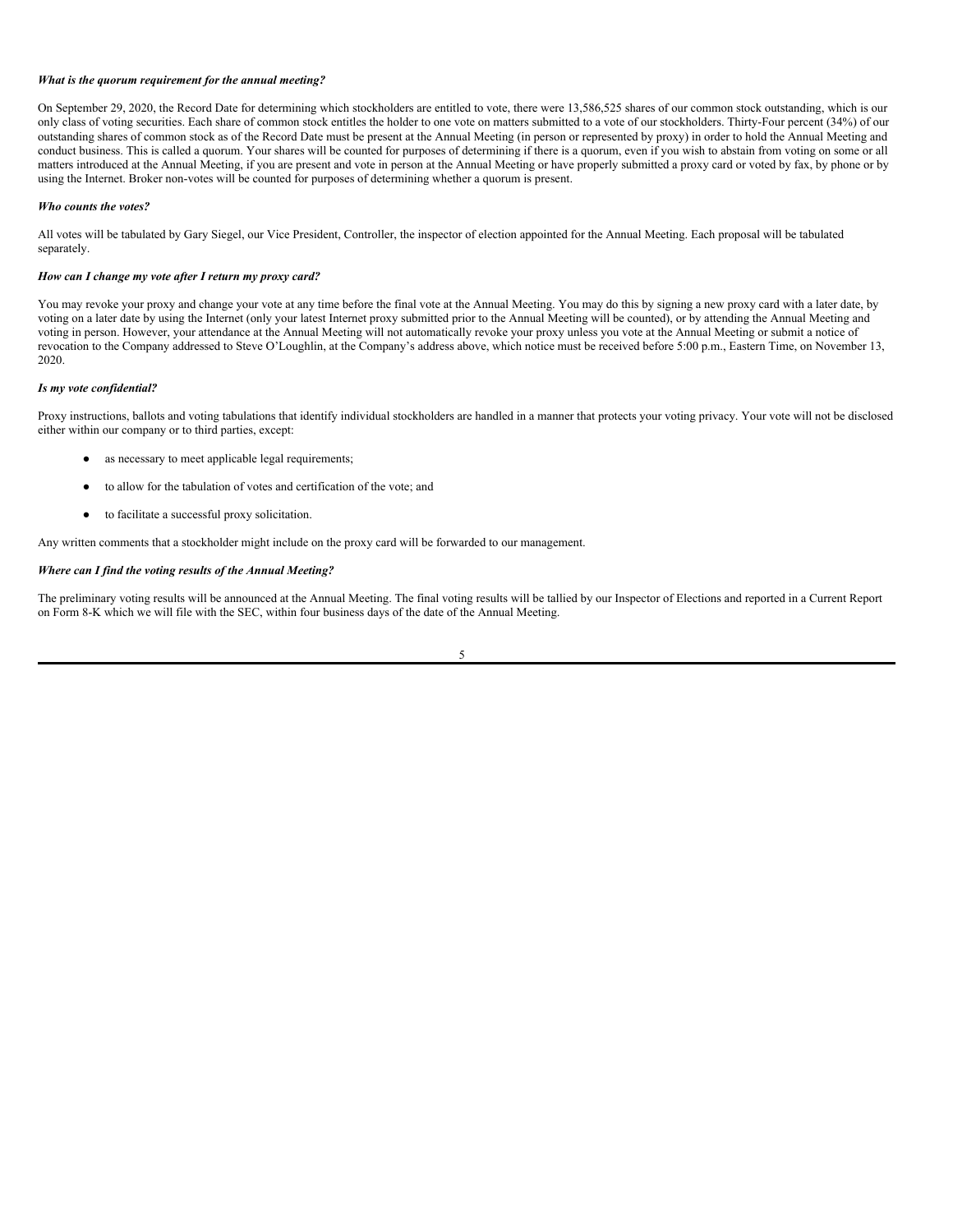#### *How can I obtain a separate set of voting materials?*

To reduce the expense of delivering duplicate voting materials to our stockholders who may have more than one Actinium Pharmaceuticals, Inc. stock account, we are delivering only one Notice of Internet Availability to certain stockholders who share an address, unless otherwise requested. This practice, known as "householding." If you share an address with another stockholder and have received only one Notice of Internet Availability, you may write or call us to request to receive a separate Notice of Internet Availability. Similarly, if you share an address with another stockholder and have received multiple copies of the Notice of Internet Availability, you may write or call us at the address and phone number below to request delivery of a single copy of the Notice of Internet Availability. For future annual meetings of stockholders, you may request separate Notices of Internet Availability or proxy statements, or request that we send only one Notice of Internet Availability to you if you are receiving multiple copies, by writing or calling us at:

> Actinium Pharmaceuticals, Inc. Attention: Steve O'Loughlin, Chief Financial Officer 275 Madison Avenue, 7<sup>th</sup> Floor New York, New York 10016 Tel: (646) 677-3875

Stockholders who own shares through a bank, broker or other intermediary can request householding by contacting the intermediary.

We hereby undertake to deliver promptly, upon written or oral request, a copy of the Notice of Internet Availability or proxy statement to a stockholder at a shared address to which a single copy of the document was delivered. Requests should be directed to the address or phone number set forth above.

### *Who pays for the cost of this proxy solicitation?*

Our Board is asking for your proxy, and we will pay the costs of the solicitation of proxies. We may also reimburse brokerage firms and other persons representing beneficial owners of shares for expenses incurred in forwarding the voting materials to their customers who are beneficial owners and obtaining their voting instructions. In addition to soliciting proxies by mail, our Board members, officers and employees may solicit proxies on our behalf, without additional compensation, personally, electronically or by telephone. In addition, we have retained Alliance Advisors, LLC ("Alliance") to assist in the solicitation of proxies for a fee of \$10,000 plus customary expenses.

#### *Is this proxy statement the only way that proxies are being solicited?*

No. In addition to the solicitation of proxies by use of the mail, officers and employees of the Company, as well as Alliance, the proxy solicitation firm hired by the Company, may solicit the return of proxies, either by mail, telephone, telecopy, e-mail or through personal contact. These officers and employees will not receive additional compensation for their efforts but will be reimbursed for out-of-pocket expenses. The fees of Alliance as well as the reimbursement of expenses of Alliance will be borne by us. Brokerage houses and other custodians, nominees and fiduciaries, in connection with shares of the common stock registered in their names, will be requested to forward solicitation material to the beneficial owners of shares of common stock.

### *How can I obtain a copy of Actinium Pharmaceuticals, Inc.'s Annual Report?*

This proxy statement and the Annual Report are available for viewing, printing and downloading at*www.viewproxy.com/actiniumpharma/2020.* To view these materials, please have your 11-digit control number(s) available that appears on your Notice of Internet Availability or proxy card. On this website, you can also elect to receive future distributions of our proxy statements and annual reports to stockholders by electronic delivery.

Additionally, you can find a copy of our Annual Report, which includes our financial statements, for the fiscal year ended December 31, 2019 on the website of the SEC, at *www.sec.gov*, or in the "All SEC Filings" section of the "Investors" section of our website at*www.actiniumpharma.com.* You may also obtain a printed copy of our Annual Report, including our financial statements, free of charge, from us by sending a written request to: Actinium Pharmaceuticals, Inc., 275 Madison Avenue,  $7<sup>th</sup>$  Floor, New York, NY 10016, attention: Chief Financial Officer.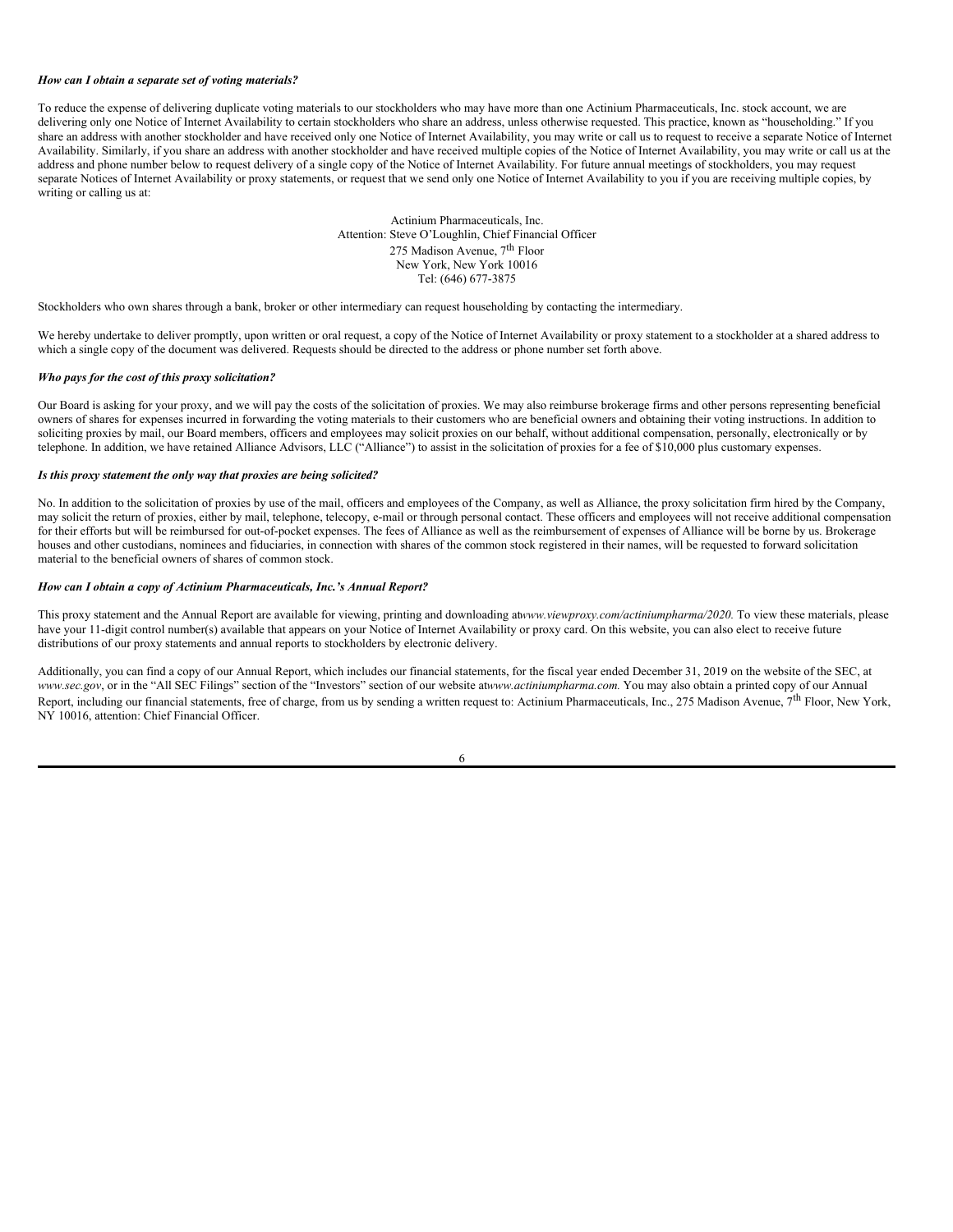#### *What is the voting requirement to elect directors?*

Assuming the presence of a quorum, directors are elected by a plurality of the votes cast in person or by proxy at the Annual Meeting and entitled to vote on the election of directors. "Plurality" means that the nominees receiving the greatest number of affirmative votes will be elected as directors, up to the number of directors to be chosen at the Annual Meeting. Abstentions or broker non-votes will not affect the outcome of the election of directors.

#### *What is the voting requirement to approve Proposal 2?*

Assuming the presence of a quorum, the proposal to approve the amendment to the 2019 Plan will require approval by a majority of votes cast, with abstentions counting as a vote cast. An abstention is not an "affirmative vote," but it is considered as a vote cast pursuant to Section 711 of the NYSE American Company Guide. Accordingly, an abstention will have the effect of a vote against Proposal 2. Broker non-votes will have no effect on Proposal 2.

### *What is the voting requirement to approve Proposal 3?*

Assuming the presence of a quorum, the proposal to ratify the appointment of Marcum as our independent registered public accounting firm will be approved if the affirmative vote of a majority of the shares represented in person or by proxy and entitled to vote thereon at the Annual Meeting is obtained. An abstention is not an "affirmative vote," but an abstaining stockholder is considered "entitled to vote" at the Annual Meeting. Accordingly, an abstention will have the effect of a vote against Proposal 3. Brokers are considered "entitled to vote" because brokers have discretionary voting authority on Proposal 3. Because a broker non-vote is not an "affirmative vote," a broker non-vote will have the effect of a vote against Proposal 3.

#### *Do I Have Dissenters' (Appraisal) Rights?*

Appraisal rights are not available to our stockholders with any of the proposals described above to be brought before the Annual Meeting.

### *How can I communicate with the non-employee directors on the Actinium Pharmaceuticals, Inc. Board of Directors?*

Our Board encourages stockholders who are interested in communicating directly with the non-employee directors as a group to do so by writing to the non-employee directors in care of our Chairman and Chief Executive Officer. Stockholders can send communications by mail to:

> Sandesh Seth, Chairman and Chief Executive Officer Actinium Pharmaceuticals, Inc. 275 Madison Avenue, 7<sup>th</sup> Floor New York, New York 10016

Correspondence received that is addressed to the non-employee directors will be reviewed by our Chairman of the Board or his designee, who will regularly forward to the nonemployee directors a summary of all such correspondence and copies of all correspondence that, in the opinion of our Chairman, deals with the functions of our Board or committees thereof or that our Chairman otherwise determines requires their attention. Directors may at any time review a log of all correspondence received by us that is addressed to the non-employee members of our Board and request copies of any such correspondence.

### <span id="page-11-0"></span>**WHO CAN HELP ANSWER YOUR QUESTIONS?**

You may seek answers to your questions by writing, calling or emailing us at:

Steve O'Loughlin Chief Financial Officer Actinium Pharmaceuticals, Inc. 275 Madison Avenue, 7<sup>th</sup> Floor New York, NY 10016 Email: *soloughlin@actiniumpharma.com* Tel: 646-677-3875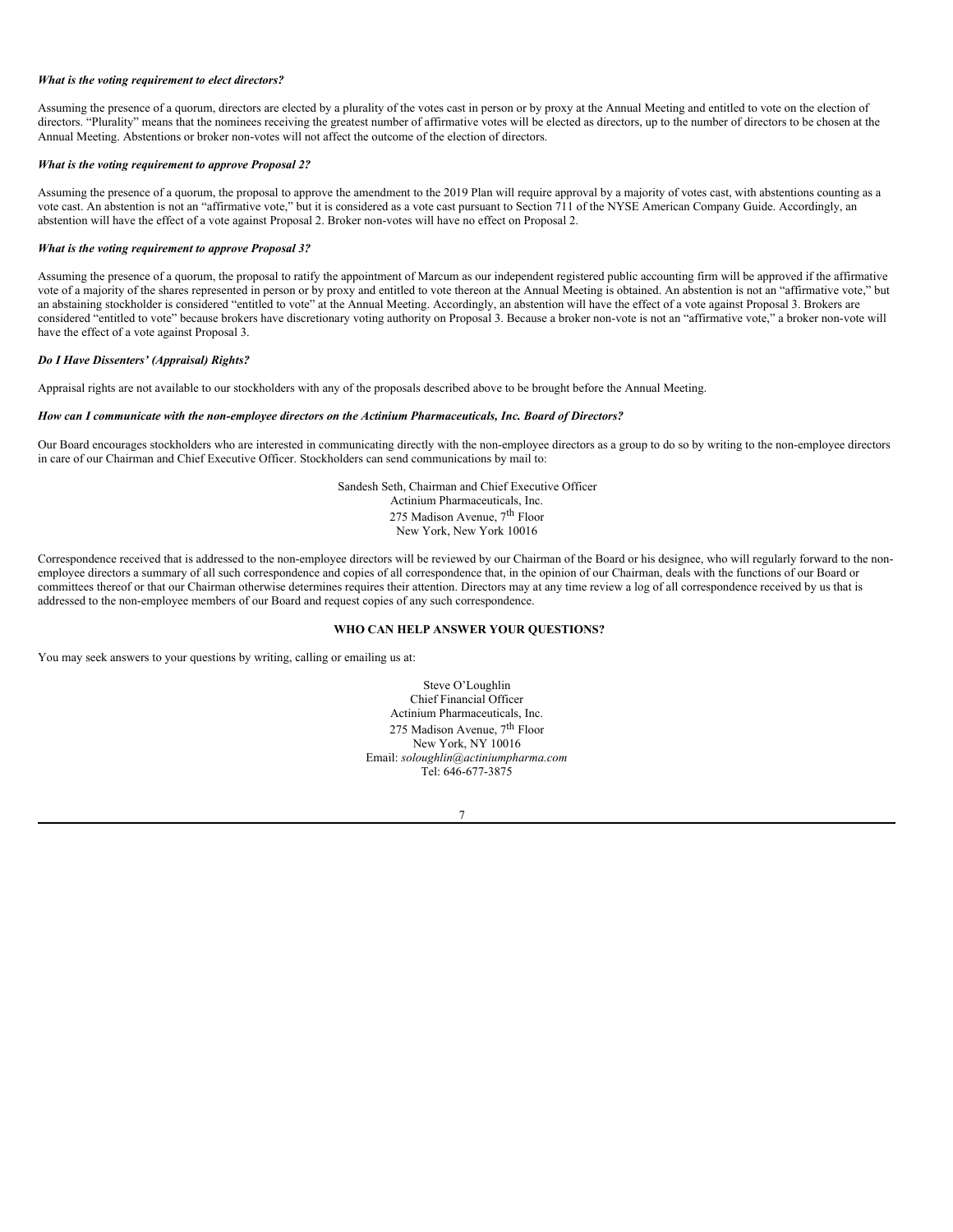#### <span id="page-12-0"></span>**CORPORATE GOVERNANCE**

## **Board of Directors**

The Board oversees our business affairs and monitors the performance of management. In accordance with our corporate governance principles, our Board does not involve itself in day-to-day operations. The directors keep themselves informed through discussions with the Chairman and Chief Executive Officer, other key executives, and by reading the reports and other materials that we send them and by participating in Board and committee meetings. Biographical information about our directors is provided in "Directors and Executive Officers" on page 15.

# *Term of Of ice*

Our directors are divided into three classes, designated Class I, Class II and Class III. Class I consists of two directors, Class II consists of two directors, and Class III consists of one director.

The term of each director is set forth below or until their successors are duly elected:

| <b>Director</b>     | Class     | <b>Term Expiration</b> |
|---------------------|-----------|------------------------|
| David Nicholson     | Class I   | 2020 Annual Meeting    |
| Richard I Steinhart | Class I   | 2020 Annual Meeting    |
| Sandesh Seth        | Class II  | 2021 Annual Meeting    |
| Jeffrey W. Chell    | Class II  | 2021 Annual Meeting    |
| Ajit S. Shetty      | Class III | 2022 Annual Meeting    |

Directors elected at each annual meeting are elected for a three-year term. Notwithstanding the foregoing, each director shall serve until his successor is duly elected and qualified, or until his retirement, death, resignation or removal.

### *Director Independence*

We use the definition of "independence" of the NYSE American stock exchange to make this determination. We are listed on the NYSE American under the symbol "ATNM". NYSE American corporate governance rule Section 803(A)(2) provides that an "independent director" means a person other than an executive officer or employee of the company. No director qualifies as independent unless the issuer's board of directors affirmatively determines that the director does not have a relationship that would interfere with the exercise of independent judgment in carrying out the responsibilities of a director.

Under the NYSE American director independence rules, Jeffrey W. Chell, David Nicholson, Ajit S. Shetty, and Richard I. Steinhart are independent directors of the Company.

### **Board Leadership Structure and Role in Risk Oversight**

Our Board currently consists of five directors, and the positions of Chairman of the Board and principal executive officer are filled by Mr. Sandesh Seth, coupled with a lead independent director position to further strengthen the leadership structure. The Board acknowledges that there are different leadership structures that could allow it to effectively oversee the management of the risks relating to the Company's operations. However, our Board believes that having Mr. Seth as the Chairman of the Board and the Chief Executive Officer provides an efficient and effective leadership model for the Company, as such structure allows our independent directors to share responsibility in leading the Board, while allowing Mr. Seth to focus primarily on managing the operations of Company.

David Nicholson has been serving as our lead independent director (the "Lead Independent Director") since September 2017. Our Lead Independent Director chairs the executive sessions of our Board meetings; provides feedback to the Chairman and Chief Executive Officer; if appropriate, and in coordination with executive management, is available for consultation and direct communication with major stockholders; and leads the Board's evaluation of the Chairman and Chief Executive Officer. We have a separate chair for each committee of our Board, all of whom are independent directors. The chairs of each committee report on the activities of their committees in fulfilling their responsibilities at the meetings of our Board.

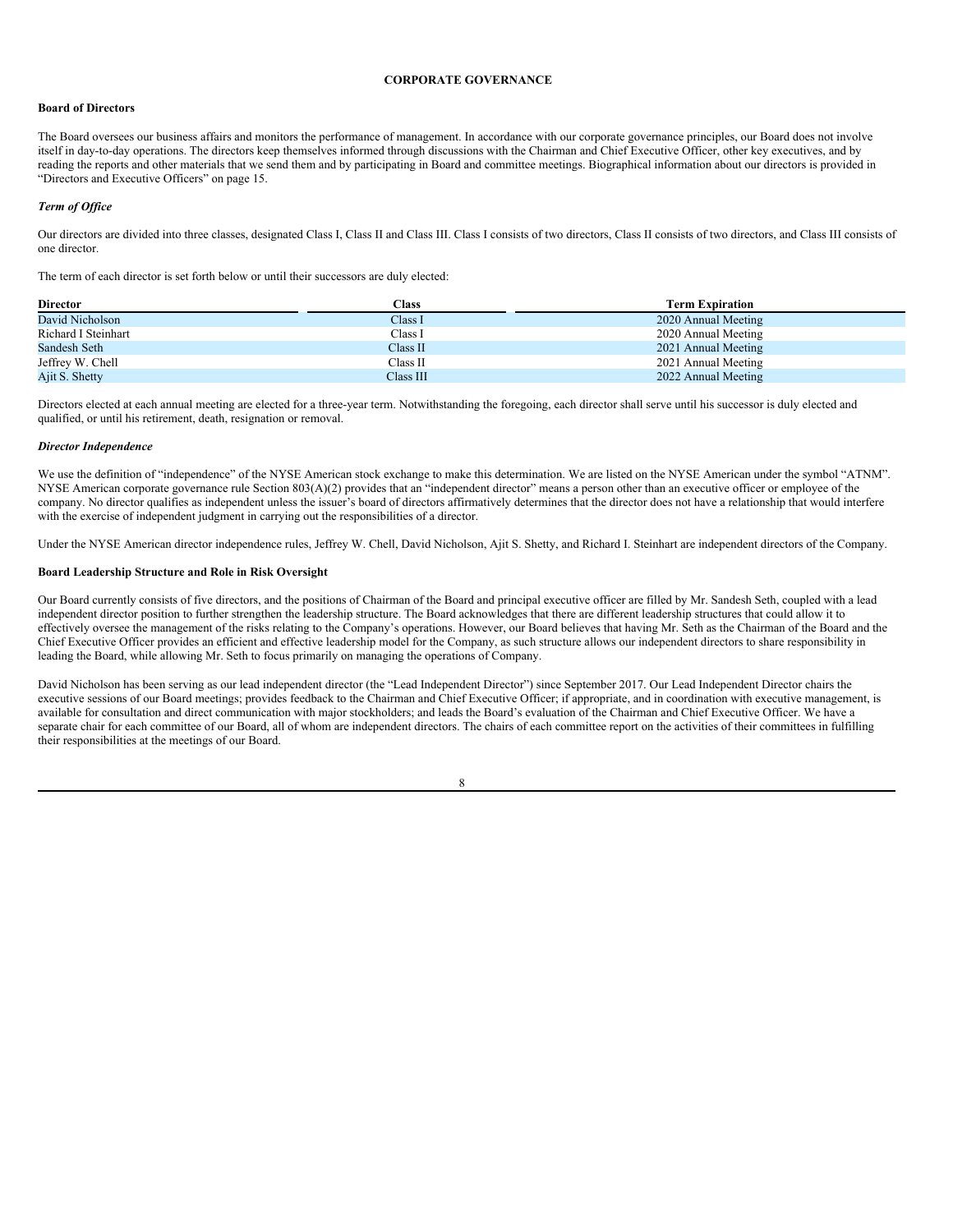Our Board is responsible for overseeing the Company's risk management processes. The Board receives reports from management concerning the Company's assessment of risks and considers the Company's risk profile. The Board focus on the most significant risks facing the Company and the Company's general risk management strategy. In addition, as part of its oversight of our Company's executive compensation program, the Board considers the impact of such program, and the incentives created by the compensation awards that it administers, on our Company's risk profile. In addition, the Board, based on the Compensation Committee's review of all of our compensation policies and procedures, considers the incentives that they create and factors that may reduce the likelihood of excessive risk taking and determines whether they present a significant risk to our Company. The Board has determined that, for all employees, our compensation programs do not encourage excessive risk and instead encourage behaviors that support sustainable value creation.

#### **Board of Directors Meetings and Attendance**

During the fiscal year 2019, our Board held nine meetings and did not act by unanimous written consent. Each director attended all of the meetings of our Board and of any committees of which he was a member during the year ended December 31, 2019. It is our policy that directors should make every effort to attend the annual meeting of stockholders, and each of our directors attended the Annual Meeting of stockholders in 2019.

### **Code of Business Conduct and Ethics**

We adopted a Code of Business Conduct and Ethics that applies to all of our directors, officers and employees, including our principal executive officer and principal financial and accounting officer. The Code of Business Conduct and Ethics addresses, among other things, competition and fair dealing, conflicts of interest, protection and proper use of Company assets, government relations, compliance with laws, rules and regulations and the process for reporting violations of the Code of Business Conduct and Ethics, employee misconduct, improper conflicts of interest or other violations. A copy of the Code of Business Conduct and Ethics is available on the Investor section of our website at *www.actiniumpharma.com*. We will post on our website any amendment to our Code of Business Conduct and Ethics or waivers of our Code of Business Conduct and Ethics for directors and executive officers.

### **Complaints Regarding Accounting Matters**

The Audit Committee has established procedures for:

- the receipt, retention and treatment of complaints regarding accounting, internal accounting controls, or auditing matters; and
- the confidential, anonymous submission by our employees of concerns regarding questionable accounting or auditing matters.

# **Communications with Directors**

The Board has approved procedures for stockholders to send communications to individual directors or the non-employee directors as a group. Written correspondence should be addressed to the director or directors in care of Sandesh Seth, Chairman and Chief Executive Officer of Actinium Pharmaceuticals, Inc., 275 Madison Avenue, 7<sup>th</sup> Floor, New York, NY 10016. Correspondence received that is addressed to the non-employee directors will be reviewed by our Chairman and Chief Executive Officer or his designee, who will regularly forward to the non-employee directors a summary of all such correspondence and copies of all correspondence that, deals with the functions of our Board or committees thereof or that he otherwise determines requires their attention. Directors may at any time review a log of all correspondence received by us that is addressed to the non-employee members of our Board and request copies of any such correspondence. You may also contact individual directors by calling our principal executive offices at (646) 677-3875.

## **Legal Proceedings**

There have been no material legal proceedings that would require disclosure under the federal securities laws that are material to an evaluation of the ability or integrity of our directors or executive officers, or in which any director, officer, nominee or principal stockholder, or any affiliate thereof, is a party adverse to us or has a material interest adverse to us.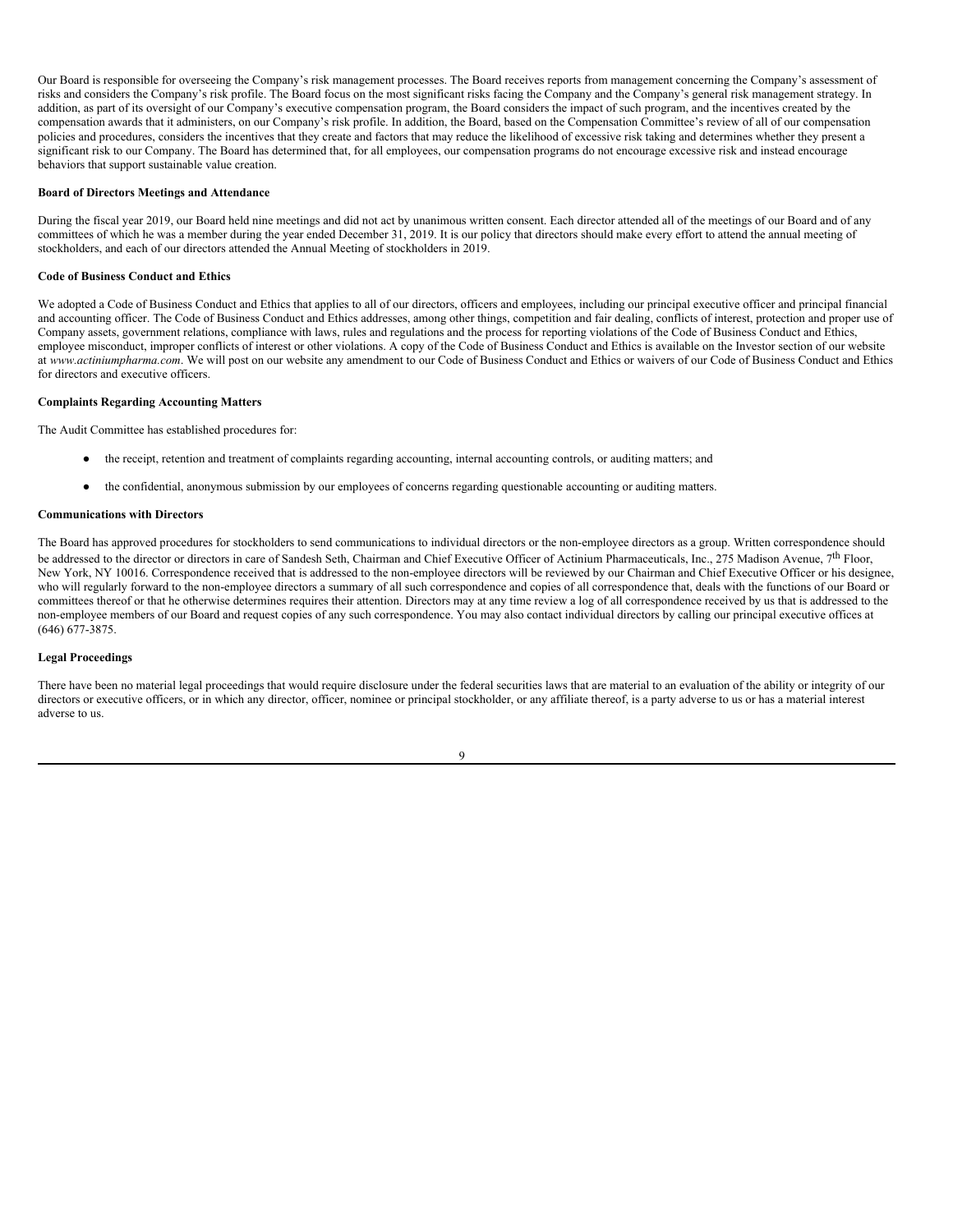#### <span id="page-14-0"></span>**BOARD COMMITTEES**

### **Committees of the Board of Directors**

Our Board has formed three standing committees: Audit, Compensation and Corporate Governance. Actions taken by our committees are reported to the full Board. Each of our committees has a charter and each charter is posted on our website.

| <b>Audit Committee</b> | <b>Compensation Committee</b> | <b>Corporate Governance Committee</b> |
|------------------------|-------------------------------|---------------------------------------|
| Richard I. Steinhart*  | David Nicholson*              | Ajit S. Shetty*                       |
| Jeffrey W. Chell       | Jeffrey W. Chell              | David Nicholson                       |
| Ajit S. Shetty         | Ajit S. Shetty                | Richard I. Steinhart                  |

#### **\*** Indicates committee chair

#### *Audit Committee*

Our Audit Committee, which currently consists of three directors, provides assistance to our Board in fulfilling its legal and fiduciary obligations with respect to matters involving the accounting, financial reporting, internal control and compliance functions of the Company. The Board has determined that Mr. Steinhart is an "audit committee financial expert" as defined in Item 407(d)(5)(ii) of Regulation S-K. Our Audit Committee employs an independent registered public accounting firm to audit the financial statements of the Company and perform other assigned duties. Further, our Audit Committee provides general oversight with respect to the accounting principles employed in financial reporting and the adequacy of our internal controls. In discharging its responsibilities, our Audit Committee may rely on the reports, findings and representations of the Company's auditors, legal counsel, and responsible officers. Our Board has determined that all members of the Audit Committee are financially literate within the meaning of SEC rules and under the current listing standards of the NYSE American. The Audit Committee met four times during 2019. Each member of the Audit Committee was present at all of the Audit Committee meetings held during such director's tenure as a member of the Audit Committee.

#### *Compensation Committee*

Our Compensation Committee, which currently consists of three directors, establishes executive compensation policies consistent with the Company's objectives and stockholder interests. The Compensation Committee met one time during 2019. Each member of the Compensation Committee was present at the meeting held in 2019. Our Compensation Committee also reviews the performance of our executive officers and establishes, adjusts and awards compensation, including incentive-based compensation, as more fully discussed below. In addition, our Compensation Committee generally is responsible for:

- establishing and periodically reviewing our compensation philosophy and the adequacy of compensation plans and programs for our directors, executive officers and other employees;
- overseeing our compensation plans, including the establishment of performance goals under the Company's incentive compensation arrangements and the review of performance against those goals in determining incentive award payouts;
- overseeing our executive employment contracts, special retirement benefits, severance, change in control arrangements and/or similar plans;
- acting as administrator of any company stock option plans; and
- overseeing outside compensation consultants when engaged.

Our Compensation Committee periodically reviews the compensation paid to our non-employee directors and the principles upon which their compensation is determined. The Compensation Committee also periodically reports to the Board on how our non-employee director compensation practices compare with those of other similarly situated public corporations and, if the Compensation Committee deems it appropriate, recommends changes to our director compensation practices to our Board for approval.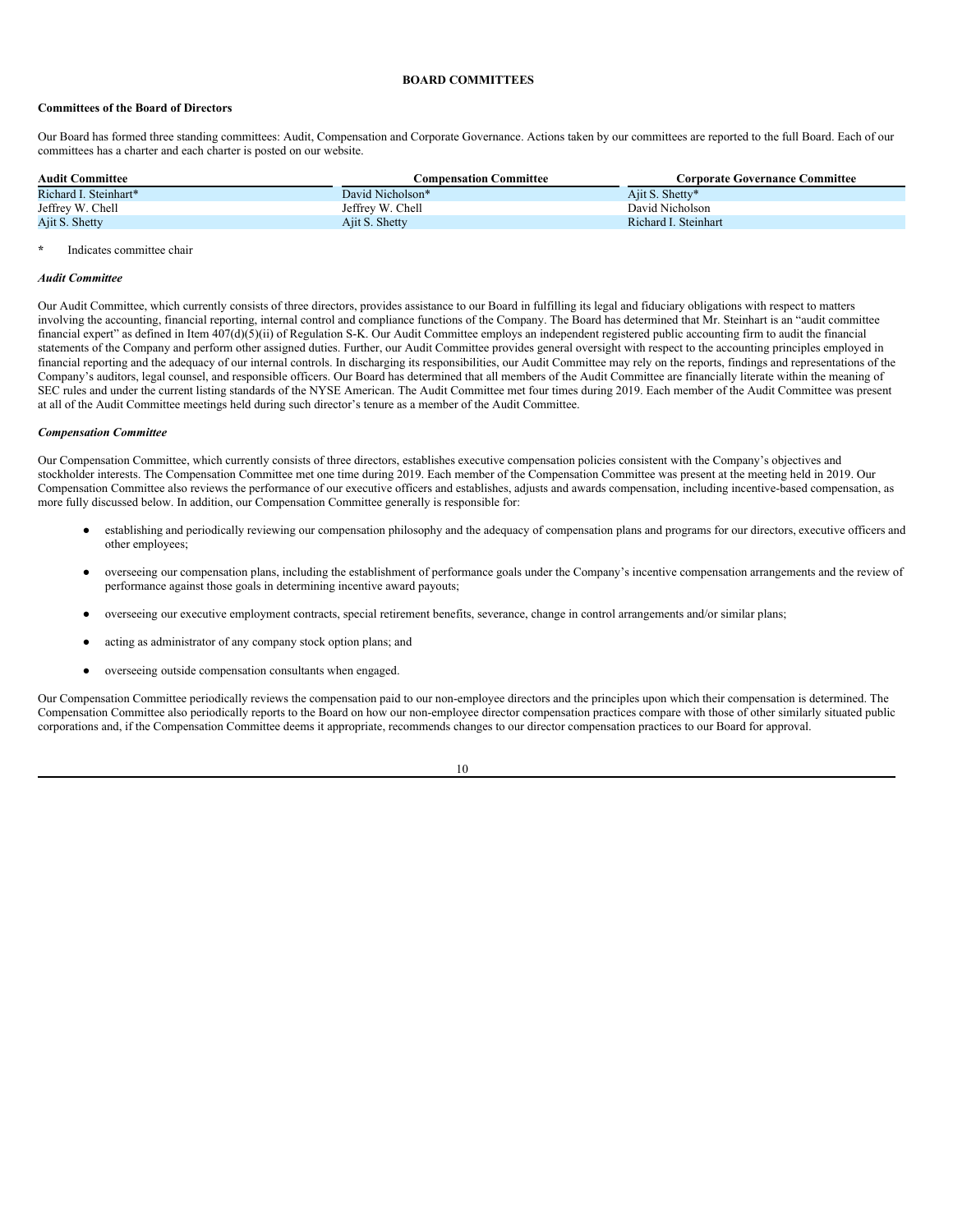Outside consulting firms retained by our compensation committee and management also will, if requested, provide assistance to the Compensation Committee in making its compensation-related decisions. We did not pay any compensation consultant or its affiliates in excess of \$120,000 during 2019.

#### *Corporate Governance Committee*

Corporate Governance Committee, which currently consists of three directors, monitors our corporate governance system. The Corporate Governance Committee met one time during 2019.

#### *Nominating Committee*

We do not have a nominating committee or a committee performing similar functions. Our Board does not believe a nominating committee is necessary because Board nominations are selected, or recommended for the Board's selection, by a majority of the independent directors. Our independent directors include Jeffrey W. Chell, David Nicholson, Richard I. Steinhart and Ajit S. Shetty. These directors are charged with the responsibility of proposing potential director nominees to the Board for consideration. Our independent directors use criteria by which it will seek to evaluate candidates to serve on our Board. The evaluation methodology includes items such as experience in the biotechnology sector, experience with public companies, executive managerial experience, operations and commercial experience, fundraising experience and contacts in the investment banking industry, personal and skill set compatibility with current Board members, industry reputation, knowledge of our company generally, and independence.

Our Board considers all qualified candidates identified by members of the Board, by senior management and by stockholders. The Board follows the same process and uses the same criteria for evaluating candidates proposed by stockholders, members of the Board and members of senior management. We did not pay fees to any third party to assist in the process of identifying or evaluating director candidates.

Our Amended and Restated Bylaws, as amended (the "Bylaws") contains provisions that address the process by which a stockholder may nominate an individual to stand for election to the Board at our annual meetings. To recommend a nominee for election to the Board, a stockholder must submit his or her recommendation to our Secretary at our corporate offices at 275 Madison Avenue, 7<sup>th</sup> Floor, New York, New York 10016. Such nomination must satisfy the notice, information and consent requirements set forth in our Bylaws and must be received by us prior to the date set forth under "Submission of Future Stockholder Proposals" below. A stockholder's recommendation must be accompanied by the information with respect to stockholder nominees as specified in our Bylaws, including among other things, the name, age, address and occupation of the recommended person, the proposing stockholder's name and address, the ownership interests of the proposing stockholder and any beneficial owner on whose behalf the nomination is being made (including the number of shares beneficially owned, any hedging, derivative, short or other economic interests and any rights to vote any shares) and any material monetary or other relationships between the recommended person and the proposing stockholder and/or the beneficial owners, if any, on whose behalf the nomination is being made.

We have no formal policy regarding Board diversity. We take into consideration the overall composition and diversity of the Board and areas of expertise that director nominees may be able to offer, including business experience, knowledge, abilities and customer relationships. Generally, we will strive to assemble a Board that brings to us a variety of perspectives and skills derived from business and professional experience as we may deem are in our and our stockholders' best interests. In doing so, we will also consider candidates with appropriate non-business backgrounds.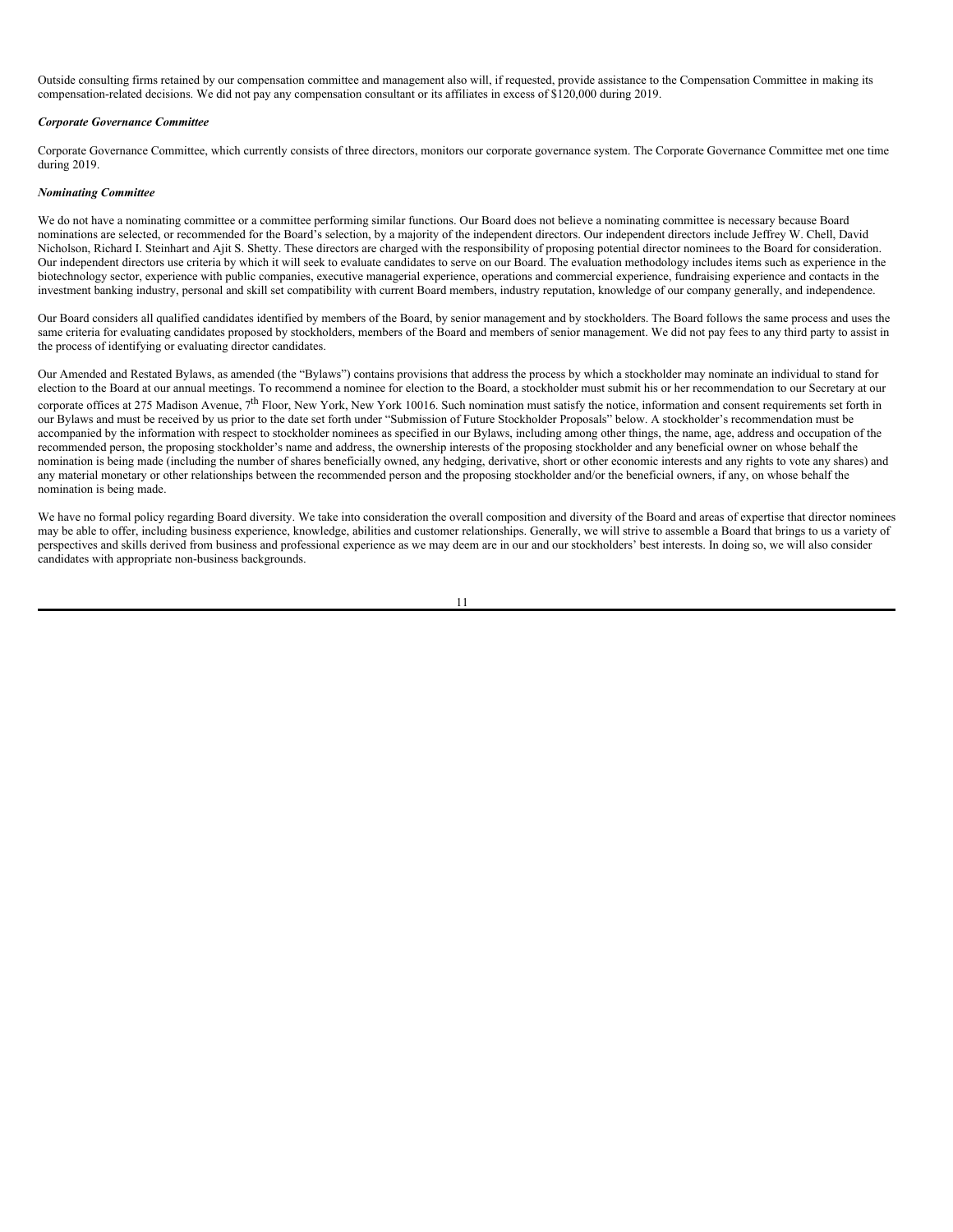# <span id="page-16-0"></span>**DIRECTOR COMPENSATION**

The following table sets forth the compensation of our non-employee directors for 2019:

| Name                      | <b>Fees Earned or</b><br>Paid in Cash |        | <b>Stock</b><br>Awards | Option<br>Awards <sup><math>(1)</math></sup> |  | All Other<br>Compensation | Total                    |         |
|---------------------------|---------------------------------------|--------|------------------------|----------------------------------------------|--|---------------------------|--------------------------|---------|
| Jeffrey W. Chell $^{(2)}$ |                                       | 51,000 |                        | $\sim$                                       |  | 40.228                    | a.                       | 91.228  |
| David Nicholson           |                                       | 63,000 |                        | $\overline{\phantom{a}}$                     |  | 40,228                    | $\sim$                   | 103,228 |
| Ajit S. Shetty            |                                       | 58,500 |                        | ٠                                            |  | 40.228                    | $\sim$                   | 98,728  |
| <b>Richard Steinhart</b>  |                                       | 63,000 |                        | $\overline{\phantom{0}}$                     |  | 40.228                    | $\overline{\phantom{a}}$ | 103,228 |

(1) The dollar amounts in this column represent the aggregate grant date fair value of all option awards granted during the indicated year. These amounts have been calculated in accordance with Financial Accounting Standard Board ("FASB") Accounting Standard Codification ("ASC") Topic 718, using the Black-Scholes option-pricing model. For a discussion of valuation assumptions, see Note 7 to our financial statements in the Annual Report.

(2) At December 31, 2019, the aggregate number of option awards outstanding for each director was as follows: (i) for Dr. Chell, 13,333, (ii) for Dr. Nicholson, 19,995, (iii) for Dr. Shetty, 13,333, and (iv) for Mr. Steinhart, 18,331.

Our non-employee directors are paid an annual fee of \$40,000 and receive annual option grants. Dr. Nicholson as Lead Director receives an additional annual fee of \$10,000. Board committee members receive the following compensation:

| <b>Board Committee</b> |  | Chairman | <b>Member</b> |       |  |
|------------------------|--|----------|---------------|-------|--|
| Audit                  |  | 20,000   |               | 6,000 |  |
| Compensation           |  | 10.000   |               | 5,000 |  |
| Corporate Governance   |  | 7,500    | m             | 3,000 |  |

In 2019, we granted each non-employee director options to purchase 8,333 shares of our common stock with an exercise price of \$6.96 per share with a term of 10 years. Pursuant to the terms of our Amended and Restated 2013 Stock Plan (the "2013 Stock Plan"), 2% of the options vest each month from the date of grant.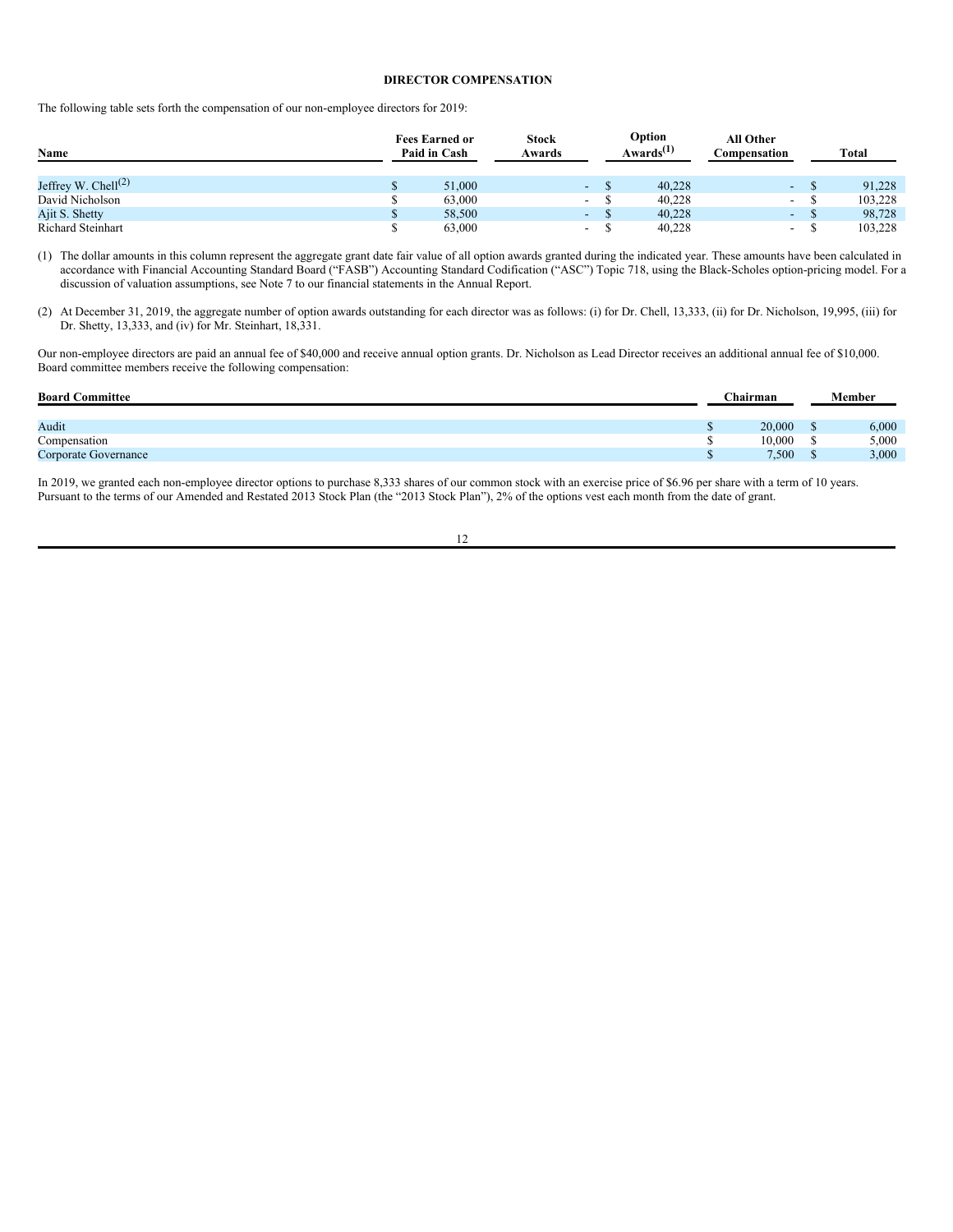### <span id="page-17-0"></span>**AUDIT COMMITTEE REPORT**

### **Report of the Audit Committee of the Board of Directors**

The Audit Committee provides assistance to the Board in fulfilling its oversight responsibilities relating to our corporate accounting and reporting practices toward assurance of the quality and integrity of our consolidated financial statements. The purpose of the Audit Committee is to serve as an independent and objective party to monitor our financial reporting process and internal control system; oversee, review and appraise the audit activities of our independent registered public accounting firm and internal auditing function, maintain complete, objective and open communication between the Board, the independent accountants, financial management and the internal audit function.

Our independent registered public accounting firm reports directly to the Audit Committee, and the Audit Committee is solely responsible to appoint or replace our independent registered public accounting firm and to assure its independence and to provide oversight and supervision thereof. The Audit Committee determines compensation of the independent registered public accounting firm and has established a policy for approval of non-audit related engagements awarded to the independent registered public accounting firm. Such engagements must not impair the independence of the registered public accounting firm with respect to our Company as prescribed by the Sarbanes-Oxley Act of 2002; thus payment amounts are limited and non-audit related engagements must be approved in advance by the Audit Committee. The Audit Committee determines the extent of funding that we must provide to the Audit Committee to carry out its duties and has determined that such amounts were sufficient in 2019.

With respect to the fiscal year ended December 31, 2019, in addition to its other work, the Audit Committee:

- Reviewed and discussed with management our audited consolidated financial statements as of December 31, 2019 and for the year then ended;
- Discussed with Marcum the matters required to be discussed by the applicable requirements of the Public Company Accounting Oversight Board ("PCAOB") and the SEC; and
- Received the written disclosures and the letter from Marcum required by the applicable requirements of the PCAOB regarding the independent accountant's communications with the Audit Committee concerning independence and has discussed with Marcum its independence.

The Audit Committee recommended, based on the review and discussion summarized above, that the Board include the 2019 audited consolidated financial statements in the 2019 Form 10-K for the fiscal year ended December 31, 2019 for filing with the SEC.

> Audit Committee of the Board of Directors of Actinium Pharmaceuticals, Inc.

> > Richard I. Steinhart, Chairman Jeffrey W. Chell Ajit S. Shetty

#### **Information About Our Auditors**

Our Audit Committee of our Board appointed Marcum as the independent registered public accounting firm to conduct the audit of our consolidated financial statements for the 2019 fiscal year and to report on our consolidated balance sheets, statements of income and other related statements. In August 2018, we appointed Marcum as our independent registered public accounting firm due to a merger between GBH CPAs, PC ("GBH"), our former independent registered public accounting firm which served as our independent registered public accounting firm since December 2012, and Marcum.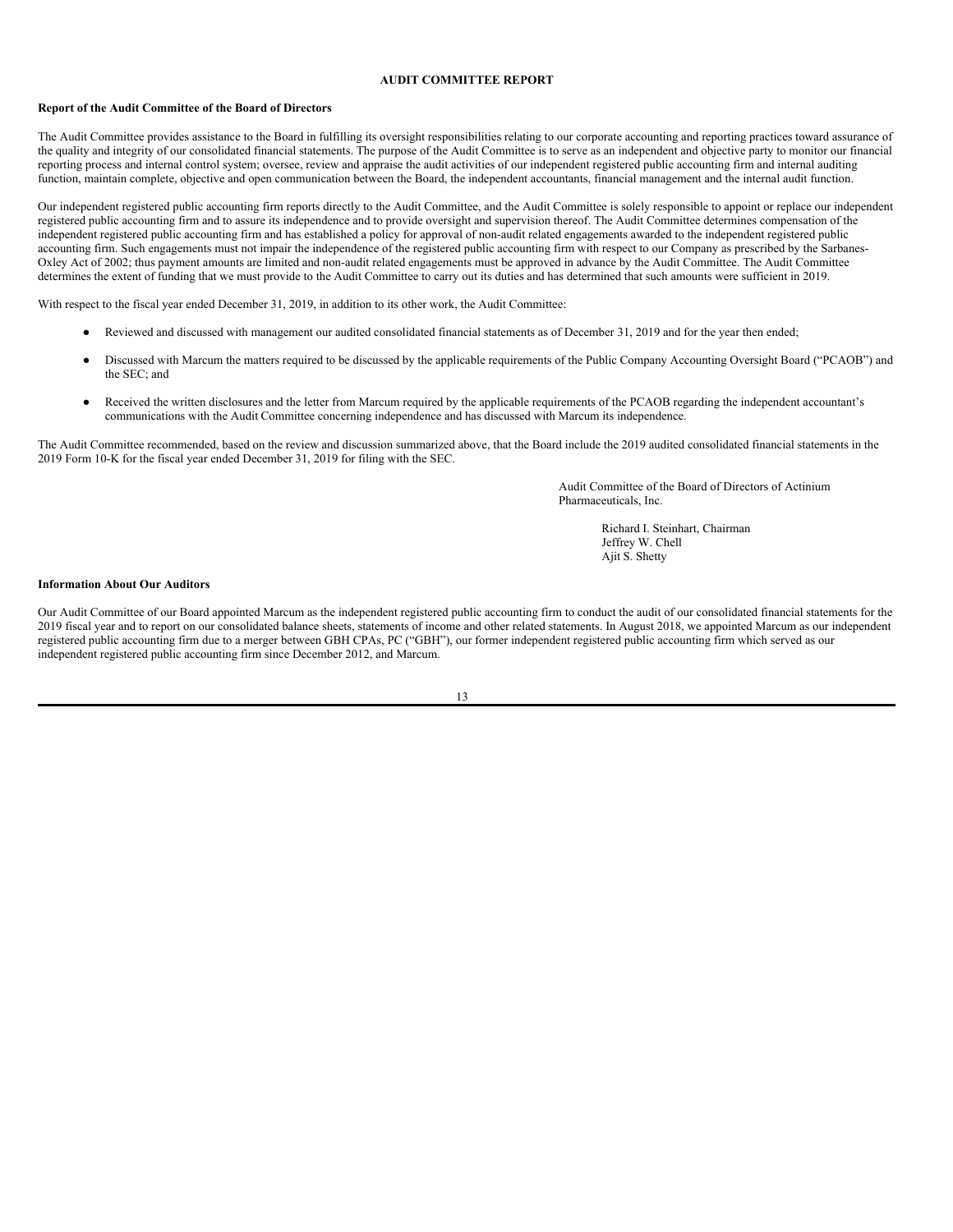# **Fees and Services**

The table below shows the aggregate fees billed for professional services for the audits and audit-related fees of the Company's annual financial statements included in Form 10-K for the years ending December 31, 2019 and 2018, respectively, by Marcum.

|                           | <b>Year Ended</b><br>December 31,<br>2019 |         |  | <b>Year Ended</b><br>December 31,<br>2018 |  |  |
|---------------------------|-------------------------------------------|---------|--|-------------------------------------------|--|--|
| <b>Audit Fees</b>         |                                           | 116,000 |  | 113,000                                   |  |  |
| <b>Audit-Related Fees</b> |                                           | 33,000  |  | 28,800                                    |  |  |
| Tax Fees                  |                                           |         |  |                                           |  |  |
| All Other Fees            |                                           |         |  |                                           |  |  |
| <b>Total</b>              |                                           | 149,000 |  | 141,800                                   |  |  |

*Audit Fees.* This category includes the audit of our annual consolidated financial statements, reviews of our financial statements included in our Form 10-Qs and services that are normally provided by our independent registered public accounting firm in connection with its engagements for those years.

*Audit-Related Fees.* This category consists of assurance and related services by our independent registered public accounting firm that are reasonably related to the performance of the audit or review of our financial statements and are not reported above under "Audit Fees." The services for the fees disclosed under this category include consents regarding equity issuances.

### **Pre-Approval Policy**

In 2015, the Audit Committee adopted policies and procedures for the pre-approval of audit and non-audit services performed by the independent registered public accountants. Under the policies, the Audit Committee is required to pre-approve all audit services and permitted non-audit and tax services provided by the independent registered public accountants in order to ensure that the provision of such services does not impair the registered accountants' independence.

All of the services rendered by Marcum in 2019 were pre-approved by the Audit Committee.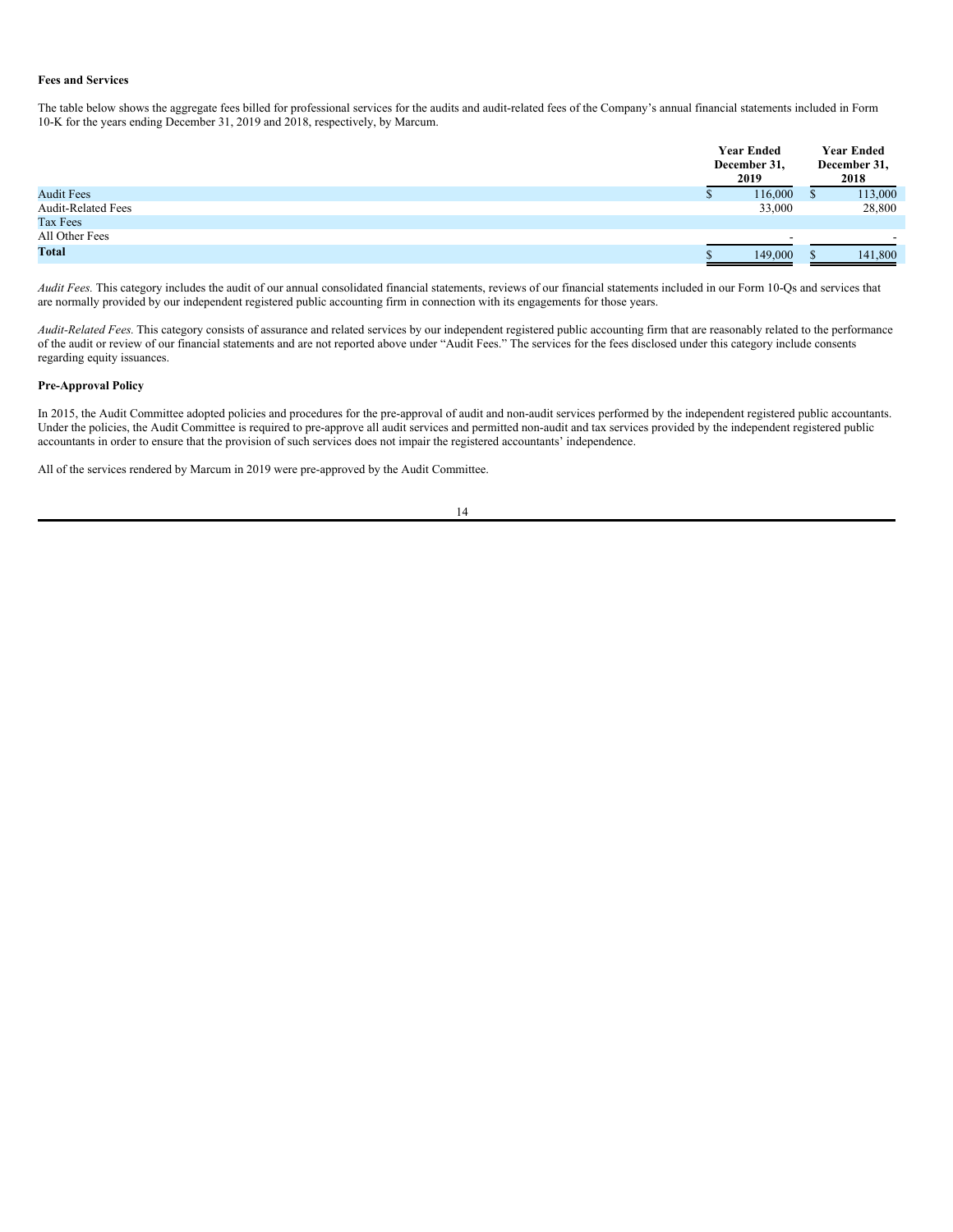# <span id="page-19-0"></span>**DIRECTORS AND EXECUTIVE OFFICERS**

### **Directors And Executive Officers**

The names, positions and ages of our directors and executive officers as of October 7, 2020, are as follows:

| Name                   | Age | <b>Position</b>                                                                              |
|------------------------|-----|----------------------------------------------------------------------------------------------|
| Sandesh Seth           | 56  | Chairman and Chief Executive Officer                                                         |
|                        |     |                                                                                              |
| Mark S. Berger, M.D.   | 66  | Chief Medical Officer                                                                        |
|                        |     |                                                                                              |
| Dale L. Ludwig, Ph.D.  | 58  | Chief Scientific and Technology Officer                                                      |
|                        |     |                                                                                              |
| Steve O'Loughlin       | 35  | Chief Financial Officer and Corporate Secretary (Principal Financial and Accounting Officer) |
|                        |     |                                                                                              |
| Jeffrey W. Chell, M.D. | 66  | Director                                                                                     |
|                        |     |                                                                                              |
| David Nicholson, Ph.D. | 65  | Lead Independent Director                                                                    |
|                        |     |                                                                                              |
| Richard I. Steinhart   | 63  | Director                                                                                     |
|                        |     |                                                                                              |
| Ajit S. Shetty, Ph.D.  | 74  | Director                                                                                     |

Subject to the classified board provisions of our Charter, all directors hold office until the next annual meeting of stockholders and the election and qualification of their successors. Officers are elected annually by the Board and serve at the discretion of the Board.

There are no other arrangements or understanding between any of our directors and any other persons pursuant to which they were selected as a director.

#### **Background of Executive Officers and Directors**

The principal occupations for the past five years (and, in some instances, for prior years) of each of our directors and executive officers are as follows:

## **Sandesh Seth, MS, MBA, Chairman and Chief Executive Officer**

Mr. Sandesh Seth has been our Chief Executive Officer since June 2017. Mr. Seth has been a Director since March 2012, our Chairman of the Board since October 2013, and served as Executive Chairman from August 2014 to June 2017.

Mr. Seth has 25+ years of experience in investment banking (Laidlaw& Co (UK) Ltd., Cowen & Co.), equity research (Bear Stearns, Commonwealth Associates) and in the pharma industry (Pfizer, Warner-Lambert, SmithKline in strategic planning, business development and R&D project management). Mr. Seth was chairman of Relmada Therapeutics Inc., a specialty pharma company focused on CNS therapeutics, which he helped co-found. Mr. Seth has an MBA in Finance from New York University; an M.S. in the Pharmaceutical Sciences from the University of Oklahoma Health Center and a B.Sc. in Chemistry from Bombay University. He has published several scientific articles and was awarded the University Regents Award for Research Excellence at the University of Oklahoma. Mr. Seth was designated as Regulatory Affairs Certified by the Regulatory Affairs Professionals Society which signifies proficiency with U.S. FDA regulations. He has several patents related to use of radiopharmaceuticals as conditioning agents for adoptive cell therapies and as therapeutic combinations.

That Mr. Seth has served in various business executive-level positions over the course of his career, has significant investment banking experience, has developed significant management, operational and leadership skills and is well accustomed to interfacing with investors, analysts, auditors, C-level executives, and outside advisors, led us to conclude that Mr. Seth should serve as a director.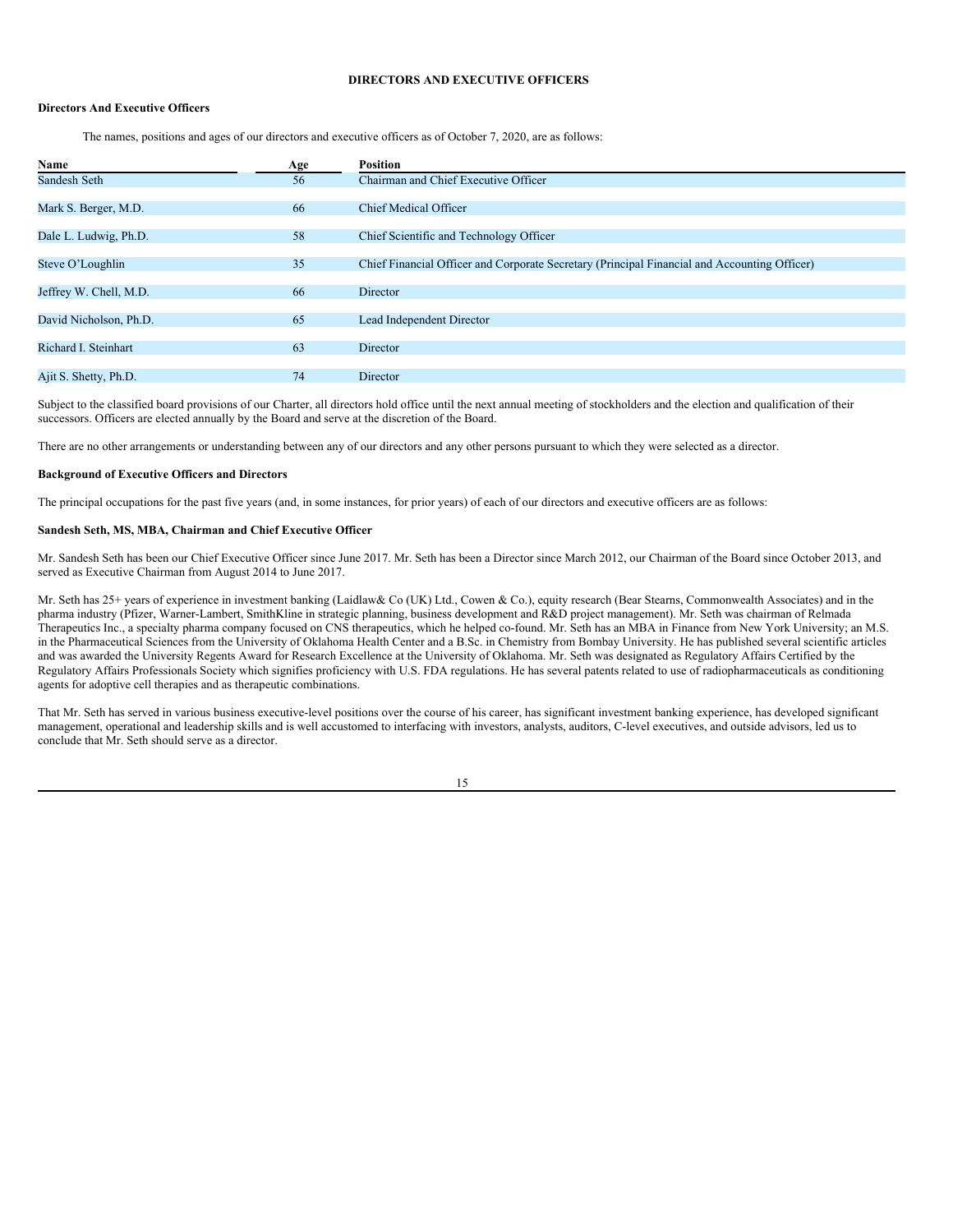#### **Mark S. Berger, MD., Chief Medical Officer**

Dr. Berger has been our Chief Medical Officer since January 2017. From September 2013 to January 2017, Dr. Berger worked for Kadmon Corporation where he was senior vice president, clinical research. In this role he was responsible for all clinical aspects of new drug development including designing and managing clinical trials in oncology indications (non-small cell lung cancer and glioblastoma) and non-oncology indications (chronic graft versus host disease and polycystic kidney disease). Dr. Berger joined Kadmon after serving as chief medical officer of Deciphera Pharmaceuticals ("Deciphera") from June 2011 to September 2013. Prior to Deciphera, Dr. Berger was vice president for clinical development at Gemin X Pharmaceuticals ("Gemin X") where he led the clinical strategy, design and management of clinical trials for two novel oncology agents including obatoclax, a pan Bcl-2 inhibitor. Based on the results of a randomized Phase 2 clinical trial of obatoclax, Gemin X was acquired by Cephalon in March of 2011 for a total consideration of \$525 million including \$225 million in an upfront cash payment.

Before his work with biotechnology companies, Dr. Berger held key positions in two global pharmaceutical companies. Dr. Berger previously served as group director, medicine development centre-oncology for GlaxoSmithKline. In this position Dr. Berger managed the development of Tykerb (lapatinib) in lung and breast cancer where he designed and led two Phase 2 clinical trials before planning and leading a 399 patient pivotal Phase 3 trial that resulted in the FDA approval of Tykerb in breast cancer. In addition, he managed the Lapatinib Expanded Access Program that enrolled over 4000 patients on a global basis. Dr. Berger began his career in drug development at Wyeth Research where he led the planning and execution of the pivotal Phase 2 trial for Mylotarg, which was the first antibody targeted chemotherapy agent and targeted CD33, similar to Actimab-A. He presented the Mylotarg clinical data at the FDA's Oncology Drug Advisory Committee meeting, after which Mylotarg received accelerated FDA approval for patients with relapsed AML.

Dr. Berger has a B.A. in biology from Wesleyan University and received his M.D. from the University of Virginia School of Medicine. He did his Hematology-Oncology fellowship at the University of Pennsylvania where he was an Assistant Professor of Medicine, and also was a Research Fellow at the Ludwig Institute for Cancer Research and the Imperial Cancer Research Fund, both in London. Dr. Berger is board certified in internal medicine, hematology and medical oncology.

### **Dale L. Ludwig, Ph.D., Chief Scientific and Technology Officer**

Dr. Ludwig joined Actinium in January 2018. Dr. Ludwig has worked for 20 years in oncology antibody drug discovery and development at Eli Lilly and Company ("Eli Lilly") and at ImClone Systems, Inc., until its acquisition by Eli Lilly where he supported the development and successful launch of several biologic oncology drugs including Erbitux®, CyramzaTM, Portrazza®, and LartruvoTM as well as the clinical advancement of 10 additional therapeutic antibodies. Most recently, Dr. Ludwig served as chief scientific officer/vice president of Oncology Discovery Research - Biologics Technology. In this role he was responsible for directing antibody discovery and development for oncology biologics and contributed to key strategic and project advancement efforts. Dr. Ludwig was a member of the Oncology Research Senior Leadership Team and directed the empowered antibody drug discovery programs that included collaborations with Immunogen and Zymeworks.

Prior to the acquisition of Imclone by Eli Lilly, Dr. Ludwig served as head of molecular & cellular engineering at IMClone Systems Inc. In this capacity, Dr. Ludwig served as core team leader for several IND filings and Phase 1 advancements for novel antibodies. In addition, he directed and oversaw the full spectrum of drug development including antibody discovery, screening, selection, engineering, optimization, cloning and expression. He was also tasked with establishing meaningful preclinical collaborations with key academic investigators and industry leaders. Post-acquisition he was the research representative to the ImClone-Lilly Transition Team.

Before his work in the biotechnology industry, Dr. Ludwig trained as a postdoctoral associate in the DNA Damage and Repair Group of the Los Alamos National Laboratory and as a postdoctoral fellow in the Department of Molecular Genetics, Biochemistry and Microbiology at the University of Cincinnati College of Medicine. Dr. Ludwig has a B.S. in biology with a concentration in microbiology from James Madison University and received his Ph.D. in Microbiology from East Carolina University.

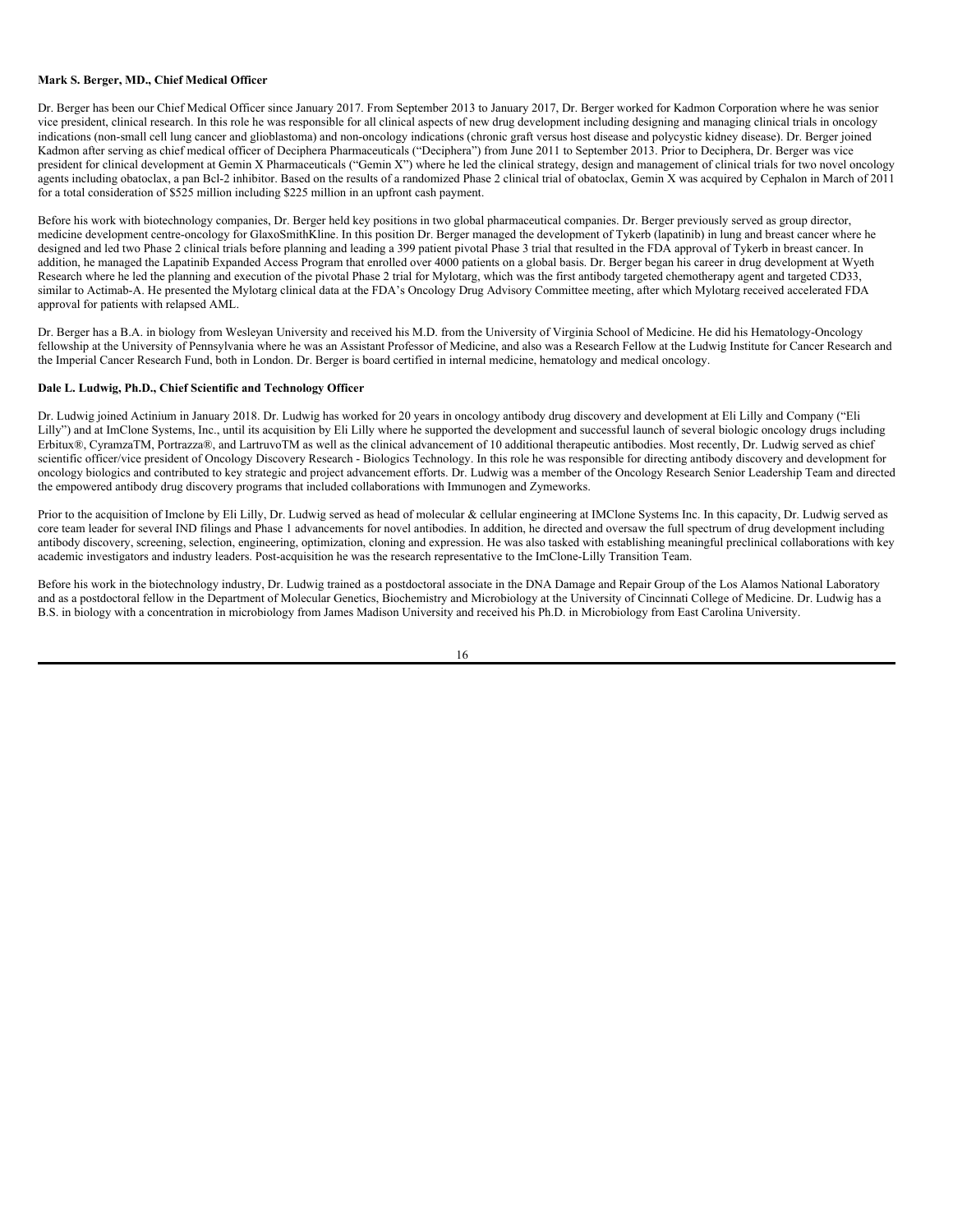#### **Steve O'Loughlin, Chief Financial Officer**

Steve O'Loughlin has been our Chief Financial Officer since August 2020. Mr. O'Loughlin served as our Principal Financial Officer from May 2017 to August 2020. Mr. O'Loughlin joined Actinium in October 2015 as Vice President, Finance and Corporate Development, with almost a decade of life sciences industry experience gained from previous positions in investment banking and publicly traded life sciences companies. Prior to Actinium, from June 2015 to October 2015, Mr. O'Loughlin worked at J. Streicher LLC as an investment banker, from August 2012 to June 2015 Mr. O'Loughlin held the position of vice president, corporate finance and development and was a corporate officer at Protea Biosciences, Inc., a publicly traded life sciences tools company. Previously, From June 2010 to June 2012, Mr. O'Loughlin held corporate development positions with Caliber I.D., a publicly traded diagnostics company. Mr. O'Loughlin previously worked in investment banking at Jesup & Lamont where he focused on the biotechnology and life sciences industries. Mr. O'Loughlin has a B.S. in Business Administration with a concentration in finance from Ramapo College of New Jersey.

### **Jeffrey W. Chell, M.D., Director**

Dr. Chell has been a Director of the Company since April 2018. Dr. Chell is also a member of our Audit Committee and Compensation Committee. He has been the chief executive officer emeritus of the National Marrow Donor Program ("NMDP") since 2017 having served as its chief executive officer since 2000. Dr. Chell has led the NMDP through transformational growth as its Be The Match Registry tripled to more than 12 million donors, the number of transplants facilitated has grown fivefold to over 6,400 annually, and revenue more than tripled to nearly \$400 million per year. He is also the co-founder and has served as executive director of the Center For International Blood  $\&$ Marrow Transplant Research since 2004, a leading research program in the field contributing over 70 research publications per year in peer-reviewed journals. Dr. Chell also currently serves as chair of CLR Insurance, a captive insurance company domiciled in the Cayman Islands. From 2014 to 2016, Dr. Chell served as co-chair of Bone Marrow Donors Worldwide during its IT transformation project, improving revenues and reducing costs.

Prior to joining the NMDP, he served as president, Allina Medical Clinics, a 450 physician multi-specialty medical group from 1994 to 1999. Prior to that he practiced Internal Medicine in Minneapolis and in the U.S. Air Force Medical Corps.

Dr. Chell received his M.D. from the University of Minnesota and his training in Internal Medicine at the University of Wisconsin, Madison. Dr. Chell is a diplomate of the American Board of Internal Medicine, a member of the American Society of Hematology and a member of the American Society of Blood and Marrow Transplantation.

He has received multiple honors including the 2018 Public Service award of the American Society For Blood and Marrow Transplantation, 2017 Most Admired CEO by the Minneapolis/St. Paul Business Journal, 2010 Healthcare Executive of the Year by the Minneapolis/St, Paul Business Journal, and the 2017 Bone Marrow Foundation Service Award.

That Dr. Chell brings many years of experience with patient donor programs, knowledge of challenges related to bone marrow transplants, leadership of organizations and experience working in medical groups to our Board, led us to conclude that Dr. Chell should serve as a director.

### **David Nicholson, Ph.D., Director**

David Nicholson has been a Director of the Company since 2008. Dr. Nicholson is also a member of our Compensation Committee and Corporate Governance Committee. Since March 2015, Dr. Nicholson served as Executive Vice President and Chief R&D Officer of Allergan, which was acquired by Abbvie in May 2020. In August 2014, Dr. Nicholson joined Allergan (previously known as Actavis plc and Forest Laboratories, Inc.) as senior vice president, Actavis Global Brands R&D. From March 2012 to August 2014, Dr. Nicholson was on the executive committee of Bayer CropScience as head of research & development responsible for the integration of the company's R&D activities into one global organization. Dr. Nicholson graduated in pharmacology, earning his B.Sc. from the University of Manchester (1975) and his Ph.D. from the University of Wales (1980). Between 1978 and 1988, Dr. Nicholson worked in the pharmaceutical industry for the British company Beecham-Wülfing in Gronau, Germany. The main emphasis of his activities as group leader in a multidisciplinary project group was the development of cardiovascular drugs.

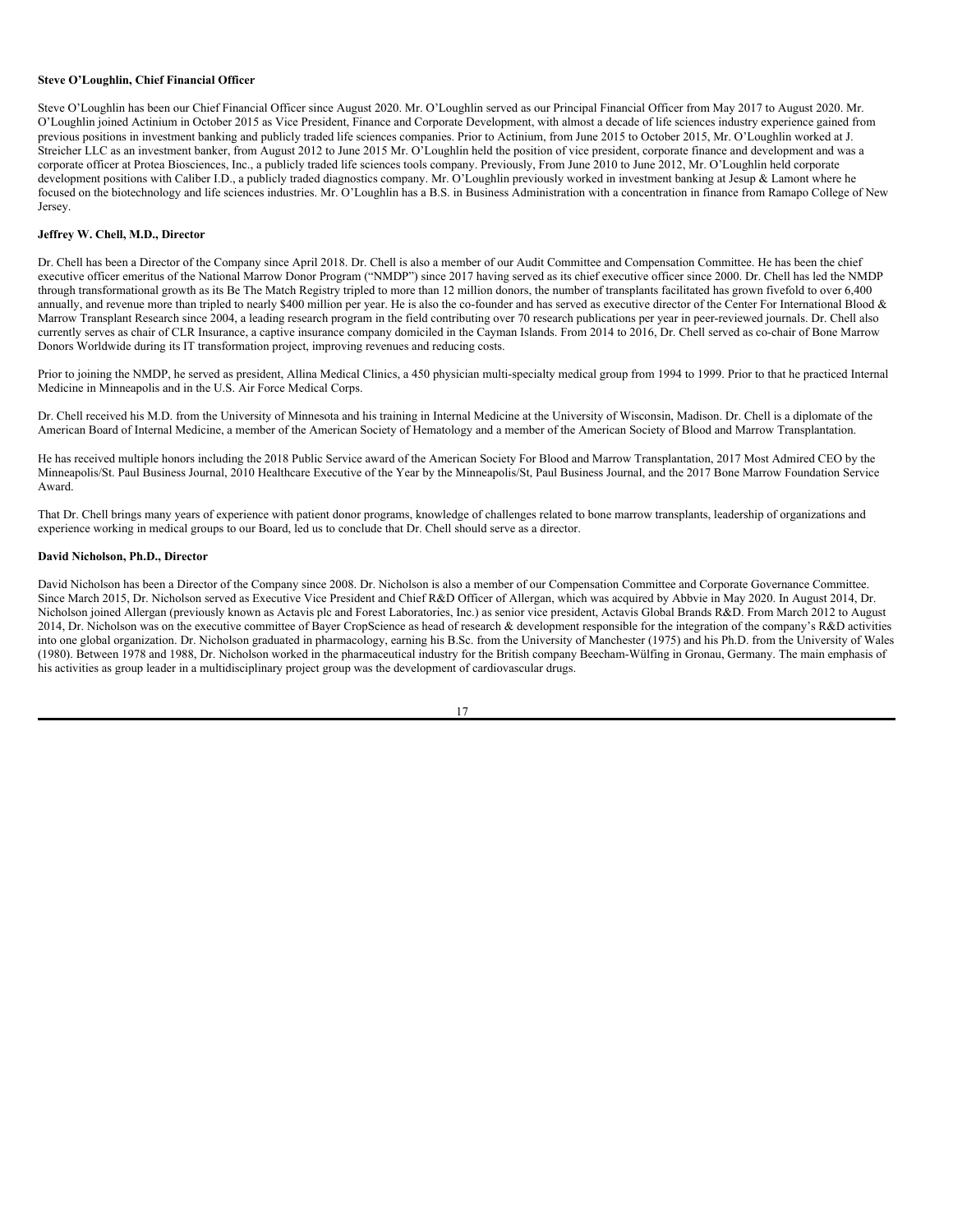From 1988-2007, Dr. Nicholson held various positions of increasing seniority in the UK, the Netherlands and the U.S. with Organon, a business unit of Akzo Nobel. Ultimately, he became executive vice president, research & development, and member of the Organon Executive Management Committee. He implemented change programs, leading to maximizing effectiveness in research & development, ensuring customer focus and the establishment of a competitive pipeline of innovative drugs. In 2007, Dr. Nicholson transferred to Schering-Plough, Kenilworth, New Jersey as senior vice president, responsible for Global Project Management and Drug Safety. From 2009 to December 2011, he was vice president licensing and knowledge management at Merck in Rahway, New Jersey, reporting to the president of Merck R&D. As an integration team member, Dr. Nicholson played a role in the strategic mergers of Organon BioSciences, the human and animal health business of Dutch chemical giant Akzo-Nobel, and Schering-Plough in 2007 as well as of Schering-Plough and Merck in 2009.

That Dr. Nicholson brings over 25 years of pharmaceutical experience to our Board, having served in various pharmaceutical research and development executive-level positions over the course of his career, and that Dr. Nicholson has developed significant management and leadership skills relating to the pharmaceutical industry. and is well accustomed to interfacing with investors, analysts, auditors, outside advisors and governmental officials, led us to conclude that Dr. Nicholson should serve as a director.

### **Ajit S. Shetty, Ph.D., Director**

Dr. Shetty has been a Director of the Company since March 2017. Dr. Shetty is also a member of our Audit Committee, Compensation Committee, and Chairman of our Corporate Governance Committee. Dr. Shetty joined Janssen Pharmaceutical, Inc. ("Janssen") in 1976 ultimately rising to the position of president in 1986 where he led the establishment of Janssen's business in the U.S. From 1999 to 2008 he was managing director of Janssen, during this time the Janssen Group of companies' global sales grew from \$1 billion to \$8 billion, and from 2004 until 2012 he was chairman of the board of directors. In Dr. Shetty's most recent role at Johnson & Johnson he was head of Enterprise Supply Chain, where he reported to the chief executive officer and was responsible for the transformation and optimization of Johnson & Johnson's supply chain. Dr. Shetty earned a Ph.D. in Metallurgy and B.A. Natural Sciences from Trinity College, Cambridge University and a Master of Business Administration from Carnegie Mellon University. Dr. Shetty has served as a member of Agile Therapeutics, Inc.'s board of directors since February 2016. In 2007, Dr. Shetty was bestowed the title of Baron by King Albert II of Belgium for his exceptional merits. He is a member of the Board of Trustees of Carnegie Mellon University, serves on the Board of Governors for GS1 (Global Standards) in Belgium and formerly served on the Corporate Advisory Board of the John Hopkins Carey Business School. In 2016, Dr. Shetty was named as chairperson of the Vlaams Instituut voor Biotechnologie (VIB), a Belgium based life sciences research institute focused on translating scientific results into pharmaceutical, agricultural and industrial applications. In addition, he was elected Manager of the Year in 2004 in Flanders and received a Life-Time Achievement Award in India in 2010. We believe Dr. Shetty's qualifications to sit on our Board include his extensive pharmaceutical experience leading commercial and supply chain operations and his significant education background.

That Dr. Shetty has 37 years of leadership and executive experience in the pharmaceutical industry, that he has significant supply chain knowledge and that he has experience conducting business in the U.S. and Europe, led us to conclude that Dr. Shetty should serve as a director.

### **Richard I. Steinhart, Director**

Mr. Steinhart has served as our Director and Chairman of the Audit Committee since November 2013. Mr. Steinhart is also a member of our Corporate Governance Committee. Since October 2017 Mr. Steinhart has been the senior vice president and chief financial officer of BioXcel Therapeutics, Inc. Since March 2014, Mr. Steinhart has been a member of the board of directors of Atossa Genetics, Inc. where he is chairman of the audit committee and a member of the compensation committee. Form October 2015 to April 2017, Mr. Steinhart was vice president and chief financial officer at Remedy Pharmaceuticals, a privately-held, clinical stage pharmaceutical company. From January 2014 through September 2015 Mr. Steinhart worked as a financial and strategic consultant to the biotechnology and medical device industries. From April 2006 through December 2013, Mr. Steinhart was employed by MELA Sciences, Inc., as its vice president, finance and chief financial officer, treasurer and secretary. In April 2012, Mr. Steinhart received a promotion to senior vice president, finance and chief financial officer. From May 1992 until joining MELA Sciences, Mr. Steinhart was a managing director of Forest Street Capital/SAE Ventures, a boutique investment banking, venture capital, and management consulting firm focused on healthcare and technology companies. Prior to Forest Street Capital/SAE Ventures, he was vice president and chief financial officer of Emisphere Technologies, Inc. Mr. Steinhart's other experience includes seven years at CW Group, Inc., a venture capital firm focused on medical technology and biopharmaceutical companies, where he was a general partner and chief financial officer. Mr. Steinhart began his career at Price Waterhouse, now known as PricewaterhouseCoopers. He holds BBA and MBA degrees from Pace University and is a Certified Public Accountant (inactive).

That Mr. Steinhart brings nearly 30 years of financial experience to our Board, having served in various executive-level financial positions over the course of his career, and that Mr. Steinhart is a certified public accountant, led us to conclude that Mr. Steinhart should serve as a director and chair the audit committee.

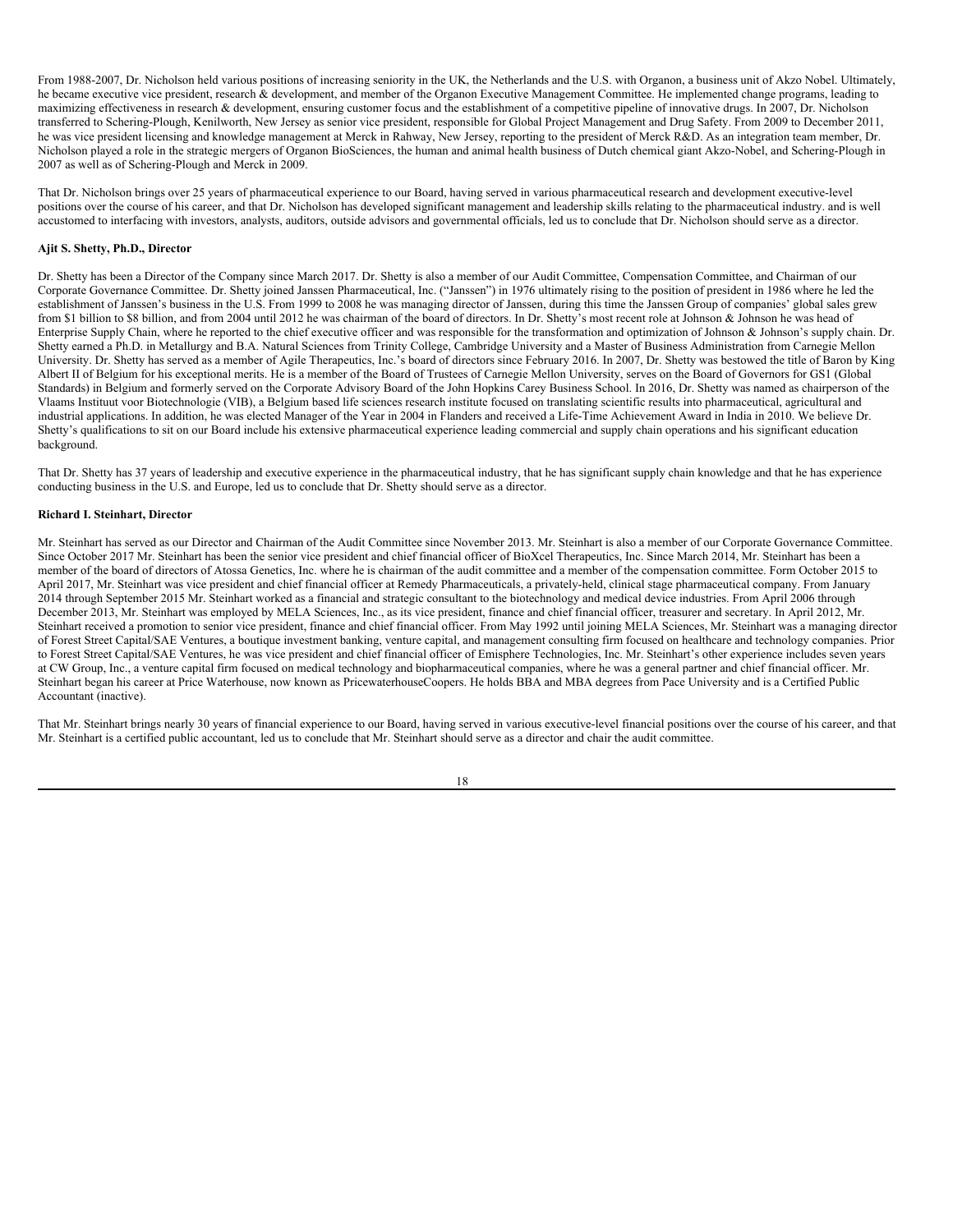### <span id="page-23-0"></span>**EXECUTIVE COMPENSATION**

The following discussion provides compensation information pursuant to SEC rules and may contain statements regarding future individual and Company performance targets and goals. These targets and goals are disclosed in the limited context of the Company's compensation programs and should not be understood to be statements of management's expectations or estimates of results or other guidance. We specifically caution stockholders not to apply these statements to other contexts.

The following table sets forth the names and positions of: (i) each person who served as our principal executive officer during the year ended December 31, 2019; (ii) our two most highly compensated executive officers, other than our principal executive officer, who was serving as an executive officer, as determined in accordance with the rules and regulations promulgated by the SEC, as of December 31, 2019, with compensation of \$100,000 or more, and (iii) an additional individual for whom disclosure would have been provided pursuant to clause (ii) but for the fact that the individual was not serving as our executive officer at December 31, 2019 (collectively our "Named Executive Officers"):

| Name                  | <b>Position</b>                                             |
|-----------------------|-------------------------------------------------------------|
| Sandesh Seth          | Chairman and Chief Executive Officer                        |
| Mark S. Berger, M.D.  | Chief Medical Officer                                       |
| Dale L. Ludwig, Ph.D. | Chief Scientific and Technology Officer                     |
| Steve O'Loughlin      | Chief Financial Officer, former Principal Financial Officer |

#### **Narrative Disclosure to Summary Compensation Table**

#### *Chief Executive Of icer's Compensation*

In August 2018, we amended and restated Mr. Seth's, our Chairman and Chief Executive Officer, August 6, 2015 Executive Chairman Agreement (as amended and restated, the "2018 Agreement"). The 2018 Agreement set forth the terms related to his position as Chief Executive Officer and Chairman of the Board of the Company while retaining and adapting material provisions of the prior agreement to that of his role of Chief Executive Officer. Under the 2018 Agreement, Mr. Seth was paid an annual base salary of \$561,350 in 2019 and \$545,000 in 2018. Pursuant to the 2018 Agreement, the Board reviewed the amount of his base salary and performance bonus and determined the appropriate adjustments to each component of his compensation each calendar year, and he was entitled to a cash bonus in an amount determined by the Board with a target of 50% of the base salary. In addition, the Chairman and Chief Executive Officer was awarded stock options at our Board's discretion.

On August 12, 2020, we and Mr. Seth entered into a new employment agreement, which replaced the 2018 Agreement. Pursuant to the employment agreement, Mr. Seth will serve as Chairman and Chief Executive Officer until February 24, 2024 unless terminated earlier as set forth in the employment agreement.

Under the terms of the employment agreement, Mr. Seth is entitled to (i) a base salary, which will be determined by the Board and adjusted to be competitively aligned to a range between the 25th and 75th percentile of the relevant market data of chief executive officer positions of similarly situated publicly companies, (ii) a performance bonus with a target of 50% of his annual base salary as well as other multipliers as determined by the Board and (iii) options to purchase shares of common stock of the Company as the Board may grant. When and if granted, the options will have an exercise price equal to the closing price of the Company's common stock on the date of the approval, and 2% of the grant will vest each month from the grant date until fully vested, in accordance with the 2013 Stock Plan and 2019 Plan. The options will expire 10 years from the grant date, subject to Mr. Seth's continuing service with the Company. Mr. Seth also receives the standard benefits available to other similarly situated employees.

If Mr. Seth's employment as Chief Executive Officer or Chairman is terminated due to death or disability, Mr. Seth will be entitled to earned, but unpaid, salary, benefits and the Pro-Rated Bonus (as defined herein) for the year of termination. Upon termination of his employment for Cause (as defined in the employment agreement), or his resignation without Good Reason (as defined in the employment agreement), Mr. Seth will receive any accrued and unpaid base salary, the Pro-Rated Bonus and benefits through the date of termination.

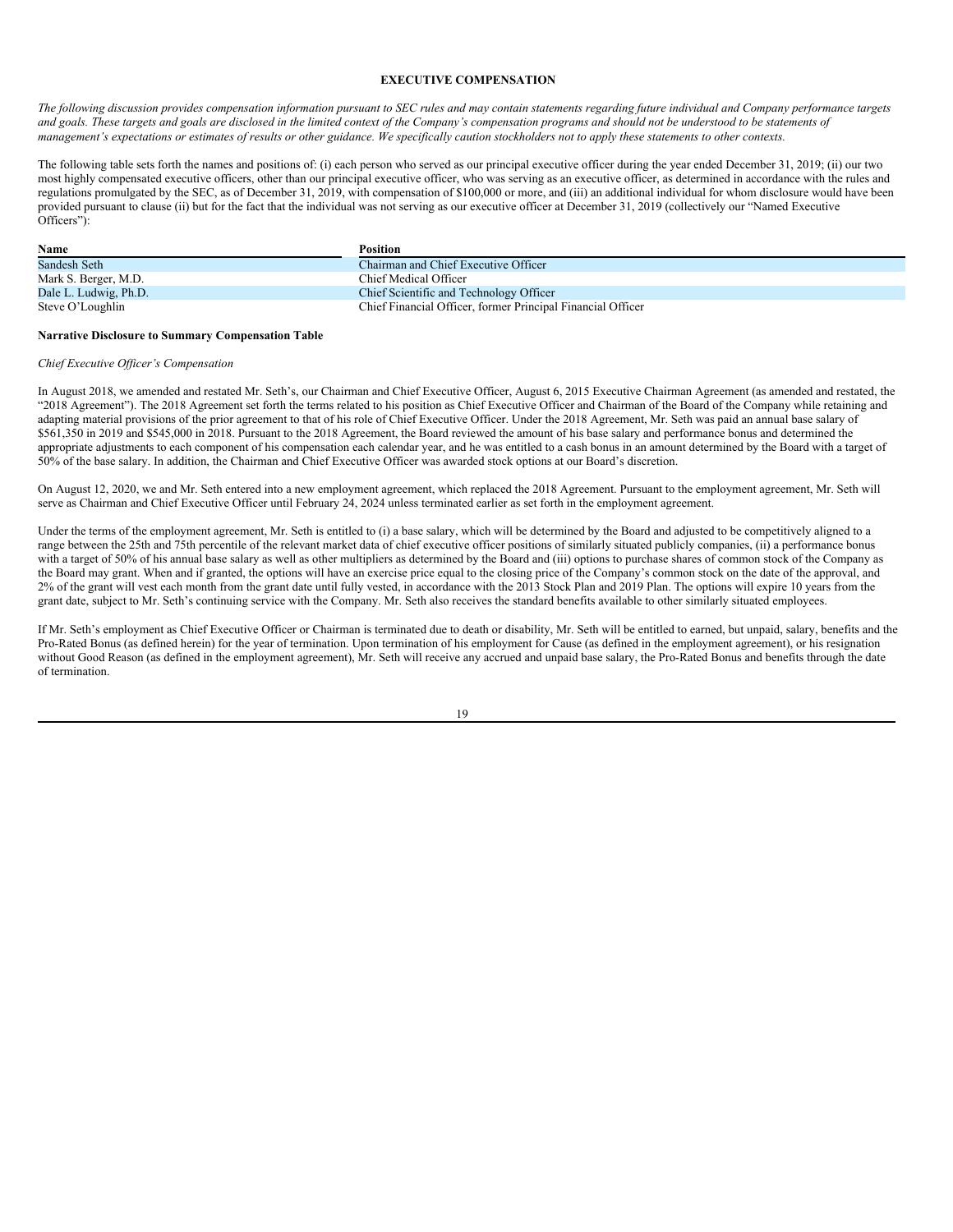If we terminate Mr. Seth's employment without Cause, or if Mr. Seth resigns for Good Reason, Mr. Seth will be entitled to (i) a single lump sum payment equal to the 24 months of his compensation, (ii) continued health benefits for 24 months, (iii) immediate vesting of all outstanding equity awards granted to Mr. Seth, and (iv) a single lump sum payment equal to his annual bonus subject to the achievement of the applicable goals, pro-rated based on the number of days in the Company's fiscal year through the date of termination (the "Pro-Rated Bonus").

In addition, if we terminate Mr. Seth's employment without Cause or if Mr. Seth resigns for Good Reason, or if we fail to renew his position as Chief Executive Officer and Chairman on February 21, 2024, in any case, within the 12-month period beginning on the date of a Change in Control (as defined in the 2013 Stock Plan and 2019 Plan), Mr. Seth will be entitled to (i) a single lump sum payment equal to 30 months of his compensation, (ii) continued health benefits for 30 months, (iii) immediate vesting of all outstanding equity awards granted to Mr. Seth, and (iv) a single lump sum payment equal to the Pro-Rated Bonus.

## *Chief Medical Of icer Agreement*

In December 2016, we and Dr. Mark S. Berger entered into an agreement (the "2016 Berger Employment Agreement"), to employ Dr. Berger as our Chief Medical Officer.

Pursuant to the 2016 Berger Employment Agreement, Dr. Berger was entitled to the following compensation and benefits:

- Dr. Berger's annual base salary was \$405,000 in 2019 and \$400,000 in 2018. Dr. Berger was also entitled to a cash bonus in an amount to be determined by the Board with a target of 30% of the base salary.
- Dr. Berger was eligible to participate in the Company's benefit plans that are generally provided for executive employees.
- From time to time, the Board granted him options to purchase shares of common stock of the Company.

On August 12, 2020, we entered into a new employment agreement with Dr. Berger, pursuant to which he serves as Chief Medical Officer of the Company. Under the terms of the employment agreement, Dr. Berger is entitled to (i) a base salary, which shall be determined by the Board, (ii) a performance bonus, which may be up to 30% of the annual base salary based upon the achievement of certain objectives such as the Board shall determine and (iii) options to purchase shares of common stock of the Company as the Board may grant. When and if granted, the options will have an exercise price equal to the closing price of the Company's common stock on the date of the approval, and 2% of the grant will vest each month from the grant date until fully vested, in accordance with the 2013 Stock Plan and 2019 Plan. The options will expire 10 years from the grant date, subject to Dr. Berger's continuing service with the Company. Mr. Berger will also receive the standard benefits available to other similarly situated employees.

In addition, if we terminate Dr. Berger's employment without Cause (as defined in the employment agreement) within the 12-month period beginning on the date of a Change in Control, Dr. Berger will be entitled to (i) a single lump sum payment equal to his annual base salary, (ii) continued health benefits for 12 months, and (iii) immediate vesting of all outstanding equity awards granted to Dr. Berger.

# *Principal Financial Of icer/Chief Financial Of icer Compensation*

In August 2018, we amended and restated Mr. O'Loughlin's, our former Principal Financial Officer, September 17, 2015 Employment Agreement, as amended (as amended and restated, the "PFO Agreement"). The PFO Agreement set forth the terms related to his position as Principal Financial Officer of the Company while retaining and adapting material provisions of the prior agreement to that of his role of Principal Financial Officer.

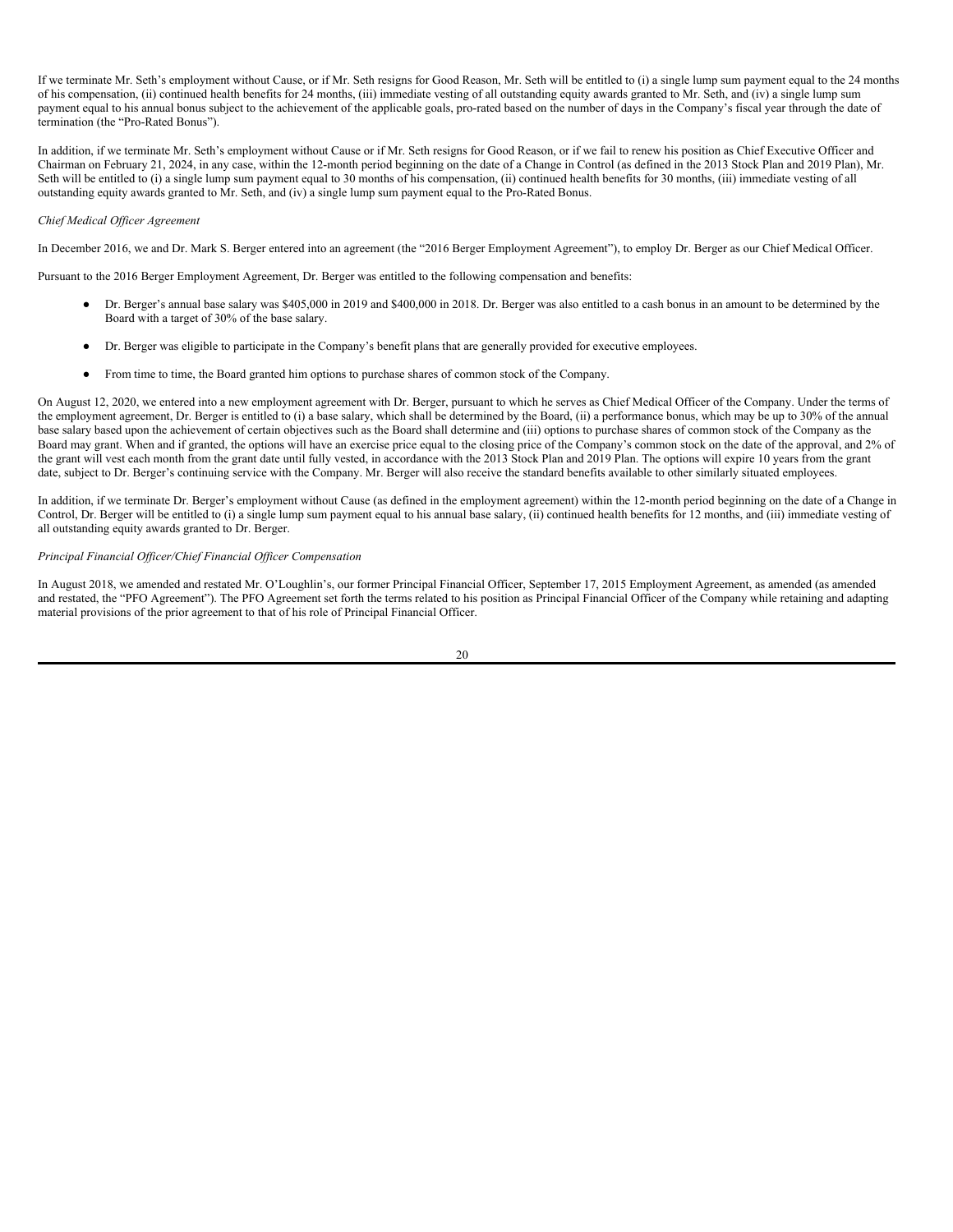Pursuant to the PFO Agreement, Mr. O'Loughlin was entitled to the following compensation and benefits:

- Mr. O'Loughlin's annual base salary was \$293,550 in 2019 and \$285,000 in 2018, and Mr. O'Loughlin was entitled to a cash bonus in an amount to be determined by the Board with a target of 30% of the base salary.
- From time to time, the Board granted him options to purchase shares of common stock of the Company.
- Mr. O'Loughlin was eligible to receive all standard benefits that Company employees are eligible to receive.

On August 12, 2020, we entered into a new employment agreement with Mr. O'Loughlin, pursuant to which he serves as Chief Financial Officer of the Company. Under the terms of the employment agreement, Mr. O'Loughlin is entitled to (i) a base salary, which shall be determined by the Board, (ii) a performance bonus, which may be up to 30% of the annual base salary based upon the achievement of certain objectives such as the Board shall determine and (iii) options to purchase shares of common stock of the Company as the Board may grant. When and if granted, the options will have an exercise price equal to the closing price of the Company's common stock on the date of the approval, and 2% of the grant will vest each month from the grant date until fully vested, in accordance with the 2013 Stock Plan and 2019 Plan. The options will expire 10 years from the grant date, subject to Mr. O'Loughlin's continuing service with the Company. Mr. Loughlin will also receive the standard benefits available to other similarly situated employees.

In addition, if we terminate Mr. O'Loughlin's employment without Cause (as defined in the employment agreement) or if Mr. O'Loughlin resigns for Good Reason (as defined in the employment agreement), in either case, within the 12-month period beginning on the date of a Change in Control, Mr. O'Loughlin will be entitled to (i) a single lump sum payment equal to his annual base salary, (ii) continued health benefits for 12 months, and (iii) immediate vesting of all outstanding equity awards granted to Mr. O'Loughlin.

## *Chief Scientific and Technology Of icer Compensation*

We and Dr. Dale Ludwig, effective January 2018, entered into an Offer Letter pursuant to which Dr. Ludwig served as the Company's Chief Scientific Officer (the "Offer Letter"). Pursuant to the Offer Letter. Dr. Ludwig was entitled to the following compensation and benefits:

- Dr. Ludwig's annual base salary was \$334,750 in 2019 and \$325,000 in 2018, and Dr. Ludwig was entitled to a cash bonus in an amount to be determined by the Board with a target of 30% of the base salary.
- From time to time, the Board granted him options to purchase shares of common stock of the Company.
- Dr. Ludwig was eligible to receive all standard benefits that Company employees are eligible to receive.

On August 12, 2020, we entered into a new employment agreement with Dr. Ludwig, pursuant to which he serves as Chief Scientific and Technology Officer of the Company. Under the terms of the employment agreement, Dr. Ludwig is entitled to (i) a base salary, which shall be determined by the Board, (ii) a performance bonus, which may be up to 30% of the annual base salary based upon the achievement of certain objectives such as the Board shall determine and (iii) options to purchase shares of common stock of the Company as the Board may grant. When and if granted, the options will have an exercise price equal to the closing price of the Company's common stock on the date of the approval, and 2% of the grant will vest each month from the grant date until fully vested, in accordance with the 2013 Stock Plan and 2019 Plan. The options will expire 10 years from the grant date, subject to Mr. Ludwig's continuing service with the Company. Dr. Ludwig will also receive the standard benefits available to other similarly situated employees.

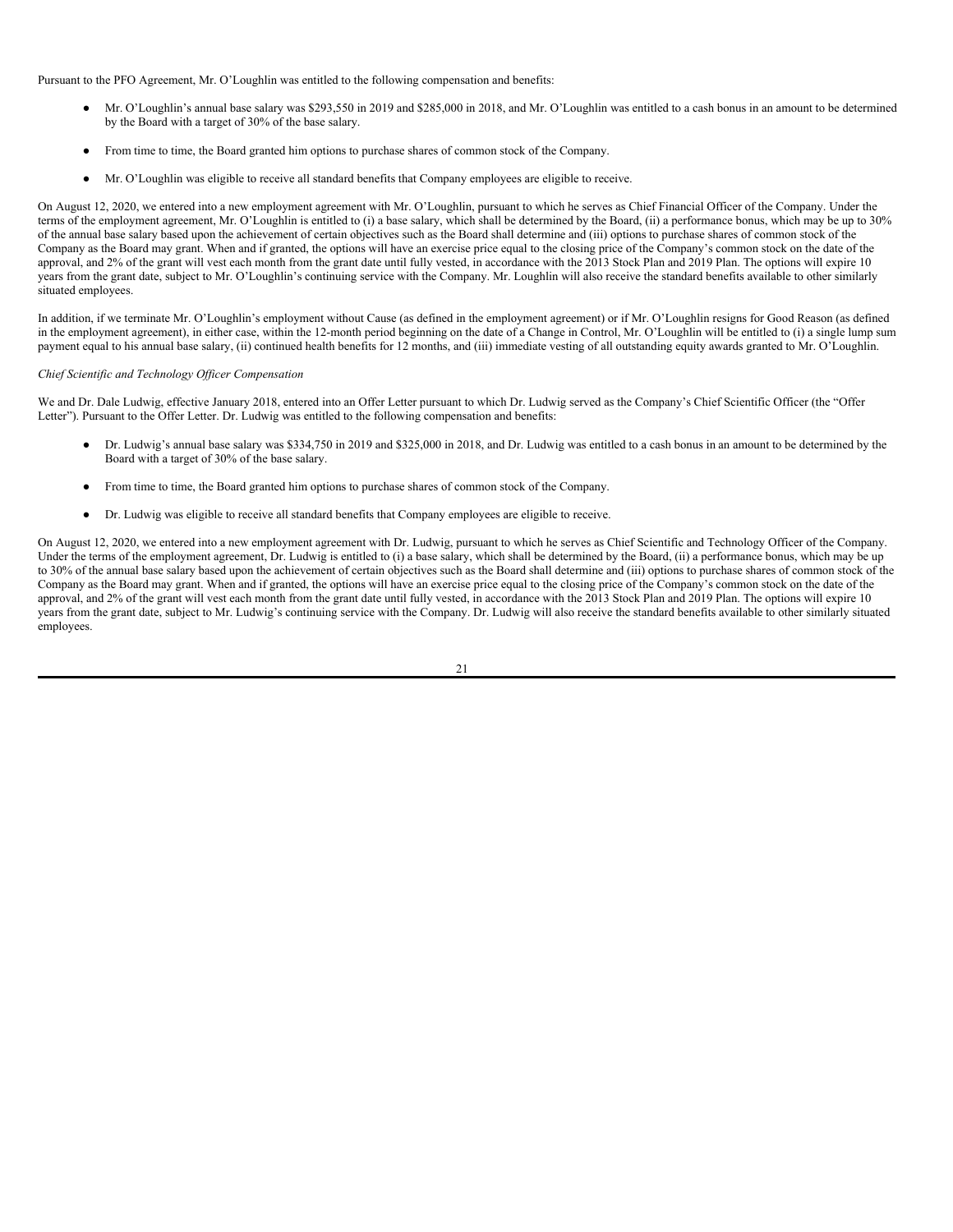In addition, if we terminate Dr. Ludwig's employment without Cause (as defined in the employment agreement) within the 12-month period beginning on the date of a Change in Control, Dr. Ludwig will be entitled to (i) a single lump sum payment equal to his annual base salary, (ii) continued health benefits for 12 months, and (iii) immediate vesting of all outstanding equity awards granted to Mr. Ludwig.

# **Summary Compensation Table**

The following table provides information regarding the compensation earned during the fiscal years ended December 31, 2019 and 2018 for our Named Executive Officers.

|                                                             |      |   |         |                          |    | Option     | <b>All Other</b> |                 |          |           |
|-------------------------------------------------------------|------|---|---------|--------------------------|----|------------|------------------|-----------------|----------|-----------|
| <b>Name/Position</b>                                        | Year |   | Salary  | <b>Bonus</b> (1)         |    | Awards (2) | Compensation     |                 |          | Total     |
| Sandesh Seth                                                | 2019 | S | 561.350 | 300,000                  |    | 241,367    |                  | ٠               |          | 1,102,717 |
| Chairman and Chief Executive Officer                        | 2018 | S | 545,000 | 280,000                  | S  | 549,253    |                  | $\sim$          | æ        | 1,374,253 |
|                                                             |      |   |         |                          |    |            |                  |                 |          |           |
| Mark Berger                                                 | 2019 | S | 405,000 | 85,000                   | \$ | 64.364     | - 8              | $\sim$ $-$      |          | 554,364   |
| Chief Medical Officer                                       | 2018 | S | 400,000 | 75,000                   | S. | 137,313    |                  | $\sim 100$      | D        | 612,313   |
|                                                             |      |   |         |                          |    |            |                  |                 |          |           |
| Dale Ludwig                                                 | 2019 | S | 334,750 | 97,500                   | \$ | 64.364     |                  | $\sim$ $-$      |          | 496,614   |
| Chief Scientific and Technology Officer                     | 2018 | S | 323,769 | $\overline{\phantom{m}}$ |    | 100,926    |                  | $\sim$ 10 $\,$  | <b>J</b> | 424,695   |
|                                                             |      |   |         |                          |    |            |                  |                 |          |           |
| Steve O'Loughlin                                            | 2019 | S | 293,550 | 85,000                   | \$ | 64.364     | -S               | $\sim$ 10 $\pm$ |          | 442,914   |
| Chief Financial Officer, former Principal Financial Officer | 2018 | S | 285,000 | 75,000                   |    | 145,552    |                  | $-$             |          | 505,552   |

(1) The bonus disclosed in this column relates to performance in the prior year, but was contingent upon Board approval, and was paid in the year disclosed.

(2) The dollar amounts in this column represent the aggregate grant date fair value of all option awards granted during the indicated year. These amounts have been calculated in accordance with FASB ASC Topic 718, using the Black-Scholes option-pricing model. For a discussion of valuation assumptions, see Note 7 to our financial statements in the Annual Report. These amounts do not correspond to the value that may be recognized from the option awards.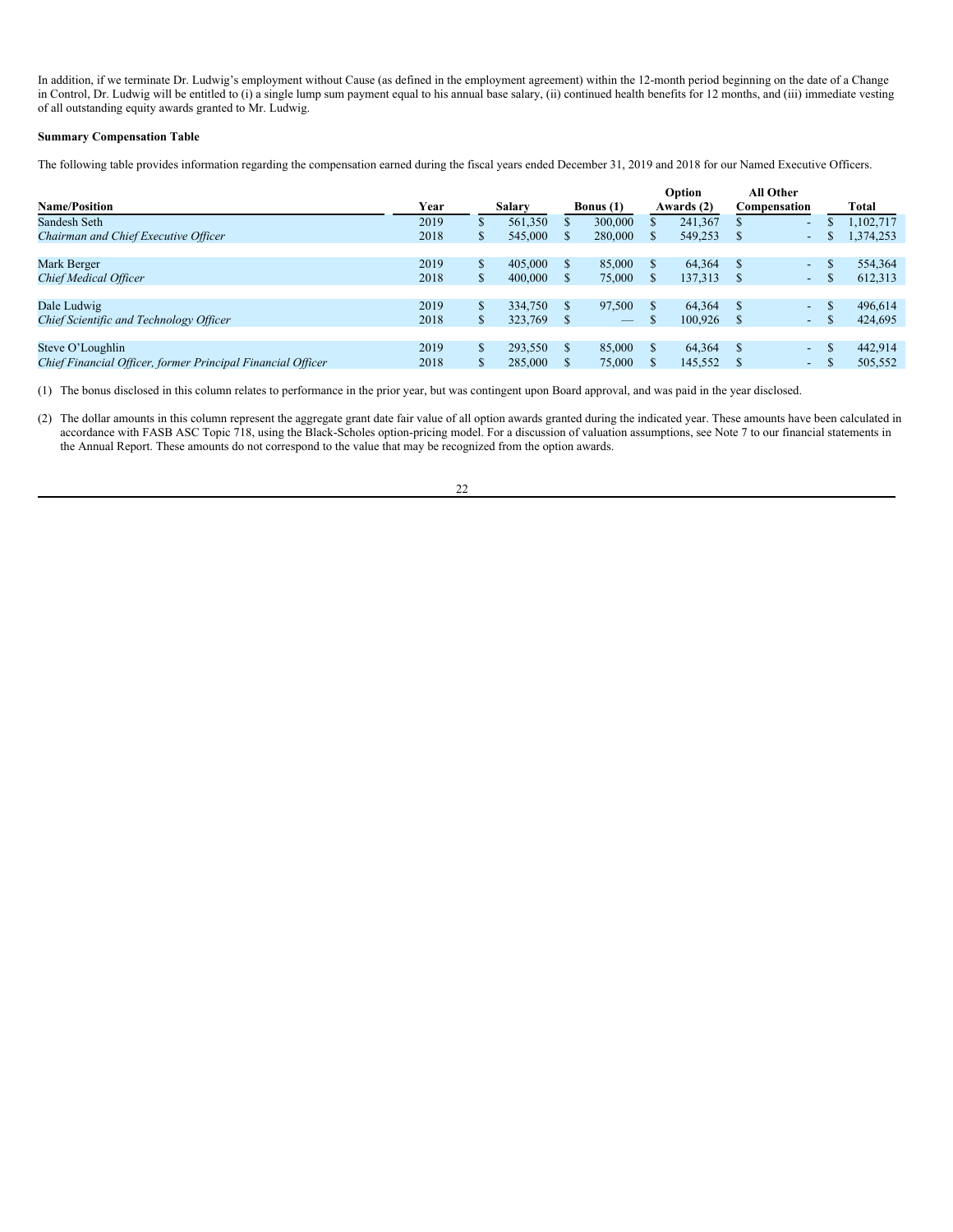# **OUTSTANDING EQUITY AWARDS AT FISCAL YEAR-END - 2019**

The following table sets forth all unexercised options that have been awarded to our Named Executive Officers by the Company that were outstanding as of December 31, 2019.

|                  |                                                                                                                           |                                                                                                                      | <b>Option Awards</b>                                                                                                                                          | <b>Stock Awards</b>                                |                                            |                                                                                                                                         |                                                                                                                          |                                                                                                                                                                                                       |                                                                                                                                                                                                                  |  |
|------------------|---------------------------------------------------------------------------------------------------------------------------|----------------------------------------------------------------------------------------------------------------------|---------------------------------------------------------------------------------------------------------------------------------------------------------------|----------------------------------------------------|--------------------------------------------|-----------------------------------------------------------------------------------------------------------------------------------------|--------------------------------------------------------------------------------------------------------------------------|-------------------------------------------------------------------------------------------------------------------------------------------------------------------------------------------------------|------------------------------------------------------------------------------------------------------------------------------------------------------------------------------------------------------------------|--|
| Name<br>(a)      | Number of<br><b>Securities</b><br>Underlying<br><b>Unexercised</b><br><b>Options</b><br>$($ # $)$<br>(Exercisable)<br>(b) | Number of<br><b>Securities</b><br>Underlying<br>Unexercised<br><b>Options</b><br>$($ # $)$<br>(Unexercisable)<br>(c) | <b>Equity</b><br>Incentive<br>Plan<br>Awards:<br>Number of<br><b>Securities</b><br>Underlying<br>Unexercised<br>Unearned<br><b>Options</b><br>$^{(#)}$<br>(d) | Option<br><b>Exercise</b><br>Price<br>$(S)$<br>(e) | Option<br><b>Expiration</b><br>Date<br>(f) | <b>Number</b><br>of<br><b>Shares</b> or<br><b>Units of</b><br><b>Stock</b><br>That<br><b>Have Not</b><br><b>Vested</b><br>$(\#)$<br>(g) | Market<br>Value of<br><b>Shares</b><br>or Units<br>of Stock<br>That<br><b>Have Not</b><br><b>Vested</b><br>$(\$)$<br>(h) | <b>Equity</b><br>Incentive<br>Plan<br>Awards:<br><b>Number</b><br>of<br>Unearned<br>Shares,<br><b>Units or</b><br>Other<br><b>Rights</b><br>That<br><b>Have Not</b><br><b>Vested</b><br>$(\#)$<br>(i) | <b>Equity</b><br>Incentive<br>Plan<br>Awards:<br>Market or<br>Payout<br>Value of<br>Unearned<br>Shares,<br><b>Units or</b><br>Other<br><b>Rights</b><br>That<br><b>Have Not</b><br><b>Vested</b><br>$(S)$<br>(i) |  |
| Sandesh Seth     | 832(1)                                                                                                                    |                                                                                                                      |                                                                                                                                                               | 45.05                                              | 8/30/2022                                  |                                                                                                                                         |                                                                                                                          |                                                                                                                                                                                                       |                                                                                                                                                                                                                  |  |
|                  | 832(1)                                                                                                                    |                                                                                                                      |                                                                                                                                                               | 45.05                                              | 12/19/2022                                 |                                                                                                                                         |                                                                                                                          |                                                                                                                                                                                                       |                                                                                                                                                                                                                  |  |
|                  | 9,333(1)                                                                                                                  |                                                                                                                      |                                                                                                                                                               | 183.90                                             | 9/23/2024                                  |                                                                                                                                         |                                                                                                                          |                                                                                                                                                                                                       |                                                                                                                                                                                                                  |  |
|                  | 5,000(1)                                                                                                                  |                                                                                                                      |                                                                                                                                                               | 107.40                                             | 2/15/2025                                  |                                                                                                                                         |                                                                                                                          |                                                                                                                                                                                                       |                                                                                                                                                                                                                  |  |
|                  | 14,666(2)                                                                                                                 | 2,000                                                                                                                |                                                                                                                                                               | 59.70                                              | 4/15/2026                                  |                                                                                                                                         |                                                                                                                          |                                                                                                                                                                                                       |                                                                                                                                                                                                                  |  |
|                  | 17,633(2)                                                                                                                 | 7,366                                                                                                                |                                                                                                                                                               | 41.70                                              | 3/14/2027                                  |                                                                                                                                         |                                                                                                                          |                                                                                                                                                                                                       |                                                                                                                                                                                                                  |  |
|                  | 11,333(2)                                                                                                                 | 22,000                                                                                                               |                                                                                                                                                               | 23.487                                             | 7/13/2028                                  |                                                                                                                                         |                                                                                                                          |                                                                                                                                                                                                       |                                                                                                                                                                                                                  |  |
|                  | 5,000(2)                                                                                                                  | 45,000                                                                                                               |                                                                                                                                                               | 6.96                                               | 7/12/2029                                  |                                                                                                                                         |                                                                                                                          |                                                                                                                                                                                                       |                                                                                                                                                                                                                  |  |
| Mark Berger      | 8,016(3)                                                                                                                  | 2,816                                                                                                                | $\blacksquare$                                                                                                                                                | 31.20                                              | 1/17/2027                                  |                                                                                                                                         |                                                                                                                          |                                                                                                                                                                                                       |                                                                                                                                                                                                                  |  |
|                  | 2,833(2)                                                                                                                  | 5,500                                                                                                                | $\overline{\phantom{a}}$                                                                                                                                      | 23.487                                             | 7/13/2028                                  |                                                                                                                                         |                                                                                                                          |                                                                                                                                                                                                       |                                                                                                                                                                                                                  |  |
|                  | 1,333(2)                                                                                                                  | 12,000                                                                                                               | $\overline{\phantom{a}}$                                                                                                                                      | 6.96                                               | 7/12/2029                                  |                                                                                                                                         |                                                                                                                          |                                                                                                                                                                                                       |                                                                                                                                                                                                                  |  |
| Dale Ludwig      | 3,333(4)                                                                                                                  | 3,333                                                                                                                | $\blacksquare$                                                                                                                                                | 21.69                                              | 1/08/2028                                  |                                                                                                                                         |                                                                                                                          |                                                                                                                                                                                                       |                                                                                                                                                                                                                  |  |
|                  | 1,333(2)                                                                                                                  | 12,000                                                                                                               |                                                                                                                                                               | 6.96                                               | 7/12/2029                                  |                                                                                                                                         |                                                                                                                          |                                                                                                                                                                                                       |                                                                                                                                                                                                                  |  |
|                  |                                                                                                                           |                                                                                                                      |                                                                                                                                                               |                                                    |                                            |                                                                                                                                         |                                                                                                                          |                                                                                                                                                                                                       |                                                                                                                                                                                                                  |  |
| Steve O'Loughlin | 3,333(1)                                                                                                                  | $\overline{\phantom{a}}$                                                                                             | $\blacksquare$                                                                                                                                                | 53.70                                              | 9/28/2025                                  |                                                                                                                                         |                                                                                                                          |                                                                                                                                                                                                       |                                                                                                                                                                                                                  |  |
|                  | 1,466(2)                                                                                                                  | 200                                                                                                                  |                                                                                                                                                               | 59.70                                              | 4/15/2026                                  |                                                                                                                                         |                                                                                                                          |                                                                                                                                                                                                       |                                                                                                                                                                                                                  |  |
|                  | 2,483(2)                                                                                                                  | 850                                                                                                                  | $\overline{\phantom{a}}$                                                                                                                                      | 41.70                                              | 3/14/2027                                  |                                                                                                                                         |                                                                                                                          |                                                                                                                                                                                                       |                                                                                                                                                                                                                  |  |
|                  | 3,003(2)                                                                                                                  | 5,830                                                                                                                |                                                                                                                                                               | 23.487                                             | 7/13/2028                                  |                                                                                                                                         |                                                                                                                          |                                                                                                                                                                                                       |                                                                                                                                                                                                                  |  |
|                  | 1,333(2)                                                                                                                  | 12,000                                                                                                               |                                                                                                                                                               | 6.96                                               | 7/12/2029                                  |                                                                                                                                         |                                                                                                                          |                                                                                                                                                                                                       |                                                                                                                                                                                                                  |  |

(1) Fully vested.

(2) Pursuant to the terms of the Company's 2013 Stock Plan, 2% of these options vest each month from the date of grant.

(3) 28% of these options vested on January 17, 2018, and the remaining 75% vest in equal increments of 2% per month of the from January 17, 2017 over the following threeyear period.

(4) 28% of these options vested on January 8, 2019, and the remaining 75% vest in equal increments of 2% per month from January 8, 2019 over the following three-year period.

## **2019 Plan**

At the Company's Annual Meeting of Stockholders held on December 18, 2019, its stockholders authorized the implementation of the 2019 Plan, to be implemented at the discretion of the Company's Board before December 18, 2020. The 2019 Plan as authorized, if implemented, would have 333,333 shares to be issued, which reflects the 1-for-30 reverse stock split of our common stock that became effective on August 10, 2020. As of October 7, 2020, the 2019 Plan has not been implemented. For description of the 2019 Plan, see "Proposal 2 — Approval of the Amendment to the Actinium Pharmaceuticals, Inc. 2019 Plan."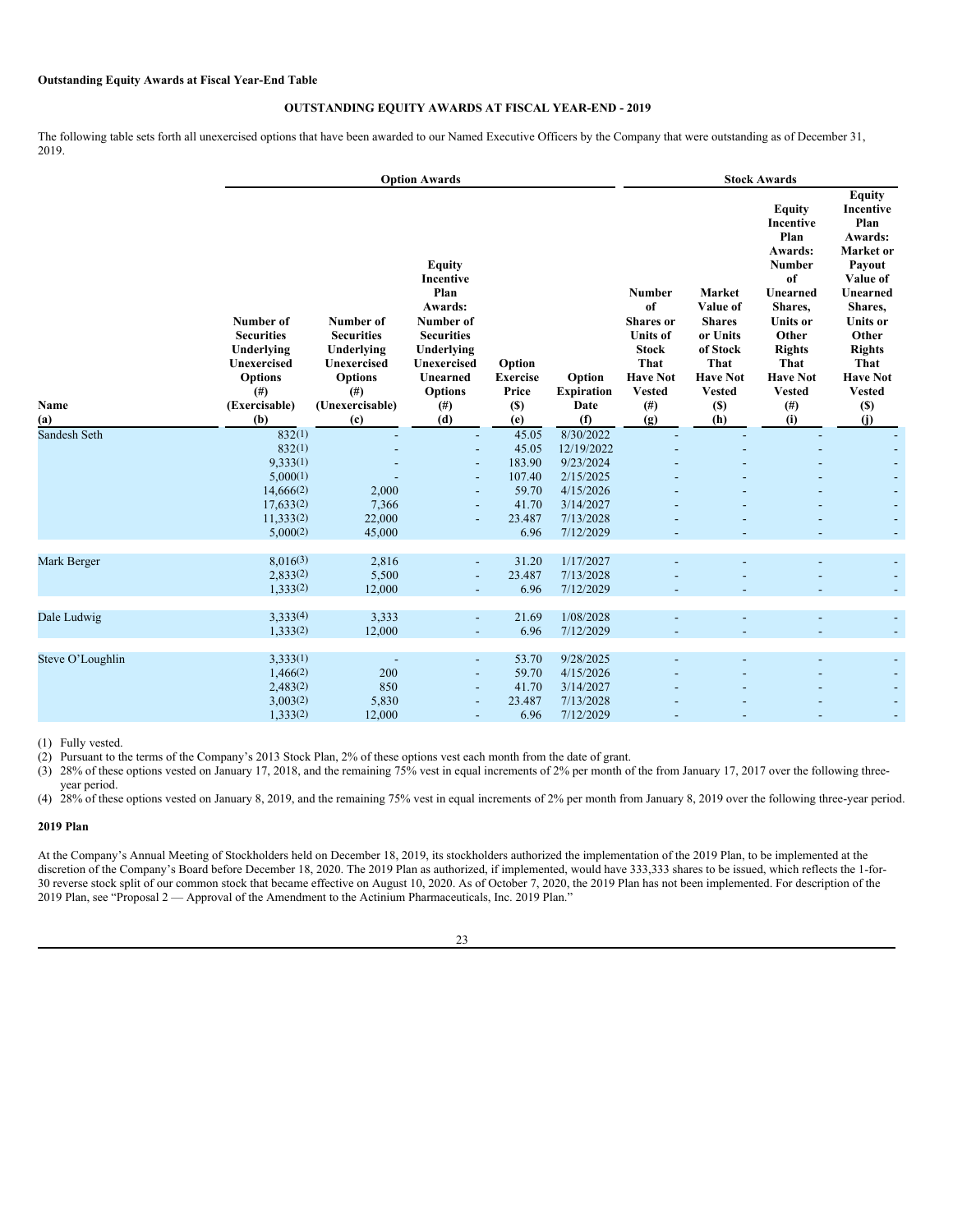### **2013 Amended and Restated Stock Plan**

In September 2013, the Board approved the Company's 2013 Stock Plan, which was approved by the Company's stockholders on December 23, 2013. The Company's 2013 Stock Plan has an expiration date of September 9, 2023 and after a number of amendments approved by stockholders, the number of shares authorized under the plan to 758,333 shares.

## **Material Terms of the 2013 Amended and Restated Stock Plan**

*Purpose*. The purposes of the 2013 Stock, as amended and restated, are to attract and retain the best available personnel for positions of substantial responsibility, to provide additional incentive to employees, directors and consultants and to promote the success of our business.

*Administration*. The 2013 Stock Plan is administered by our Board or a committee, or a combination thereof, as determined by our Board. The 2013 Stock Plan may be administered by different administrative bodies with respect to different classes of participants and, if permitted by the applicable laws, the board may authorize one or more officers to make awards under the 2013 Stock Plan.

*Powers of the Administrator.* The specific duties delegated by our Board to the committee, the administrator shall have the authority, in its discretion:

- to determine the fair market value of the common stock, provided that such determination shall be applied consistently with respect to participants under the 2013 Stock Plan;
- to select the employees, directors and consultants to whom 2013 Stock Plan awards may from time to time be granted:
- to determine whether and to what extent 2013 Stock Plan awards are granted;
- to determine the number of shares of common stock to be covered by each award granted;
- to approve the form(s) of agreement(s) used under the 2013 Stock Plan;
- to determine the terms and conditions, not inconsistent with the terms of the 2013 Stock Plan, of any award granted hereunder, which terms and conditions include but are not limited to the exercise or purchase price, the time or times when awards may be exercised (which may be based on performance criteria), any vesting acceleration or waiver of forfeiture restrictions, any pro-rata adjustment to vesting as a result of a Participant's transitioning from full-to part-time services (or vice versa), and any restriction or limitation regarding any option, optioned stock, stock purchase right or restricted stock, based in each case on such factors as the Administrator, in its sole discretion, shall determine;
- to adjust the vesting of an option held by an employee, director or consultant as a result of a change in the terms or conditions under which such person is providing services to us;
- to construe and interpret the terms of the 2013 Stock Plan and awards granted under the 2013 Stock Plan, which constructions, interpretations and decisions shall be final and binding on all participants; and
- in order to fulfill the purposes of the 2013 Stock Plan and without amending the 2013 Stock Plan, to modify grants of options or stock purchase rights to participants who are foreign nationals or employed outside of the United States in order to recognize differences in local law, tax policies or customs.

*Eligibility.* Nonstatutory Stock Options and Stock Purchase Rights may be granted to employees, directors and consultants. Incentive Stock Options may be granted only to employees, provided that employees of affiliates shall not be eligible to receive Incentive Stock Options. Each option shall be designated in the option agreement as either an Incentive Stock Option or a Nonstatutory Stock Option. To the extent that the aggregate fair market value of shares with respect to which options designated as Incentive Stock Options are exercisable for the first time by any optionee during any calendar year exceeds \$100,000, such excess options shall be treated as Nonstatutory Stock Options.

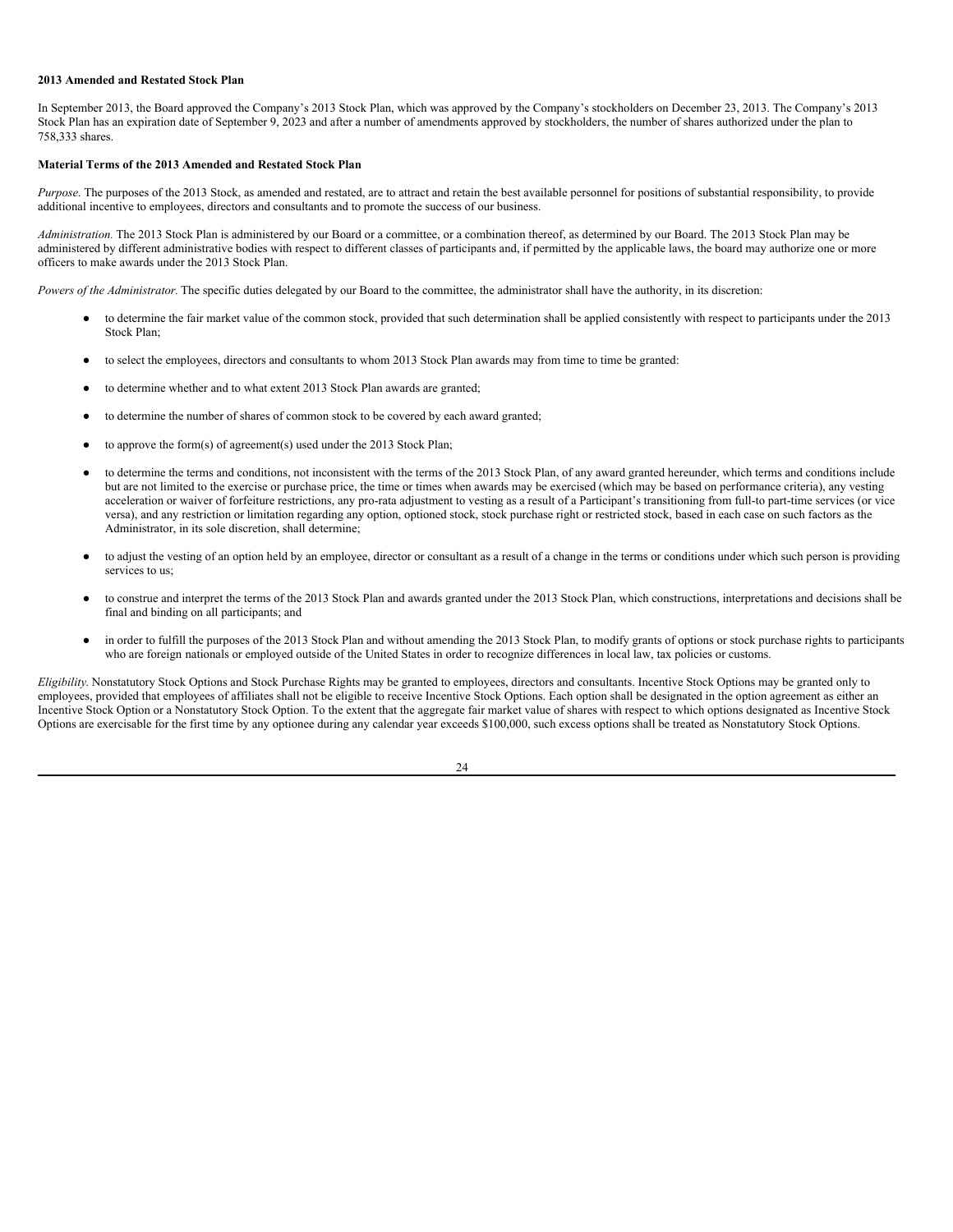*Term of 2013 Stock Plan.*The 2013 Stock Plan shall become effective upon its adoption by our Board. It shall continue in effect for a term of ten (10) years.

*Term of Option*. The term of each option shall be the term stated in the option agreement; provided that the term shall be no more than ten years from the date of grant thereof or such shorter term as may be provided in the option agreement and provided further that, in the case of an incentive stock option granted to a person who at the time of such grant is a holder of ten percent or more of our outstanding shares, the term of the option shall be five years from the date of grant thereof or such shorter term as may be provided in the option agreement.

*Option Exercise Price and Consideration.* The per share exercise price for the shares to be issued pursuant to exercise of an option shall be such price as is determined by the administrator and set forth in the option agreement, but shall be subject to the following:

In the case of an Incentive Stock Option

(A) granted to an employee who at the time of grant is a holder of ten percent or more of our outstanding shares, the per share exercise price shall be no less than 110% of the fair market value per share on the date of grant; or

(B) granted to any other employee, the per share exercise price shall be no less than 100% of the fair market value per share on the date of grant.

In the case of a Nonstatutory Stock Option, the per share exercise price shall be such price as determined by the administrator provided that for any Nonstatutory Stock Option granted on any date on which the common stock is a listed security to an eligible person who is, at the time of the grant of such option, a named executive of the Company, the per share exercise price shall be no less than 100% of the fair market value on the date of grant if such option is intended to qualify as performance-based compensation under Section 162(m) of the Internal Revenue Code.

*Exercise of Option*. Any option granted hereunder shall be exercisable at such times and under such conditions as determined by the administrator, consistent with the term of the 2013 Stock Plan and reflected in the option agreement, including vesting requirements and/or performance criteria with respect to the Company and/or the optionee. The administrator shall have the discretion to determine whether and to what extent the vesting of options shall be tolled during any unpaid leave of absence; provided however that in the absence of such determination, vesting of options shall be tolled during any such leave (unless otherwise required by the Applicable Laws.

Until the issuance of the shares (as evidenced by the appropriate entry on the books of the Company or of a duly authorized transfer agent of the Company), no right to vote or receive dividends or any other rights as a stockholder shall exist with respect to the optioned stock, notwithstanding the exercise of the option.

*Termination of Employment or Consulting Relationship.* Except as otherwise set forth in the 2013 Stock Plan the administrator shall establish and set forth in the applicable option agreement the terms and conditions upon which an option shall remain exercisable, if at all, following termination of an optionee's continuous service status, which provisions may be waived or modified by the administrator at any time in the Administrator's sole discretion. Unless otherwise provided in the option agreement, to the extent that the optionee is not vested in the optioned stock on the date of termination of his or her continuous service status, or if the optionee (or other person entitled to exercise the option) does not exercise the option to the extent so entitled within the time specified in the option agreement or below (as applicable), the option shall terminate and the optioned stock underlying the unexercised portion of the option shall revert to the 2013 Stock Plan. In no event may any option be exercised after the expiration of the option term as set forth in the option agreement.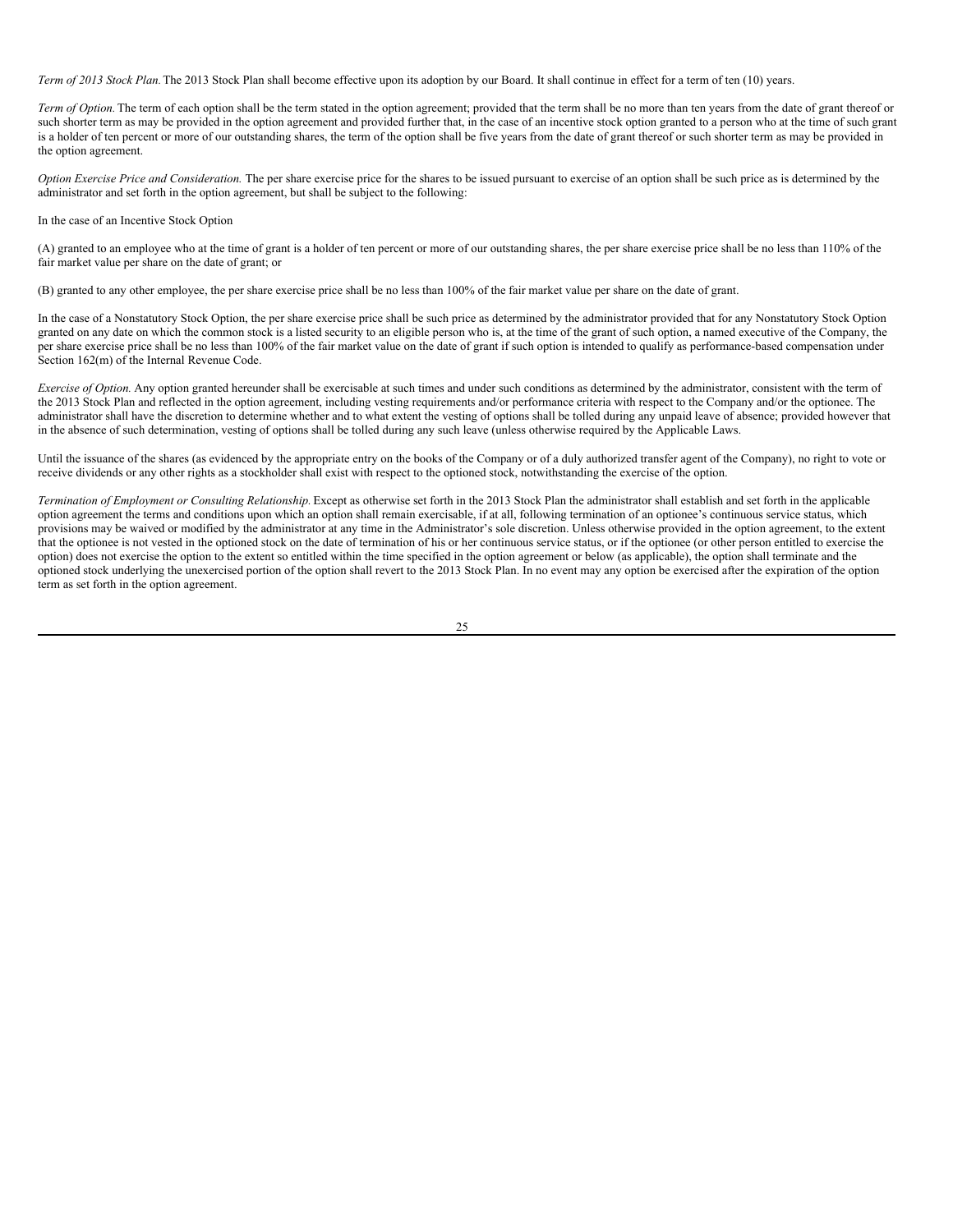The following provisions (1) shall apply to the extent an option agreement does not specify the terms and conditions upon which an option shall terminate upon termination of an optionee's continuous service status, and (2) establish the minimum post-termination exercise periods that may be set forth in an option agreement:

*Termination other than Upon Disability or Death.*In the event of termination of an optionee's continuous service status, such optionee may exercise an option for 30 days following such termination to the extent the optionee was vested in the optioned stock as of the date of such termination.

*Disability of Optionee.* In the event of termination of an optionee's continuous service status as a result of his or her disability (including a disability within the meaning of Section  $22(e)(3)$  of the Internal Revenue Code), such optionee may exercise an option at any time within twelve months following such termination to the extent the optionee was vested in the optioned stock as of the date of such termination.

*Death of Optionee.* In the event of the death of an optionee during the period of continuous service status since the date of grant of the option, or within thirty days following termination of optionee's continuous service, the option may be exercised by optionee's estate or by a person who acquired the right to exercise the option by bequest or inheritance at any time within twelve months following the date of death, but only to the extent the optionee was vested in the optioned stock as of the date of death or, if earlier, the date the optionee's continuous service status terminated.

*Buyout Provisions.* The administrator may at any time offer to buy out for a payment in cash or shares an option previously granted under the 2013 Stock Plan based on such terms and conditions as the administrator shall establish and communicate to the optionee at the time that such offer is made.

*Stock Purchase Rights.* When the administrator determines that it will offer stock purchase rights under the 2013 Stock Plan, it shall advise the offeree in writing of the terms, conditions and restrictions related to the offer, including the number of shares that such person shall be entitled to purchase, the price to be paid, and the time within which such person must accept such offer. The offer to purchase shares subject to stock purchase rights shall be accepted by execution of a restricted stock purchase agreement in the form determined by the Administrator.

Unless the administrator determines otherwise, the restricted stock purchase agreement shall grant the Company a repurchase option exercisable upon the voluntary or involuntary termination of the purchaser's employment with the Company for any reason (including death or disability). The purchase price for shares repurchased pursuant to the restricted stock purchase agreement shall be the original purchase price paid by the purchaser and may be paid by cancellation of any indebtedness of the purchaser to the Company. The repurchase option shall lapse at such rate as the administrator may determine.

Taxes. As a condition of the exercise of an option or stock purchase right granted under the 2013 Stock Plan, the participant (or in the case of the participant's death, the person exercising the option or stock purchase right) shall make such arrangements as the administrator may require for the satisfaction of any applicable federal, state, local or foreign withholding tax obligations that may arise in connection with the exercise of the option or stock purchase right and the issuance of shares. The Company shall not be required to issue any shares under the 2013 Stock Plan until such obligations are satisfied. If permitted by the administrator, in its discretion, a participant may satisfy his or her tax withholding obligations upon exercise of an option or stock purchase right by surrendering to the Company shares that have a fair market value determined as of the applicable tax date equal to the amount required to be withheld.

*Non-Transferability of Options and Stock Purchase Rights.*Except as set forth in the 2013 Stock Plan, options and stock purchase rights may not be sold, pledged, assigned, hypothecated, transferred or disposed of in any manner other than by will or by the laws of descent or distribution. Notwithstanding anything else, prior to the date, if any, on which the common stock becomes a listed security, the administrator may in its discretion grant nonstatutory stock options that may be transferred by instrument to an inter vivos or testamentary trust in which the options are to be passed to beneficiaries upon the death of the trustor (settlor) or by gift to "Immediate Family" (as defined below), on such terms and conditions as the administrator deems appropriate. Following the date, if any, on which the common stock becomes a listed security, the administrator may in its discretion grant transferable nonstatutory stock options pursuant to option agreements specifying the manner in which such nonstatutory stock options are transferable. "Immediate Family" means any child, stepchild, grandchild, parent, stepparent, grandparent, spouse, sibling, mother-in-law, father-in-law, son-in-law, daughter-in-law, brotherin-law, or sister-in-law, and shall include adoptive relationships.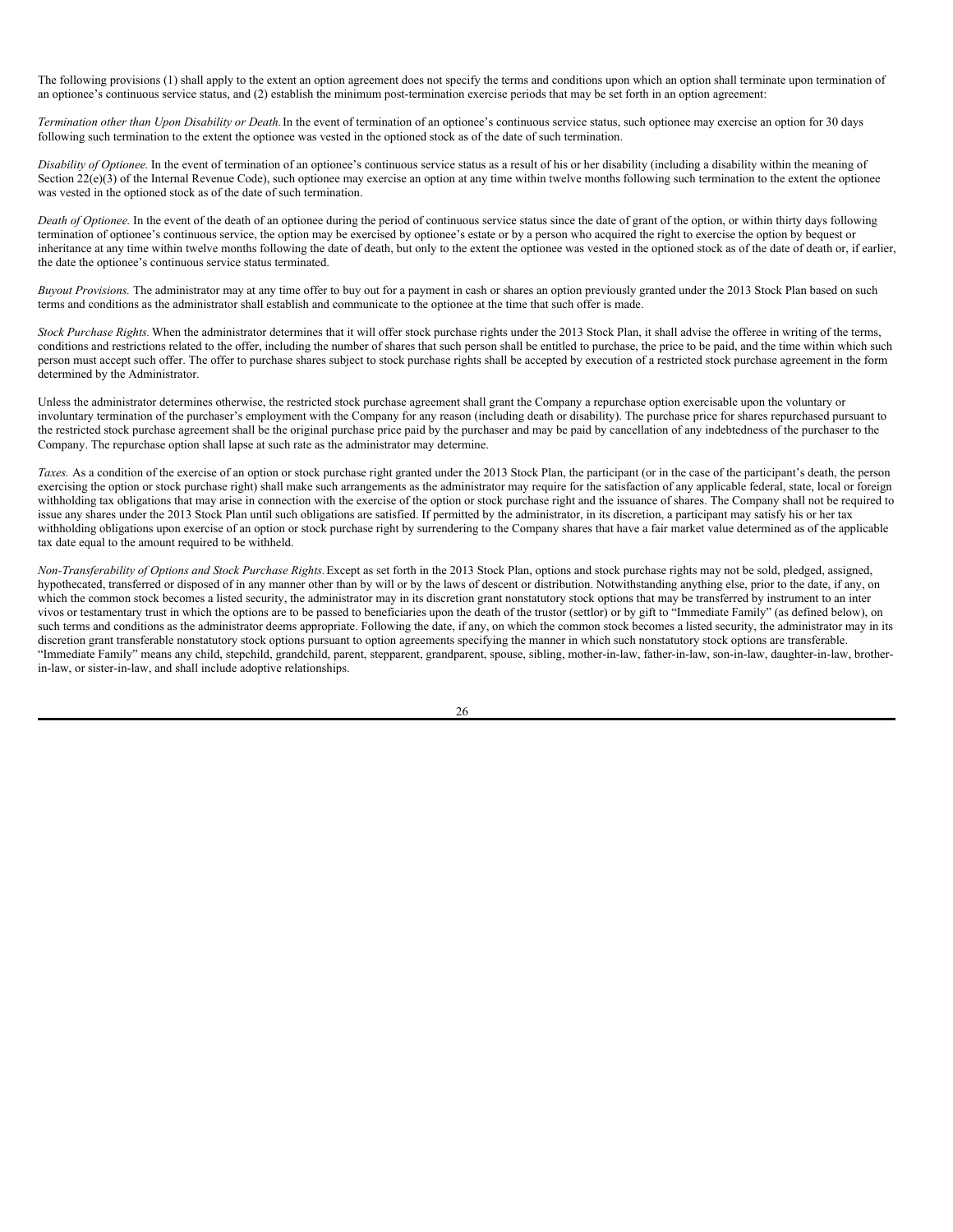#### **Adjustments Upon Changes in Capitalization, Merger or Certain Other Transactions.**

*Change of Control*. In the event of a Change of Control, (i) each outstanding option shall become immediately vested and exercisable, and (ii) any outstanding restricted stock shall become immediately vested and any repurchase option with respect to such restricted stock shall immediately lapse, in each case effective immediately prior to the Change of Control."

*Changes in Capitalization.* Subject to any required action by the stockholders of the Company, the number of shares of common stock covered by each outstanding option or stock purchase right, the number of shares and the number of shares of common stock that have been authorized for issuance under the 2013 Stock Plan but as to which no options or stock purchase rights have yet been granted or that have been returned to the 2013 Stock Plan upon cancellation or expiration of an option or stock purchase right, as well as the price per share of common stock covered by each such outstanding option or stock purchase right, shall be proportionately adjusted for any increase or decrease in the number of issued shares of common stock resulting from a stock split, reverse stock split, stock dividend, combination, recapitalization or reclassification of the common stock, or any other increase or decrease in the number of issued shares of common stock effected without receipt of consideration by the Company; provided, however, that conversion of any convertible securities of the Company shall not be deemed to have been "effected without receipt of consideration."

*Dissolution or Liquidation.* In the event of the dissolution or liquidation of our Company, each option and stock purchase right will terminate immediately prior to the consummation of such action, unless otherwise determined by the administrator.

*Corporate Transaction.* In the event of a Corporate Transaction, each outstanding option or stock purchase right shall be assumed or an equivalent option or right shall be substituted by such successor corporation or a parent or subsidiary of such successor corporation (the "Successor Corporation"), unless the Successor Corporation does not agree to assume the award or to substitute an equivalent option or right, in which case such option or stock purchase right shall terminate upon the consummation of the transaction in consideration for a cash payment to the participant (on the date of the Corporate Transaction), with respect to each such option, equal to the excess, if any, of the fair market value of the Common Stock subject to such option over the exercise price of such option.

*Amendment and Termination of the 2013 Stock Plan.*The board may at any time amend, alter, suspend or discontinue the 2013 Stock Plan, but no amendment, alteration, suspension or discontinuation shall be made that would materially and adversely affect the rights of any optionee or holder of stock purchase rights under any outstanding grant, without his or her consent. No amendment or termination of the 2013 Stock Plan shall materially and adversely affect options or stock purchase rights already granted, unless mutually agreed otherwise between the optionee or holder of the stock purchase rights and the administrator, which agreement must be in writing and signed by the optionee or holder and the Company.

# **2013 Equity Incentive Plan**

In September 2013, the Board approved the Company's 2013 Equity Incentive Plan (the "2013 Equity Plan"), which was approved by the Company's stockholders on December 23, 2013. The 2013 Equity Plan has an expiration date of September 9, 2023 and the total number of shares of the Company's common stock available for grant to employees, directors and consultants under this plan is 33,333 shares.

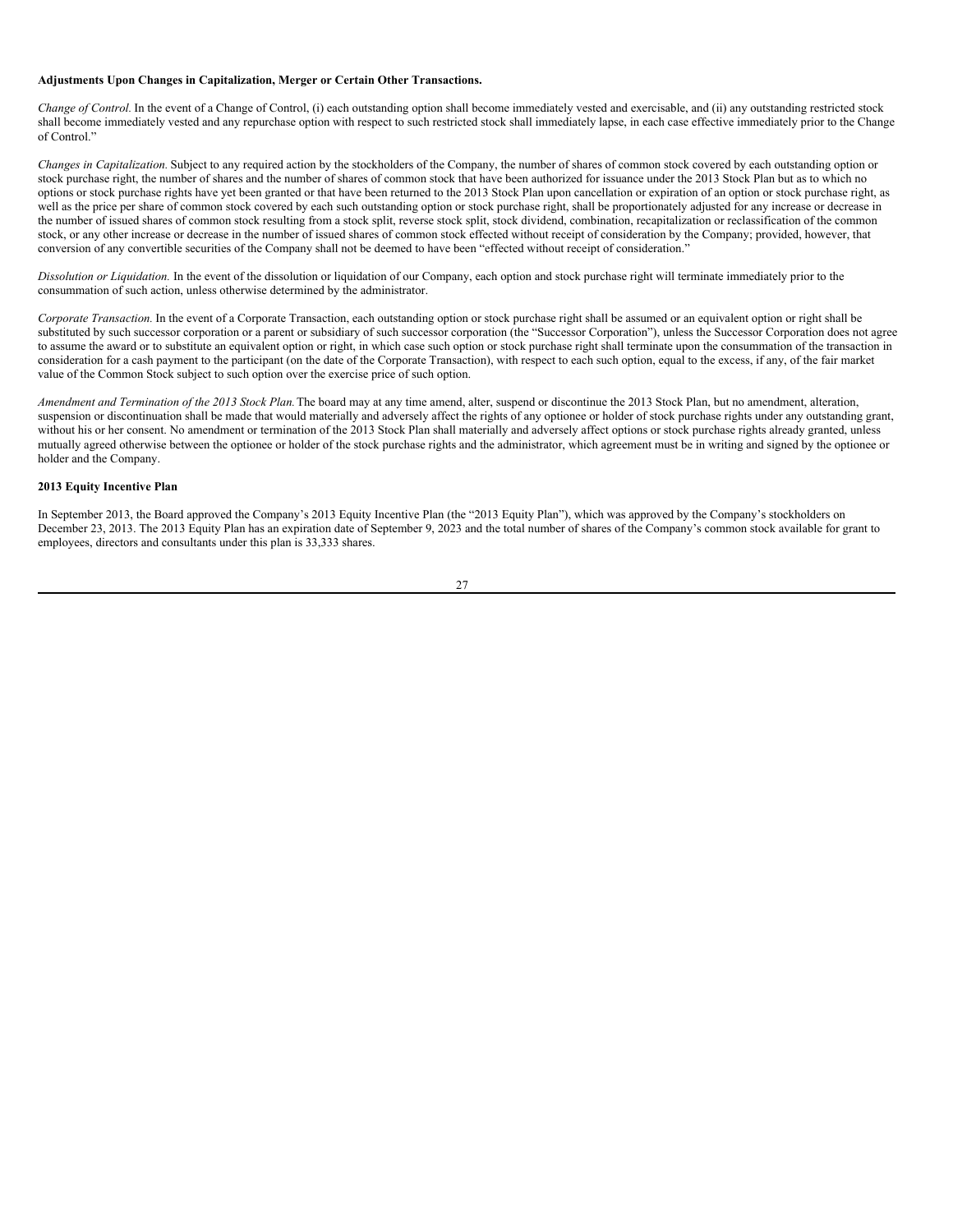## **Equity Compensation Plan Information**

The following table indicates shares of common stock authorized for issuance under our equity compensation plans as of December 31, 2019:

| Plan category                                              | Number of<br>securities to<br>be issued<br>upon exercise<br>of outstanding<br>options | Weighted-<br>average<br>exercise<br>price of<br>outstanding<br>options | Number of<br>securities<br>remaining<br>available<br>for future<br>issuance |  |
|------------------------------------------------------------|---------------------------------------------------------------------------------------|------------------------------------------------------------------------|-----------------------------------------------------------------------------|--|
| Equity compensation plans approved by security holders     | 379,510                                                                               | 35.10                                                                  | 726,735                                                                     |  |
| Equity compensation plans not approved by security holders |                                                                                       |                                                                        |                                                                             |  |
| Total                                                      | 379,510                                                                               | 35.10                                                                  | 726,735                                                                     |  |

### **Potential Payments Under Termination or Change in Control Arrangements**

We do not currently have any change-of-control or severance agreements with any of our executive officers or directors, other than as described under sections titled "Executive Compensation" and "Director Compensation" in this proxy statement. The table below sets forth potential payments payable to our executive officers in the event of a termination of employment arrangement under various circumstances. For purposes of calculating the potential payments set forth in the table below, we have assumed that the date of termination was June 30, 2020.

| Name                           |              | <b>Termination of</b><br>Employment<br><b>Other Than</b><br>for Cause or<br>Resignation<br>for Good<br><b>Reason (Not in</b><br>Connection<br>with a<br>Change in<br>Control).<br>(S) |               | <b>Termination</b><br><b>Following a</b><br>Change in<br>Control<br>without<br>Cause or<br>Executive<br><b>Resigns with</b><br><b>Good Reason</b><br>(S) |
|--------------------------------|--------------|---------------------------------------------------------------------------------------------------------------------------------------------------------------------------------------|---------------|----------------------------------------------------------------------------------------------------------------------------------------------------------|
| Sandesh Seth                   | $\mathbb{S}$ | 1,263,038                                                                                                                                                                             | <sup>\$</sup> | 1,543,713                                                                                                                                                |
| Steve O'Loughlin               |              | $\overline{\phantom{a}}$                                                                                                                                                              |               | 293,550                                                                                                                                                  |
| Dale Ludwig                    |              | $\overline{\phantom{a}}$                                                                                                                                                              |               | 407,239                                                                                                                                                  |
| Mark Berger                    |              | $\blacksquare$                                                                                                                                                                        |               | 343,300                                                                                                                                                  |
| <b>Total Cash and Benefits</b> | \$           | 1,263,038                                                                                                                                                                             | S             | 2,587,802                                                                                                                                                |

The term "Change in Control" has the meaning set forth in the Company's 2013 Stock Plan and 2019 Plan. The cash component of any change of control payment would be structured as a one-time cash severance payment.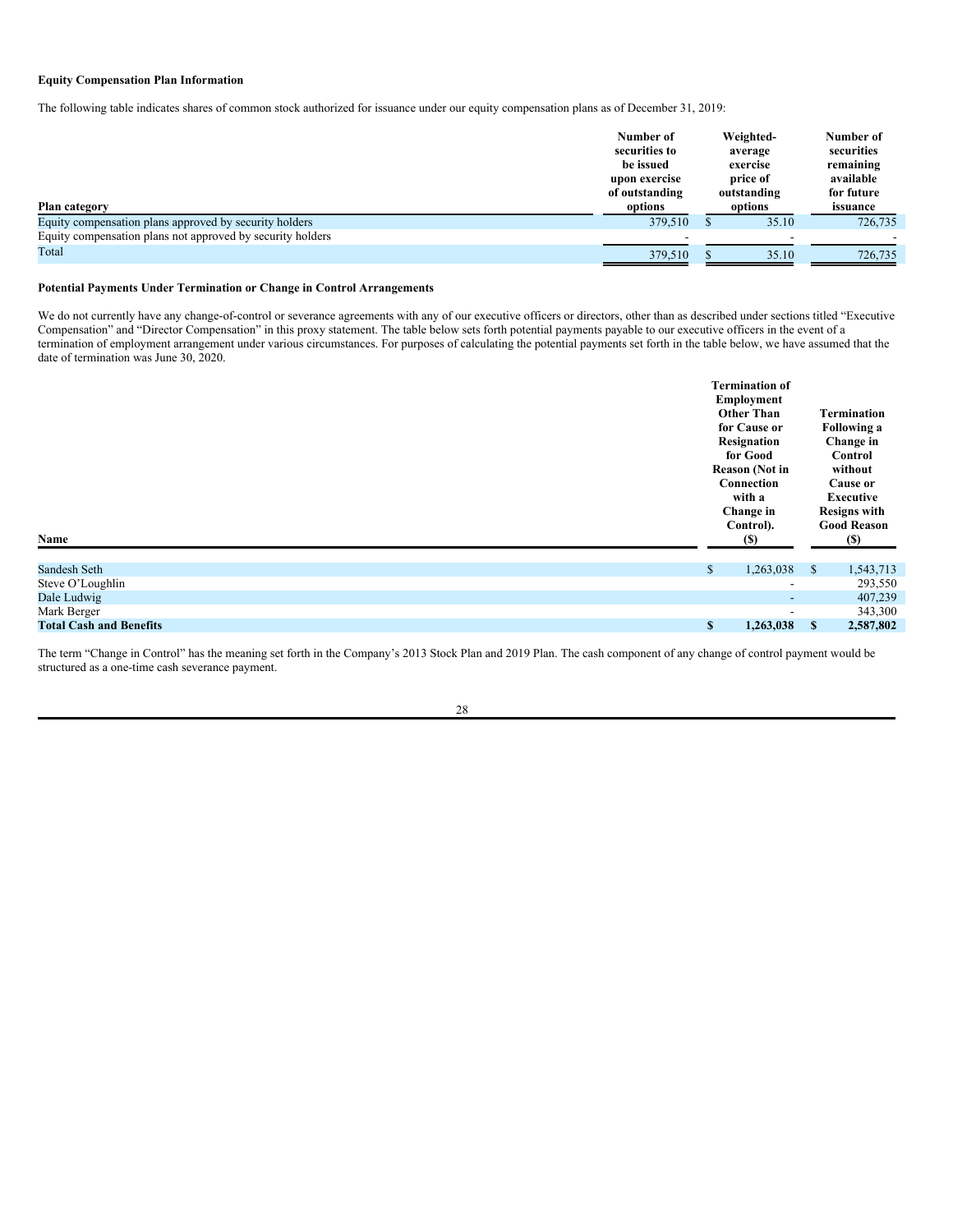### <span id="page-33-0"></span>**PRINCIPAL STOCKHOLDERS**

The following table shows the beneficial ownership of our common stock as of September 29, 2020 held by (i) each person known to us to be the beneficial owner of more than five percent (5%) of any class of our common stock; (ii) each director; (iii) each Named Executive Officer; and (iv) all directors and executive officers as a group.

Beneficial ownership is determined in accordance with the rules of the SEC, and generally includes voting power and/or investment power with respect to the securities held. Shares of common stock subject to options and warrants currently exercisable or which may become exercisable within 60 days of September 29, 2020, are deemed outstanding and beneficially owned by the person holding such options or warrants for purposes of computing the number of shares and percentage beneficially owned by such person, but are not deemed outstanding for purposes of computing the percentage beneficially owned by any other person. Except as indicated in the footnotes to this table, the persons or entities named have sole voting and investment power with respect to all shares of our common stock shown as beneficially owned by them.

Unless otherwise indicated, the principal address of each of the persons below is c/o Actinium Pharmaceuticals, Inc., 275 Madison Ave, 7th floor, New York, NY 10016.

| <b>Named Executive Officers and Directors</b>     | Number of<br><b>Shares</b> of<br>Common<br>Stock<br><b>Beneficially</b><br>Owned | Percentage of<br>Ownership $(a)$ |
|---------------------------------------------------|----------------------------------------------------------------------------------|----------------------------------|
| Sandesh Seth                                      | 110,837(1)                                                                       | $*9/0$                           |
| Steve O'Loughlin                                  | 21,972(2)                                                                        | $*9/0$                           |
| Mark Berger, M.D.                                 | 22,883(3)                                                                        | $*0/0$                           |
| Dale Ludwig, Ph.D.                                | 9,599(4)                                                                         | $*9/0$                           |
| Jeffrey W. Chell, M.D.                            | 5,350(5)                                                                         | $*_{\%}$                         |
| David Nicholson, Ph.D.                            | 12,895(6)                                                                        | $*9/0$                           |
| Ajit S. Shetty, Ph.D.                             | 6,657(7)                                                                         | $*9/0$                           |
| Richard I. Steinhart                              | 11,214(8)                                                                        | $*0/0$                           |
| All Directors and Officers as a Group (8 persons) | 201,407(9)                                                                       | 1.5%                             |

#### less than 1%

(a) Based on 13,586,525 shares of common stock outstanding as of September 29, 2020.

(1) Includes warrants to purchase an aggregate of 2,158 shares of common stock of the Company at an exercise price of \$23.51 per share, exercisable on a cashless basis, warrants to purchase an aggregate of 3,320 shares of common stock of the Company at an exercise price of \$23.51 per share, exercisable on a cashless basis issued to Amrosan, LLC, a partnership in which the majority member interest is owned by the family of Mr. Seth, and warrants to purchase 1,907 shares of common stock at an exercise price of \$15.61515 per share. Excludes warrants to purchase an aggregate of 12,518 shares of common stock of the Company at par value per share, exercisable on a cashless basis issued to Amrosan, LLC as the warrants are not exercisable upon less than 90 days' notice. The holder may waive the 90-day exercise notice requirement by giving 65 days prior notice of such waiver. Excludes warrants to purchase an aggregate of 11,767 shares of common stock issued to Carnegie Hill Asset Partners and irrevocable trust linked to Mr. Seth's family and warrants to purchase an aggregate of 24,035 shares of common stock issued to Bioche Asset Management, LLC, a partnership in which the majority member interest is owned by the family of Mr. Seth, whose terms are the same as those issued to Amrosan LLC. On August 30, 2012 and December 19, 2012, Mr. Seth was granted options to purchase an aggregate of 1,664 shares of common stock at an exercise price of \$45.05 per share. On September 23, 2014, Mr. Seth was granted an option to purchase 9,333 shares of common stock with an exercise price of \$183.90 per share. On February 18, 2015, Mr. Seth was granted an option to purchase 5,000 shares of common stock with an exercise price of \$107.40 per share. On April 15, 2016, Mr. Seth was granted an option to purchase 16,666 shares of common stock at an exercise price of \$59.70 per share. On March 14, 2017, Mr. Seth was granted options to purchase an aggregate of 24,998 shares of common stock at an exercise price of \$41.70 per share. On July 13, 2018, Mr. Seth was granted an option to purchase 33,333 shares of common stock at an exercise price of \$23.487 per share. On July 12, 2019, Mr. Seth was granted an option to purchase 50,000 shares of common stock at an exercise price of \$6.96 per share. On August 12, 2020, Mr. Seth was granted an option to purchase 139,062 shares of common stock at an exercise price of \$9.55 per share. All options are subject to vesting. Within 60 days of September 29, 2020, options to purchase an aggregate of 98,071 shares of common stock will have vested. Includes 5,381 shares of common stock.

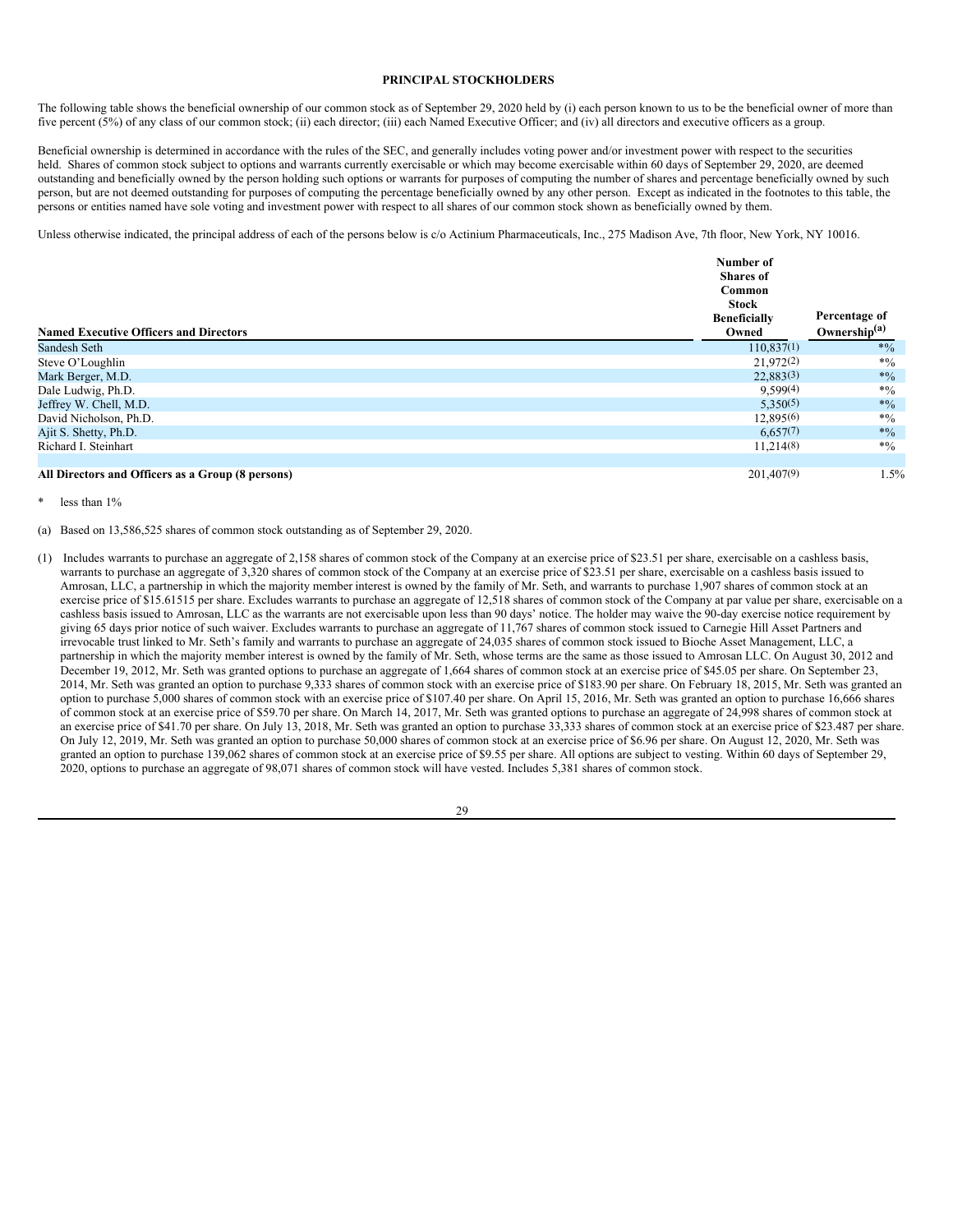- (2) On October 1, 2015, Mr. O'Loughlin was granted options to purchase 3,333 shares of common stock with an exercise price of \$53.70 per share. On April 15, 2016, Mr. O'Loughlin was granted options to purchase of 1,666 shares of common stock at an exercise price of \$59.70 per share. On March 14, 2017, Mr. O'Loughlin was granted options to purchase 3,333 shares of common stock at an exercise price of \$41.70 per share. On July 13, 2018, Mr. O'Loughlin was granted an option to purchase 8,833 shares of common stock at an exercise price of \$23.487 per share. On July 12, 2019, Mr. O'Loughlin was granted an option to purchase 13,333 shares of common stock at an exercise price of \$6.96 per share. On August 12, 2020, Mr. O'Loughlin was granted an option to purchase 59,066 shares of common stock at an exercise price of \$9.55 per share. All options are subject to vesting. Within 60 days of September 29, 2020, options to purchase 20,789 shares of common stock will have vested. Includes 1,183 shares of common stock.
- (3) On January 17, 2017, Dr. Berger was granted an option to purchase 10,833 shares of common stock with an exercise price of \$31.20 per share. On July 13, 2018, Dr. Berger was granted an option to purchase 8,333 shares of common stock at an exercise price of \$23.487 per share. On July 12, 2019, Dr. Berger was granted an option to purchase 13,333 shares of common stock at an exercise price of \$6.96 per share. On August 12, 2020, Dr. Berger was granted an option to purchase 46,667 shares of common stock at an exercise price of \$9.55 per share. All options are subject to vesting. Within 60 days of September 29, 2020, options to purchase 22,133 shares of common stock will have vested. Includes 750 shares of common stock.
- (4) On January 8, 2018, Dr. Ludwig was granted an option to purchase 6,666 shares of common stock with an exercise price of \$21.69 per share. On July 12, 2019, Dr. Ludwig was granted an option to purchase 13,333 shares of common stock at an exercise price of \$6.96 per share. On August 12, 2020, Dr. Ludwig was granted an option to purchase 50,000 shares of common stock at an exercise price of \$9.55 per share. All options are subject to vesting. Within 60 days of September 29, 2020, options to purchase 9,266 shares of common stock will have vested. Includes 333 shares of common stock.
- (5) On April 27, 2018, Dr. Chell was granted an option to purchase 2,500 shares of common stock with an exercise price of \$10.41 per share. On July 13, 2018, Dr. Chell was granted an option to purchase 2,500 shares of common stock at an exercise price of \$23.487 per share. On July 12, 2019, Dr. Chell was granted an option to purchase 8,333 shares of common stock at an exercise price of \$6.96 per share. On August 12, 2020, Dr. Chell was granted an option to purchase 8,333 shares of common stock at an exercise price of \$9.55 per share. All options are subject to vesting. Within 60 days of September 29, 2020, options to purchase 5,350 shares of common stock will have vested.
- (6) On February 12, 2012, Dr. Nicholson was granted an option to purchase 1,665 shares of common stock at an exercise price of \$23.51 per share and on August 12, 2012 and December 19, 2012, Dr. Nicholson was granted options to purchase an aggregate of 1,664 shares of common stock at an exercise price of \$45.05 per share. On February 18, 2015, Dr. Nicholson was granted an option to purchase 833 shares of common stock with an exercise price of \$107.40 per share. On April 15, 2016, Dr. Nicholson was granted an option to purchase 2,500 shares of common stock at an exercise price of \$59.70 per share. On March 14, 2017, Dr. Nicholson was granted an option to purchase  $2,500$  shares of common stock at an exercise price of \$41.70 per share. On July 13, 2018, Dr. Nicholson was granted an option to purchase 2,500 shares of common stock at an exercise price of \$23.487 per share. On July 12, 2019, Dr. Nicholson was granted an option to purchase 8,333 shares of common stock at an exercise price of \$6.96 per share. On August 12, 2020, Dr. Nicholson was granted an option to purchase 8,333 shares of common stock at an exercise price of \$9.55 per share. All options are subject to vesting. Within 60 days of September 29, 2020, options to purchase 12,562 shares of common stock will have vested. Includes 333 shares of common stock.
- (7) On March 28, 2017, Dr. Shetty was granted an option to purchase 2,500 shares of common stock with an exercise price of \$47.40 per share. On July 13, 2018, Dr. Shetty was granted an option to purchase 2,500 shares of common stock at an exercise price of \$23.487 per share. On July 12, 2019, Dr. Shetty was granted an option to purchase 8,333 shares of common stock at an exercise price of \$6.96 per share. On August 12, 2020, Dr. Shetty was granted an option to purchase 8,333 shares of common stock at an exercise price of \$9.55 per share. All options are subject to vesting. Within 60 days of September 29, 2020, options to purchase 5,900 shares of common stock will have vested. Includes 757 shares of common stock.
- (8) On December 16, 2013 Mr. Steinhart was granted an option to purchase 1,665 shares of common stock at an exercise price of \$201.00 per share. On February 18, 2015, Mr. Steinhart was granted an option to purchase 833 shares of common stock at an exercise price of \$107.40 per share. On April 15, 2016, Mr. Steinhart was granted an option to purchase 2,500 shares of common stock at an exercise price of \$59.70 per share. On March 14, 2017, Mr. Steinhart was granted an option to purchase 2,500 shares of common stock at an exercise price of \$41.70 per share. On July 13, 2018, Mr. Steinhart was granted an option to purchase 2,500 shares of common stock at an exercise price of \$23.487 per share. On July 12, 2019, Mr. Steinhart was granted an option to purchase 8,333 shares of common stock at an exercise price of \$6.96 per share. On August 12, 2020, Mr. Steinhart was granted an option to purchase 8,333 shares of common stock at an exercise price of \$9.55 per share. All options are subject to vesting. Within 60 days of September 29, 2020, options to purchase 10,898 shares of common stock will have vested. Includes 316 shares of common stock.
- (9) Includes warrants to purchase 7,385 shares of common stock, vested options to purchase 184,969 shares of common stock and 9,053 shares of common stock.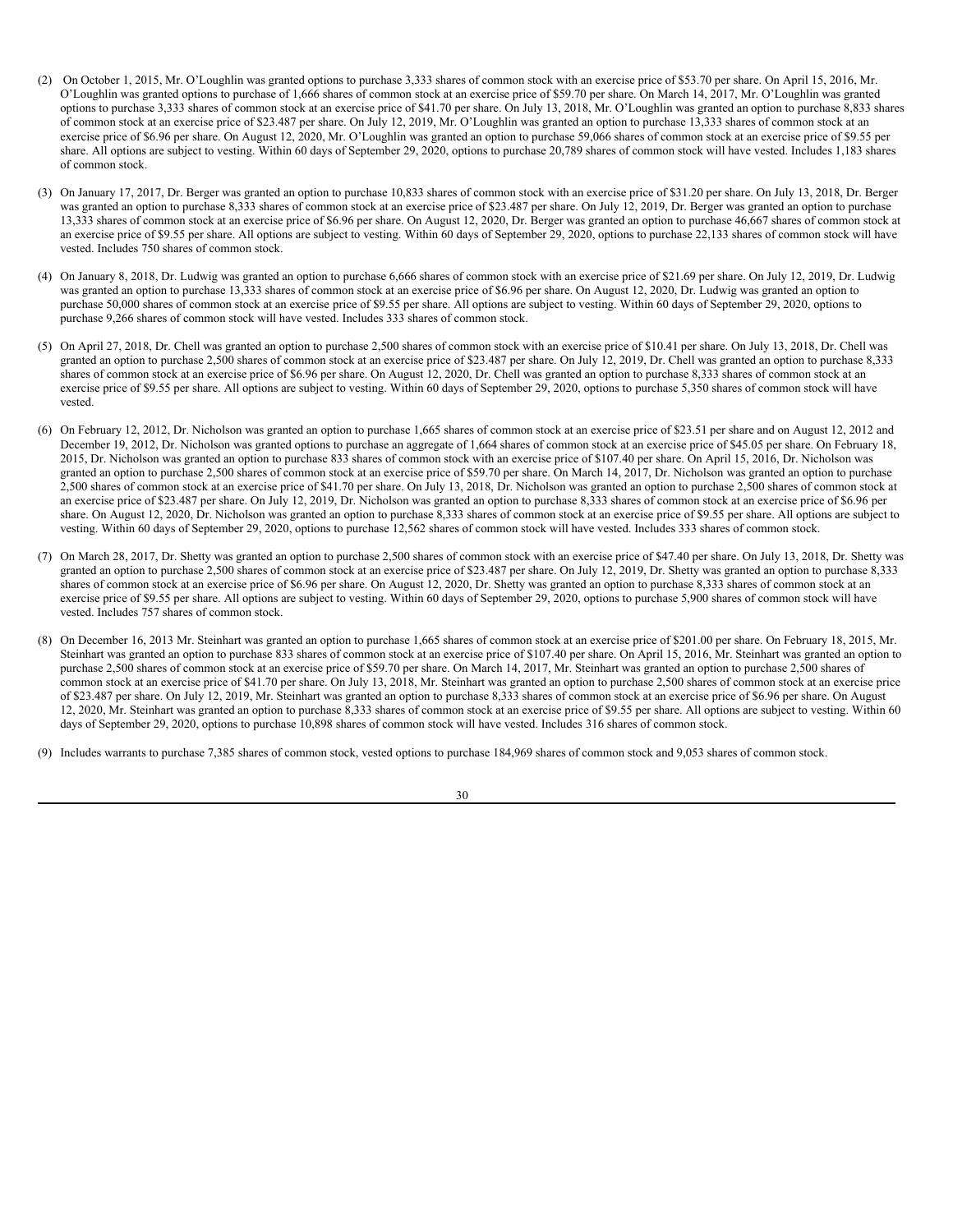## <span id="page-35-0"></span>**CERTAIN RELATIONSHIPS AND RELATED TRANSACTIONS**

Transactions with related persons are governed by our Code of Business Conduct and Ethics, which apply to all of our directors, officers and employees. This code covers a wide range of potential activities, including, among others, conflicts of interest, self-dealing and related party transactions. Waiver of the policies set forth in this code may be made only by our Board, as a whole, or the Audit Committee. Such related party transactions must be promptly disclosed as required by applicable law or regulation. Absent such a review and approval process in conformity with the applicable guidelines relating to the particular transaction under consideration, such arrangements are not permitted. All related party transactions for which disclosure is required to be provided herein were approved in accordance with our Code of Business Conduct and Ethics.

#### **Transactions with Related Persons**

Other than compensation agreements and other arrangements which are described hereunder and as required under "Director Compensation" and "Executive Compensation," since January 1, 2018, there has not been, and there is not currently proposed, any transaction or series of similar transactions to which we were or will be a party in which the amount involved exceeded or will exceed the lesser of \$120,000 or the average of our total assets at year-end for the last two completed fiscal years and in which any director, executive officer, holder of 5% or more of any class of our capital stock, or any member of their immediate family had or will have a direct or indirect material interest.

#### *Warrant Amendment*

On August 11, 2020, the Company entered into an amendment to its warrant (the "Amendment") to purchase an aggregate of 1,907 shares of common stock at an exercise price of \$15.61515 per share issued to Sandesh Seth, the Company's Chairman and Chief Executive Officer, on March 14, 2017 (the "Warrants"). The Amendment modified Section 10 of the Warrant, removing the anti-dilution provision thereto. Accordingly, pursuant to the Amendment, the exercise price of the Warrant will no longer be subject to a proportional adjustment if and when the Company issues any shares of its common stock for a consideration less than the exercise price of the Warrant. All other terms of the Warrant remained the same.

### *Non-Competition Agreements*

Our executive officers have signed non-competition agreements, which provide that all inventions become the immediate property of us and require invention assignments. The agreements provide that the executive officers will hold proprietary information in the strictest confidence and not use the confidential information for any purpose not expressly authorized by us.

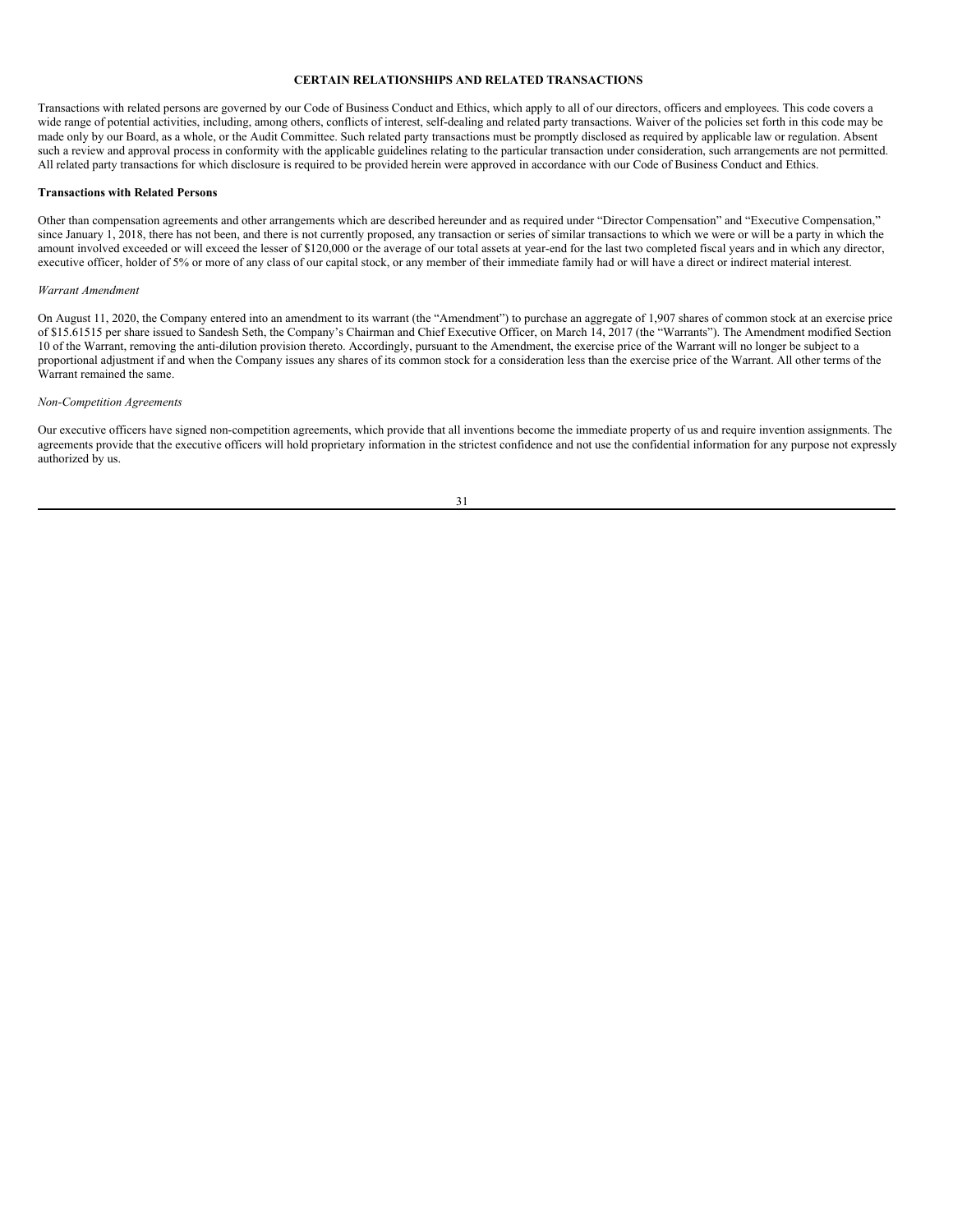# <span id="page-36-0"></span>**PROPOSAL 1**

### **ELECTION OF DIRECTORS**

# **Nominees for the Board of Directors**

The Company's Charter established a classified Board with three classes of directors. Currently there are five directors divided into three classes designated Class I, Class II, and Class III. The term of office for each Class I director expires at the Annual Meeting; the term of office for each Class II director expires at the 2021 annual meeting of stockholders; and the term of office for each Class III director expires at the 2022 annual meeting of stockholders. Pursuant to the Charter, the director due for election at the Annual meeting are David Nicholson and Richard I. Steinhart (Class I).

At the Annual Meeting, our stockholders will consider and vote upon the re-election of Mr. David Nicholson and Richard I. Steinhart to serve as Class I directors (collectively, the "Company Nominees") for a term that continues pursuant to the director terms outlined below or until his successor is duly elected. In the event a Company Nominee is unable or unwilling to serve as a director, the individual named as proxy on the proxy card will vote the shares that he represents for election of such other person or persons as the Board may recommend. The Board has no reason to believe that the Company Nominees will be unable or unwilling to serve.

Following the Annual Meeting, the Board will consist of five directors. The term of each director is set forth below or until their successors are duly elected:

| <b>Director</b>     | <b>Class</b> | <b>Term Expiration</b> |
|---------------------|--------------|------------------------|
| David Nicholson     | Class I      | 2020 Annual Meeting    |
| Richard I Steinhart | Class I      | 2020 Annual Meeting    |
| Jeffrey W. Chell    | Class II     | 2021 Annual Meeting    |
| Sandesh Seth        | Class II     | 2021 Annual Meeting    |
| Ajit S. Shetty      | Class III    | 2022 Annual Meeting    |

Directors elected at each annual meeting shall be elected for a 3-year term. There are no family relationships between any of the executive officers, directors and or persons nominated or chosen by the Company to become a director or executive officer.

Please see biographies of Mr. David Nicholson and Mr. Richard I. Steinhart on page 17 of this proxy statement.

#### **Vote Required**

If a quorum is present, the Company Nominees will be elected by a plurality of the votes cast in person or by proxy at the Annual Meeting and entitled to vote on the election of directors. "Plurality" means that the nominees receiving the greatest number of affirmative votes will be elected as directors, up to the number of directors to be chosen at the meeting. If you hold your shares through a broker and you do not instruct the broker on how to vote for the Company Nominees, your broker will not have the authority to vote your shares. Abstentions and broker non-votes will each be counted as present for purposes of determining the presence of a quorum but will not have any effect on the outcome of the vote.

### *THE BOARD OF DIRECTORS RECOMMENDS A VOTE "FOR" ELECTION OF THE COMPANY NOMINEES*

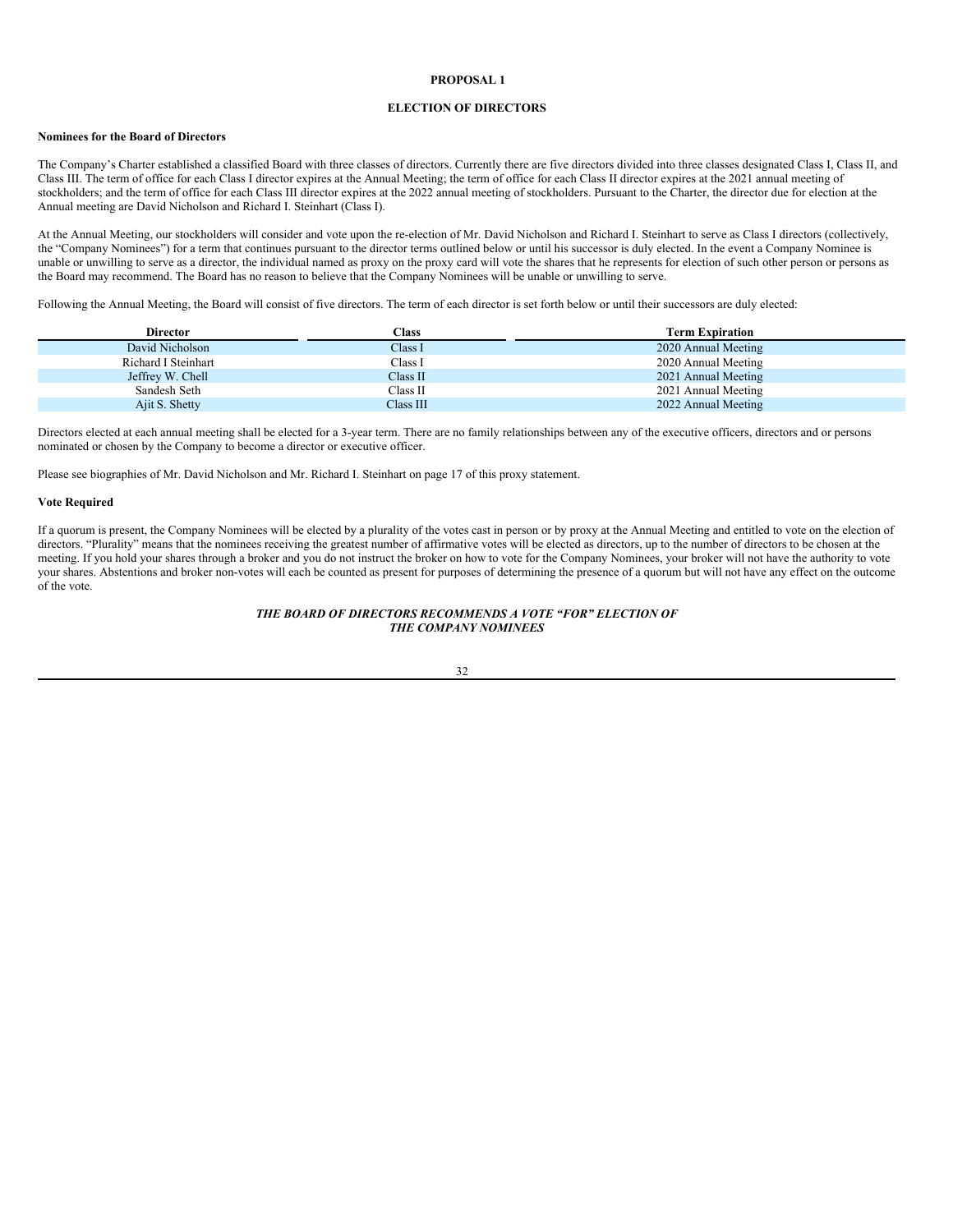# <span id="page-37-0"></span>**PROPOSAL 2**

### **APPROVAL OF THE AMENDMENT TO THE ACTINIUM PHARMACEUTICALS, INC. 2019 PLAN**

Our Board is seeking the approval of our stockholders of an amendment to the Actinium Pharmaceuticals, Inc. 2019 Plan, which was approved by our Board on September 29, 2020, subject to stockholder approval (the "Amendment"). The 2019 Plan was originally approved by our Board on October 18, 2019, and by our stockholders on December 18, 2019. Under the 2019 Plan as originally approved, we reserved 10,000,000 shares of our common stock for issuance as awards. On August 10, 2020, we effected a 1-for-30 reverse stock split, such that after giving effect to the reverse stock split there were 333,333 shares of our common stock available for issuance under the 2019 Plan. As of October 7, 2020, the 2019 Plan had not been implemented and, if implemented, there would have been 333,333 shares of our common stock remaining available for future issuance of awards under the 2019 Plan. The 2019 Plan may be implemented at the discretion of the Board before December 18, 2020. The Amendment would further increase the number of shares of our common stock available for issuance pursuant to awards under the 2019 Plan by an additional 2,750,000 shares, for a total of 3,083,333 shares of our common stock. If this proposal is approved by our stockholders at the Annual Meeting, the 2019 Plan, as amended by the Amendment, may be implemented at the discretion of our Board before December 18, 2020, without further approval or authorization of our stockholders.

We believe that operation of the 2019 Plan is a necessary and powerful tool in enabling us to attract and retain the best available personnel for positions of substantial responsibility; to provide additional incentive to our employees, consultants, and directors; and to promote the success of our business. The 2019 Plan is expected to provide flexibility to our compensation methods in order to adapt the compensation of our employees, consultants, and directors to a changing business environment, after giving due consideration to competitive conditions and the impact of federal tax laws. Once the 2019 Plan is implemented, we will strive to use our 2019 Plan resources effectively and to maintain an appropriate balance between stockholder interests and the ability to recruit and retain valuable employees and service providers. However, we believe, when the 2019 Plan is implemented, that there would be an insufficient number of shares remaining under our 2019 Plan to meet our current and projected needs. Accordingly, it is the judgment of our Board that the Amendment is in the best interests of the Company and its stockholders. We believe that the Amendment, which increases the number of shares of our common stock that would be available for issuance pursuant to awards under the 2019 Plan, if implemented, reflects best practices in our industry and is appropriate to permit the grant of equity awards at expected levels for the future.

A copy of the Amendment and the 2019 Plan are included as Annex A and Annex B, respectively, to this proxy statement. Described below is a summary of certain key provisions of the 2019 Plan, which is qualified in its entirety by reference to the full text of the 2019 Plan.

The Board recommends that the stockholders vote "FOR" the approval of the Amendment.

#### **Summary of the Proposed Amendment**

Our Board adopted the Amendment on September 29, 2020, subject to stockholder approval, to increase the number of shares of our common stock available for issuance pursuant to awards under the 2019 Plan by an additional 2,750,000 shares, for a total of 3,083,333 shares of common stock.

#### **Description of the 2019 Plan**

*Purpose*. The purposes of the new 2019 Plan is to attract and retain the best available personnel for positions of substantial responsibility; to provide additional incentives to our employees, directors, and consultants; and to promote the success of our business. The 2019 Plan provides for the granting of incentive stock options, nonstatutory stock options, and stock purchase rights. The 2019 Plan is expected to provide flexibility to our compensation methods in order to adapt the compensation of our employees, consultants, and directors to a changing business environment, after giving due consideration to competitive conditions and the impact of tax laws.

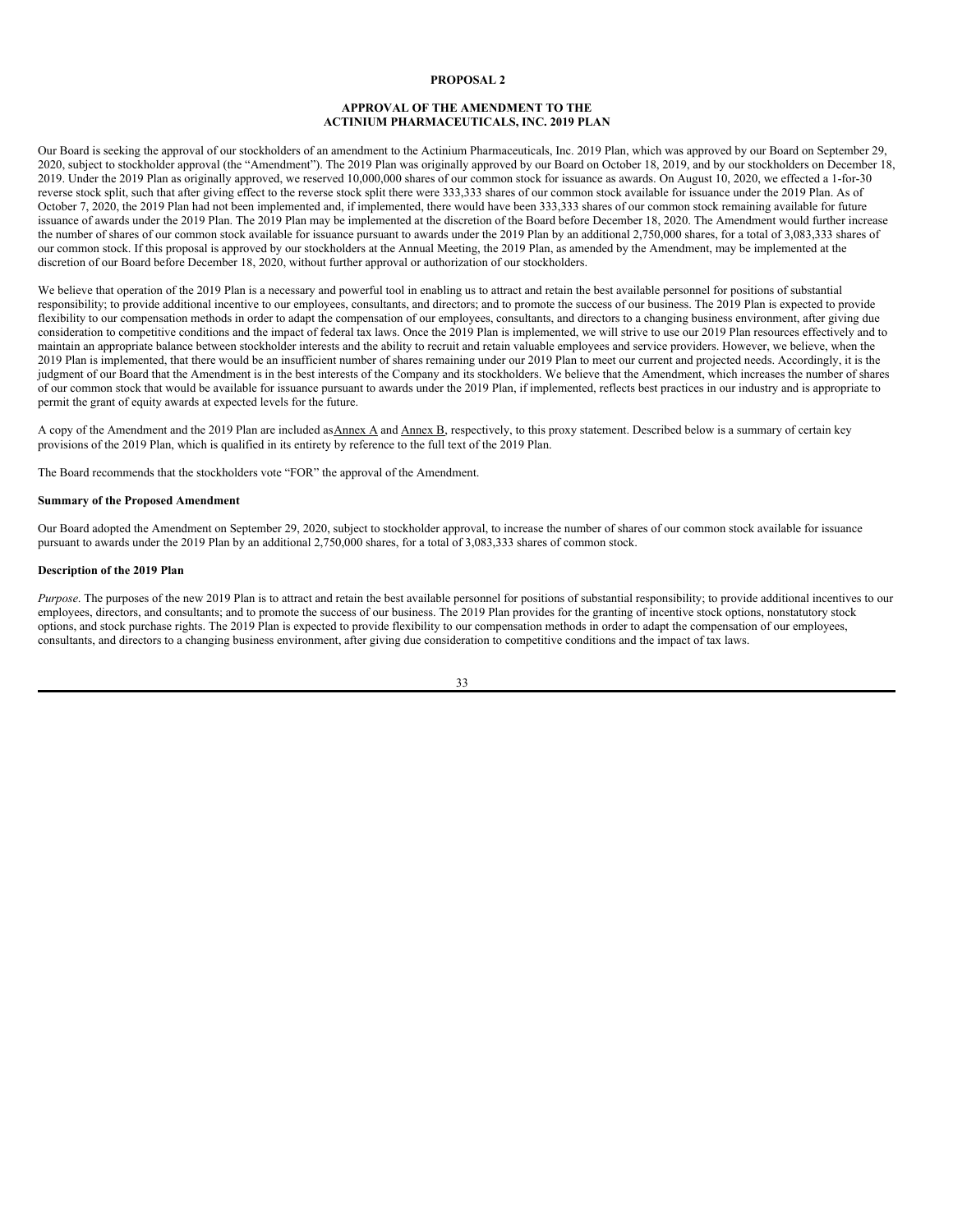*Share Authorization*. Subject to certain adjustments, the maximum aggregate number of shares of our common stock that may be delivered pursuant to awards under the 2019 Plan is currently 333,333 shares, 100% of which may be delivered pursuant to incentive stock options. If the Amendment is approved, the total number of shares of our common stock that may be issued pursuant to awards will be increased by 2,750,000 shares, for a total of 3,083,333 shares of our common stock.

Shares to be issued may be made available from authorized but unissued or reacquired shares of our common stock. During the term of the 2019 Plan, we will at all times reserve and keep enough shares available to satisfy the requirements of the 2019 Plan. If an award under the 2019 Plan is cancelled, forfeited, or expires (in whole or in part) or if any shares subject to an award are retained by us upon exercise of an award to satisfy the exercise or purchase price of the award or the withholding taxes due, such shares may again be awarded under the 2019 Plan. Shares issued under the 2019 Plan that are later repurchased by us pursuant to any repurchase rights shall not be available for future awards under the 2019 Plan.

*Administration*. The 2019 Plan shall be administered by our Board or a committee, or a combination thereof, as determined by our Board. The 2019 Plan may be administered by different administrative bodies with respect to different classes of participants and, if permitted by the Applicable Laws (as defined in the 2019 Plan), the Board may authorize one or more officers to make awards under the 2019 Plan.

*Powers of the Administrator*. As delegated by our Board to the committee, which is the administrator the 2019 Plan, the committee shall have the authority, in its discretion:

- to determine the fair market value of our common stock, provided that such determination shall be applied consistently with respect to participants under the 2019 Plan;
- to select the employees, directors, and consultants to whom awards under the 2019 Plan may from time to time be granted;
- to determine whether and to what extent 2019 Plan awards are granted;
- to determine the number of shares of common stock to be covered by each award granted under the 2019 Plan;
- to approve the form $(s)$  of agreement $(s)$  used under the 2019 Plan;
- to determine the terms and conditions, not inconsistent with the terms of the 2019 Plan, of any award granted thereunder, which terms and conditions include but are not limited to the exercise or purchase price, the time or times when awards may be exercised (which may be based on performance criteria), any vesting acceleration or waiver of forfeiture restrictions, any pro-rata adjustment to vesting as a result of a participant's transitioning from full-time to part-time services (or vice versa), and any restriction or limitation regarding any option, optioned stock, stock purchase right, or restricted stock, based, in each case, on such factors as the administrator, in its sole discretion, shall determine;
- to adjust the vesting of an option held by an employee, director, or consultant as a result of a change in the terms or conditions under which such person is providing services to us;
- to construe and interpret the terms of the 2019 Plan and awards granted under it, which constructions, interpretations, and decisions shall be final and binding on all participants; and
- in order to fulfill the purposes of the 2019 Plan and without amending the 2019 Plan, to modify grants of options or stock purchase rights to participants who are foreign nationals or employed outside of the United States in order to recognize differences in local law, tax policies, or customs.

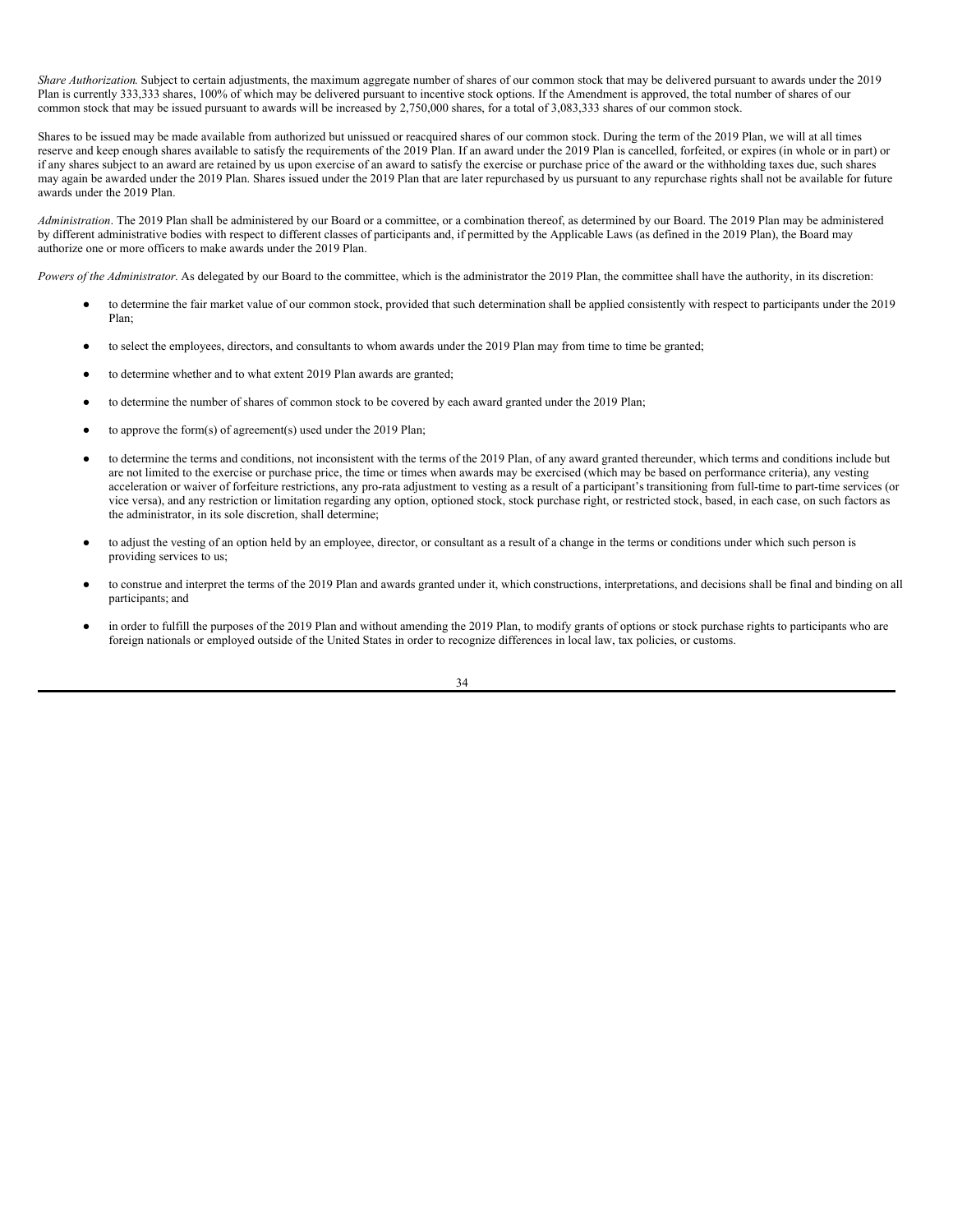*Eligibility*. Nonstatutory stock options and stock purchase rights may be granted to employees, directors, and consultants. Incentive stock options may be granted only to employees, provided that employees of affiliates shall not be eligible to receive incentive stock options. Each option shall be designated in the option agreement as either an incentive stock option or a nonstatutory stock option. To the extent that the aggregate fair market value of shares with respect to which options designated as incentive stock options are exercisable for the first time by any participant during any calendar year exceeds \$100,000, such excess options shall be treated as nonstatutory stock options. As of October 6, 2020, there were 28 employees and 5 directors who would be eligible for awards under the 2019 Plan.

*Term of Plan*. The 2019 Plan became effective on December 19, 2019 upon its approval by our stockholders and will continue in effect until October 18, 2029, which is the tenth anniversary of the date that the 2019 Plan was approved by our Board, unless earlier terminated by us in accordance with its terms.

*Term of Options*. The term of each option shall be the term stated in the option agreement; provided, however, that the term shall be no more than ten years from the date of grant thereof or such shorter term as may be provided in the option agreement, and provided further that, in the case of an incentive stock option granted to an employee, who at the time of such grant is a holder of ten percent or more of the combined voting power of all classes of our outstanding shares (or of any parent or subsidiary), the term of the option shall be five years from the date of grant thereof or such shorter term as may be provided in the option agreement.

*Option Exercise Price and Consideration*. The per share exercise price for the shares to be issued pursuant to exercise of an option shall be such price as is determined by the administrator and set forth in the option agreement, but shall be subject to the following:

In the case of an incentive stock option:

- granted to an employee who at the time of grant is a holder of ten percent or more of the combined voting power of all classes of our outstanding shares (or of any parent or subsidiary), the per share exercise price shall be no less than 110% of the fair market value per share on the date of grant; or
- granted to any other employee, the per share exercise price shall be no less than 100% of the fair market value per share on the date of grant.

In the case of a nonstatutory stock option, the per share exercise price shall be no less than 100% of the fair market value per share on the date of grant.

*Exercise of Option*. Any option granted under the 2019 Plan shall be exercisable at such times and under such conditions as determined by the administrator, consistent with the terms of the 2019 Plan and reflected in the option agreement, including vesting requirements and/or performance criteria with respect to the Company and/or the participant. The administrator shall have the discretion to determine whether and to what extent the vesting of options shall be tolled during any unpaid leave of absence; provided, however, that in the absence of such determination, vesting of options shall be tolled during any such leave (unless otherwise required by the Applicable Laws).

The administrator will determine the manner in which recipients of stock options may pay the option exercise price, which may include payment: (i) by cash, check, or promissory note, to the extent permitted by Applicable Laws; (ii) cancellation of a participant's indebtedness to the Company; (iii) in shares of our common stock, provided such shares have a fair market value equal to the aggregate exercise price of the options exercised, and provided further that such shares have been held by the participant for at least six months; (iv) by delivery of a properly executed exercise notice together with such other documentation as the administrator and a securities broker approved by the Company shall require to effectuate a cashless exercise of the option with the Company receiving any resulting sale or loan proceeds necessary to pay the exercise price; or  $(v)$ any combination of the foregoing.

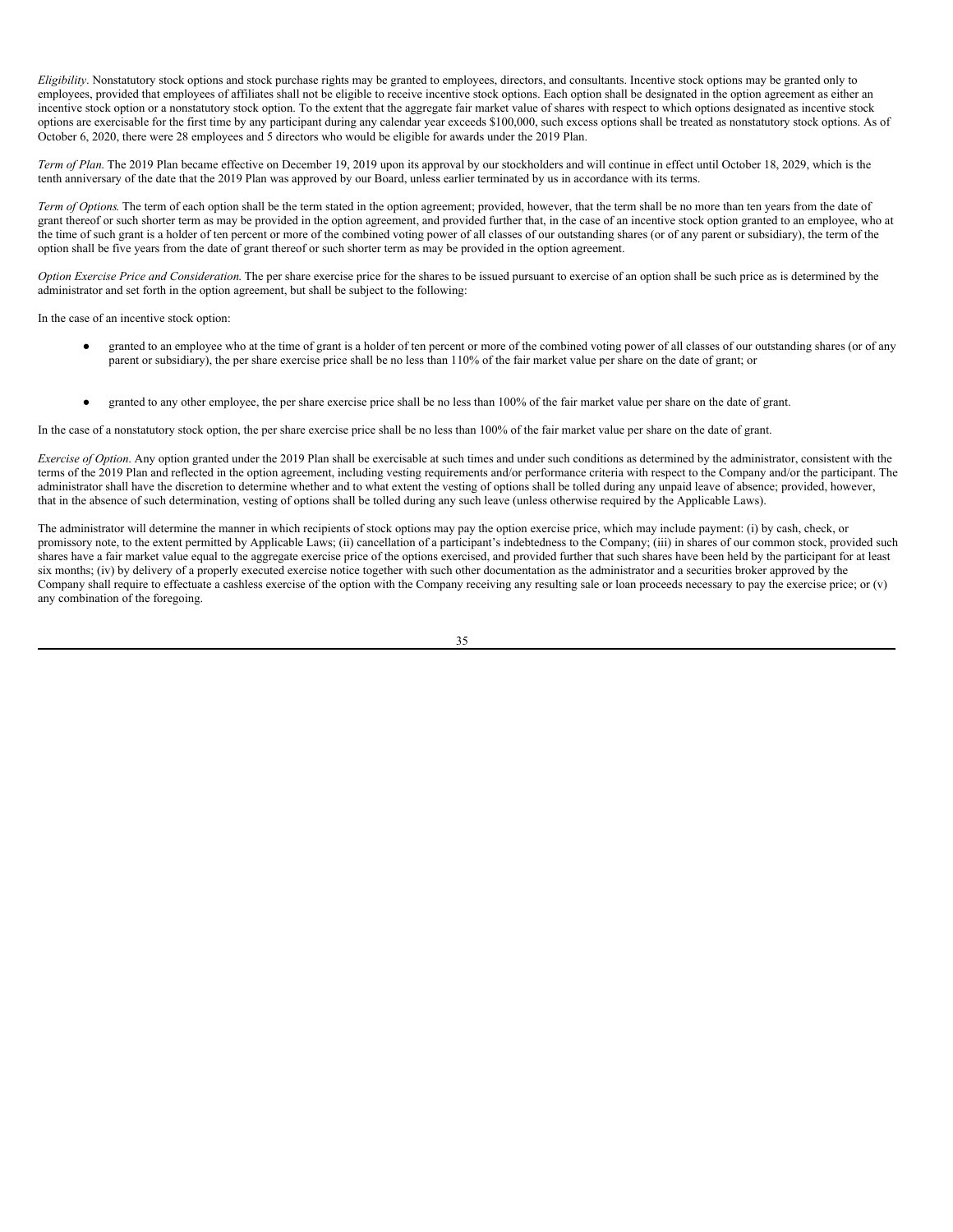Until the issuance of the shares (as evidenced by the appropriate entry on the books of the Company or of a duly authorized transfer agent of the Company), no right to vote or receive dividends or any other rights of a stockholder shall exist with respect to the optioned stock, notwithstanding the exercise of the option.

*Termination of Employment or Consulting Relationship*. Except as otherwise set forth in the 2019 Plan, the administrator shall establish and set forth in the applicable option agreement the terms and conditions upon which an option shall remain exercisable, if at all, following termination of a participant's continuous service status with us and our parents, affiliates, and subsidiaries, if applicable, which provisions may be waived or modified by the administrator at any time in the administrator's sole discretion. Unless otherwise provided in the option agreement, to the extent that the participant is not vested in the optioned stock on the date of termination of his or her continuous service status, or if the participant (or other person entitled to exercise the option) does not exercise the option to the extent so entitled within the time period specified in the option agreement or in the 2019 Plan as summarized below (as applicable), the option shall terminate and the optioned stock underlying the unexercised portion of the option shall revert to the 2019 Plan. In no event may any option be exercised after the expiration of the option term as set forth in the option agreement.

The following provisions (i) shall apply to the extent an option agreement does not specify the terms and conditions upon which an option shall terminate upon termination of a participant's continuous service status, and (ii) establish the minimum post-termination exercise periods that may be set forth in an option agreement:

*Termination other than Upon Disability or Death*. In the event of such a termination of a participant's continuous service status, such participant may exercise an option for three months following such termination, but only to the extent the participant was vested in the optioned stock as of the date of such termination.

*Disability of Participant*. In the event of termination of a participant's continuous service status as a result of his or her disability (including a disability within the meaning of Section 22(e)(3) of the Internal Revenue Code of 1986, as amended (the "Code")), such participant may exercise an option at any time within one year following such termination, but only to the extent the participant was vested in the optioned stock as of the date of such termination.

*Death of Participant*. In the event of the death of a participant during the period of continuous service status since the date of grant of the option, or within three months following termination of a participant's continuous service, the option may be exercised by the participant's estate or by a person who acquired the right to exercise the option by bequest or inheritance at any time within one year following the date of death, but only to the extent the participant was vested in the optioned stock as of the date of death or, if earlier, the date the participant's continuous service status terminated.

*Stock Purchase Rights*. When the administrator determines that it will offer stock purchase rights under the 2019 Plan, it shall advise the offeree in writing of the terms, conditions, and restrictions related to the offer, including the number of shares that such person shall be entitled to purchase, the price to be paid, if any, and the time within which such person must accept the offer. The offer to purchase shares subject to stock purchase rights shall be accepted by execution of a restricted stock purchase agreement in the form determined by the administrator.

Unless the administrator determines otherwise, the restricted stock purchase agreement shall grant the Company a repurchase option exercisable upon the voluntary or involuntary termination of the purchaser's employment with the Company for any reason (including death or disability). The purchase price for shares repurchased pursuant to the restricted stock purchase agreement shall be the original purchase price paid by the participant, if any, and may be paid by cancellation of any indebtedness of the participant to the Company. The repurchase option shall lapse at such rate as the administrator may determine.

Once a stock purchase right is exercised, the participant shall have the rights equivalent to those of a stockholder once the purchase is evidenced by the appropriate entry on the books of the Company or of a duly authorized transfer agent of the Company.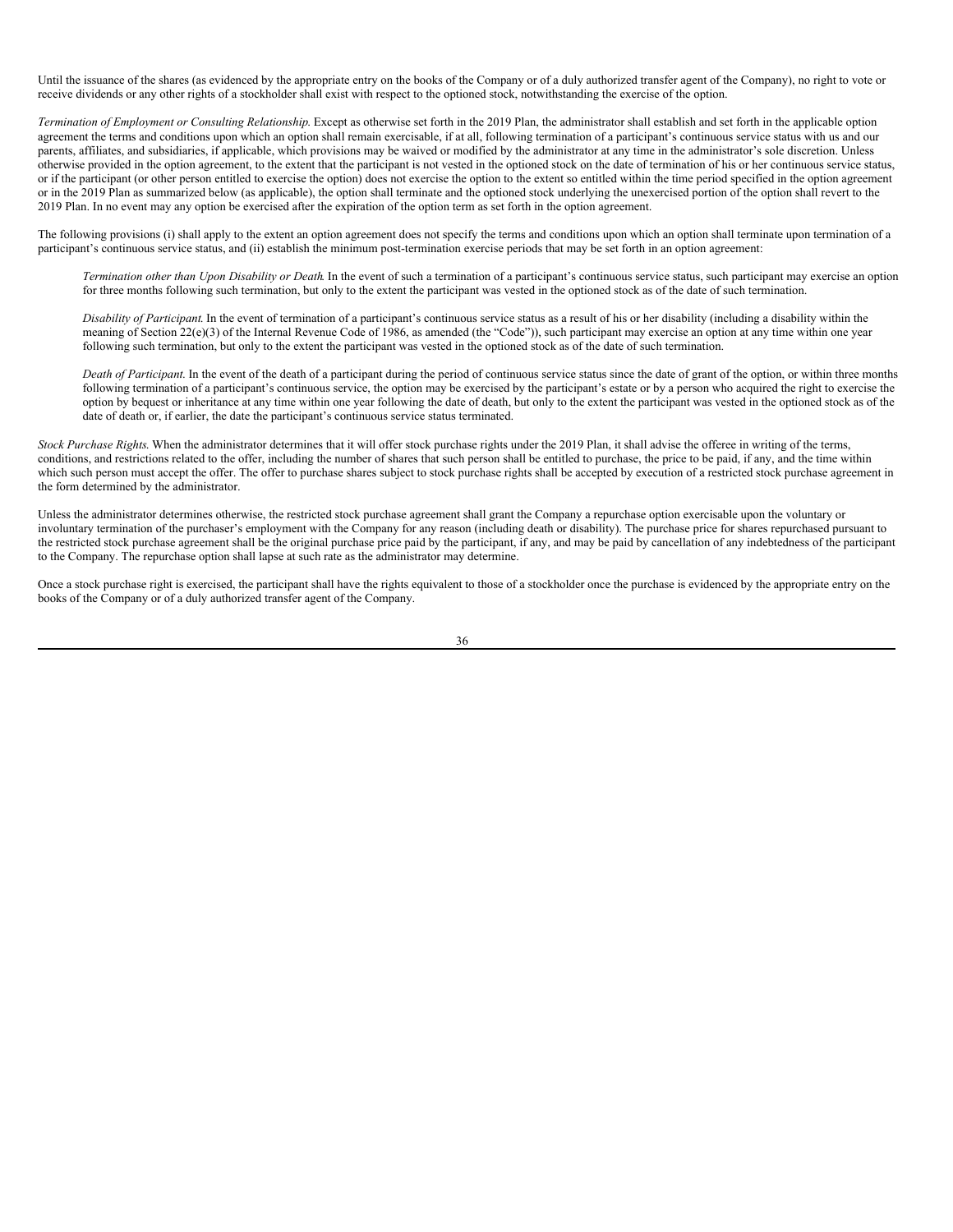*Taxes*. As a condition of the exercise of an option or stock purchase right granted under the 2019 Plan, the participant (or in the case of the participant's death, the person exercising the option or stock purchase right) shall make such arrangements as the administrator may require for the satisfaction of any applicable federal, state, local, or foreign withholding tax obligations that may arise in connection with the exercise of the option or stock purchase right and the issuance of shares. The Company shall not be required to issue any shares under the 2019 Plan until such obligations are satisfied.

In the case of an employee and in the absence of any other arrangement, the employee shall be deemed to have directed the Company to withhold or collect such taxes from other compensation payable to him or her from the next payroll payment otherwise payable after the date of the exercise of the option or stock purchase right. In the case of any other participant (or in the case of an employee where the next payroll payment is not sufficient to satisfy such tax obligations, with respect to any remaining tax obligations), in the absence of any other arrangement and to the extent permitted under the Applicable Laws, the participant shall be deemed to have elected to have the Company withhold from the shares to be issued upon exercise of the option or stock purchase right the number of shares having a fair market value equal to the tax amounts required to be withheld. Notwithstanding the foregoing, if permitted by the administrator, in its discretion, a participant may satisfy his or her tax withholding obligations upon exercise of an option or stock purchase right by surrendering to the Company shares that have a fair market value equal to the amount required to be withheld, provided that such shares have been held by such participant for at least six months.

*Non-Transferability of Options and Stock Purchase Rights*. Except as set forth in the 2019 Plan, options and stock purchase rights may not be sold, pledged, assigned, hypothecated, transferred, or disposed of in any manner other than by will or by the laws of descent or distribution. An option or stock purchase right may be exercised during the lifetime of the holder of such option or right by such holder or any transferee permitted pursuant to the 2019 Plan. Notwithstanding the foregoing, the administrator may, in its discretion, grant transferrable nonstatutory stock options pursuant to option agreements that specify the manner in which such options may be transferable.

## **Adjustments Upon Changes in Capitalization, Merger, or Certain Other Transactions.**

*Change of Control*. In the event of a Change of Control (as defined in the 2019 Plan), (i) each outstanding option shall become immediately vested and exercisable, and (ii) any unvested stock purchase rights subject to repurchase restrictions shall become immediately vested, and any repurchase right with respect to such restricted stock shall immediately lapse, in each case, effective immediately prior to the Change of Control.

*Changes in Capitalization*. Subject to any required action by our stockholders of the Company, the number of shares of our common stock covered by each outstanding option or stock purchase right, the number of shares of our common stock that have been authorized for issuance under the 2019 Plan but as to which no options or stock purchase rights have yet been granted or that have been returned to the 2019 Plan upon cancellation or expiration of an option or stock purchase right, as well as the price per share of our common stock covered by each such outstanding option or stock purchase right, shall be proportionately adjusted for any increase or decrease in the number of issued shares of our common stock resulting from a stock split, reverse stock split, stock dividend, combination, recapitalization, or reclassification of our common stock, or any other increase or decrease in the number of issued shares of our common stock effected without receipt of consideration by the Company; provided, however, that conversion of any convertible securities of the Company shall not be deemed to have been "effected without receipt of consideration" as provided under Applicable Law.

*Dissolution or Liquidation*. In the event of the dissolution or liquidation of our Company, each option and stock purchase right will terminate immediately prior to the consummation of such action, unless otherwise determined by the administrator.

*Corporate Transaction*. In the event of a Corporate Transaction (as defined in the 2019 Plan), each outstanding option or stock purchase right shall be assumed or an equivalent option or right shall be substituted by such successor corporation or a parent or subsidiary of such successor corporation (the "Successor Corporation"), unless the Successor Corporation does not agree to assume the award or to substitute an equivalent option or right, in which case such option or stock purchase right shall terminate upon the consummation of the transaction in consideration for a cash payment to the participant (on the closing date of the Corporate Transaction), with respect to each such option, equal to the excess, if any, of the fair market value of our common stock subject to such option over the exercise price of such option.

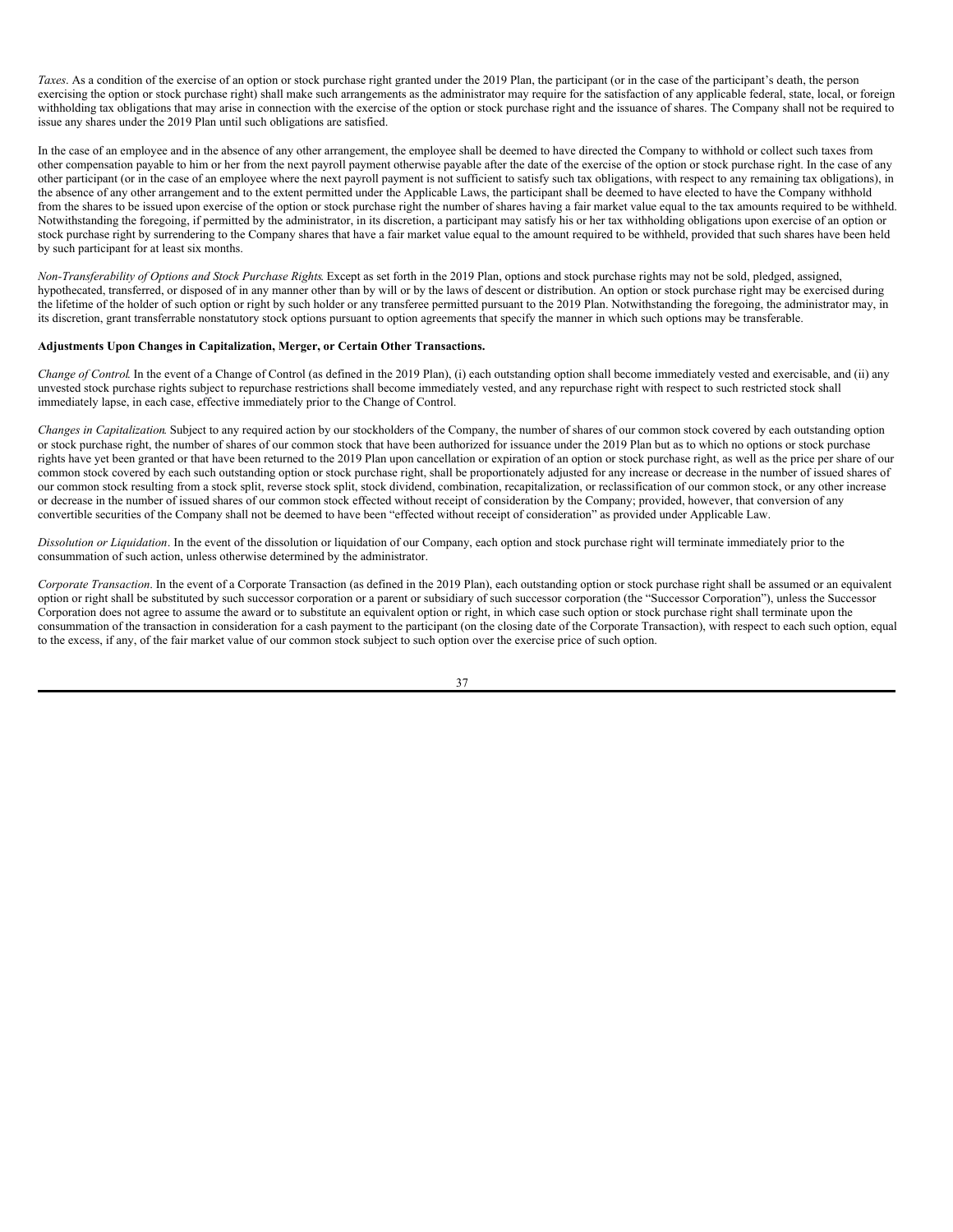*Amendment and Termination of the 2019 Plan*. The Board may at any time amend, alter, suspend, or discontinue the 2019 Plan, but no amendment, alteration, suspension, or discontinuation (other than an adjustment for changes in capitalization discussed above) shall be made that would materially and adversely affect the rights of any participant under any outstanding grant, without his or her consent. In addition, the Company shall obtain stockholder approval of any such plan amendment to the extent required to comply with the Applicable Laws. No amendment or termination of the 2019 Plan shall materially and adversely affect options or stock purchase rights already granted, unless mutually agreed otherwise between the participant and the administrator, which agreement must be in writing and signed by the participant and or holder and the Company.

### **Federal Income Tax Consequences**

The following is a brief summary of certain federal income tax consequences relating to the transactions described under the 2019 Plan as set forth below. This summary does not purport to address all aspects of federal income taxation and does not describe state, local, or foreign tax consequences. This discussion is based upon provisions of the Code and the Treasury Regulations issued thereunder, and judicial and administrative interpretations under the Code and the Treasury Regulations, all as in effect as of the date hereof, and all of which are subject to change (possibly on a retroactive basis) or different interpretation.

Law *Affecting Deferred Compensation*. In 2004, Section 409A was added to the Code to regulate all types of deferred compensation. If the requirements of Section 409A of the Code are not satisfied, deferred compensation and earnings thereon will be subject to tax as it vests, plus a premium interest charge at the underpayment rate plus 1% and a 20% penalty tax. Certain stock options and types of restricted stock are subject to Section 409A of the Code.

*Incentive Stock Options*. A participant will not recognize income at the time an incentive stock option is granted. When a participant exercises an incentive stock option, a participant also generally will not be required to recognize income (either as ordinary income or capital gain). However, to the extent that the fair market value (determined as of the date of grant) of the shares with respect to which the participant's incentive stock options are exercisable for the first time during any year exceeds \$100,000, the incentive stock options for the shares over \$100,000 will be treated as nonstatutory stock options, and not incentive stock options, for federal tax purposes, and the participant will recognize income as if the incentive stock options were nonstatutory stock options. In addition to the foregoing, if the fair market value of the shares received upon exercise of an incentive stock option exceeds the exercise price, then the excess may be deemed a tax preference adjustment for purposes of the federal alternative minimum tax calculation. The federal alternative minimum tax may produce significant tax repercussions depending upon the participant's particular tax status.

The tax treatment of any shares acquired by exercise of an incentive stock option will depend upon whether the participant disposes of his or her shares prior to the later of (i) two years after the date the incentive stock option was granted and (ii) one year after the shares were transferred to the participant (referred to as, the "Holding Period"). If a participant disposes of shares acquired by exercise of an incentive stock option after the expiration of the Holding Period, any amount received in excess of the participant's tax basis for such shares will be treated as short-term or long-term capital gain, depending upon how long the participant has held the shares. If the amount received is less than the participant's tax basis for such shares, the loss will be treated as short-term or long-term capital loss, depending upon how long the participant has held the shares.

If the participant disposes of shares acquired by exercise of an incentive stock option prior to the expiration of the Holding Period, the disposition will be considered a disqualifying disposition. If the amount received for the shares is greater than the fair market value of the shares on the exercise date, then the difference between the incentive stock option's exercise price and the fair market value of the shares at the time of exercise will be treated as ordinary income for the tax year in which the disqualifying disposition occurs. The participant's basis in the shares will be increased by an amount equal to the amount treated as ordinary income due to such "disqualifying disposition." In addition, the amount received in such disqualifying disposition over the participant's increased basis in the shares will be treated as capital gain. However, if the price received for shares acquired by exercise of an incentive stock option is less than the fair market value of the shares on the exercise date, and the disposition is a transaction in which the participant sustains a loss which otherwise would be recognizable under the Code, then the amount of ordinary income that the participant will recognize is the excess, if any, of the amount realized on the "disqualifying disposition" over the basis of the shares.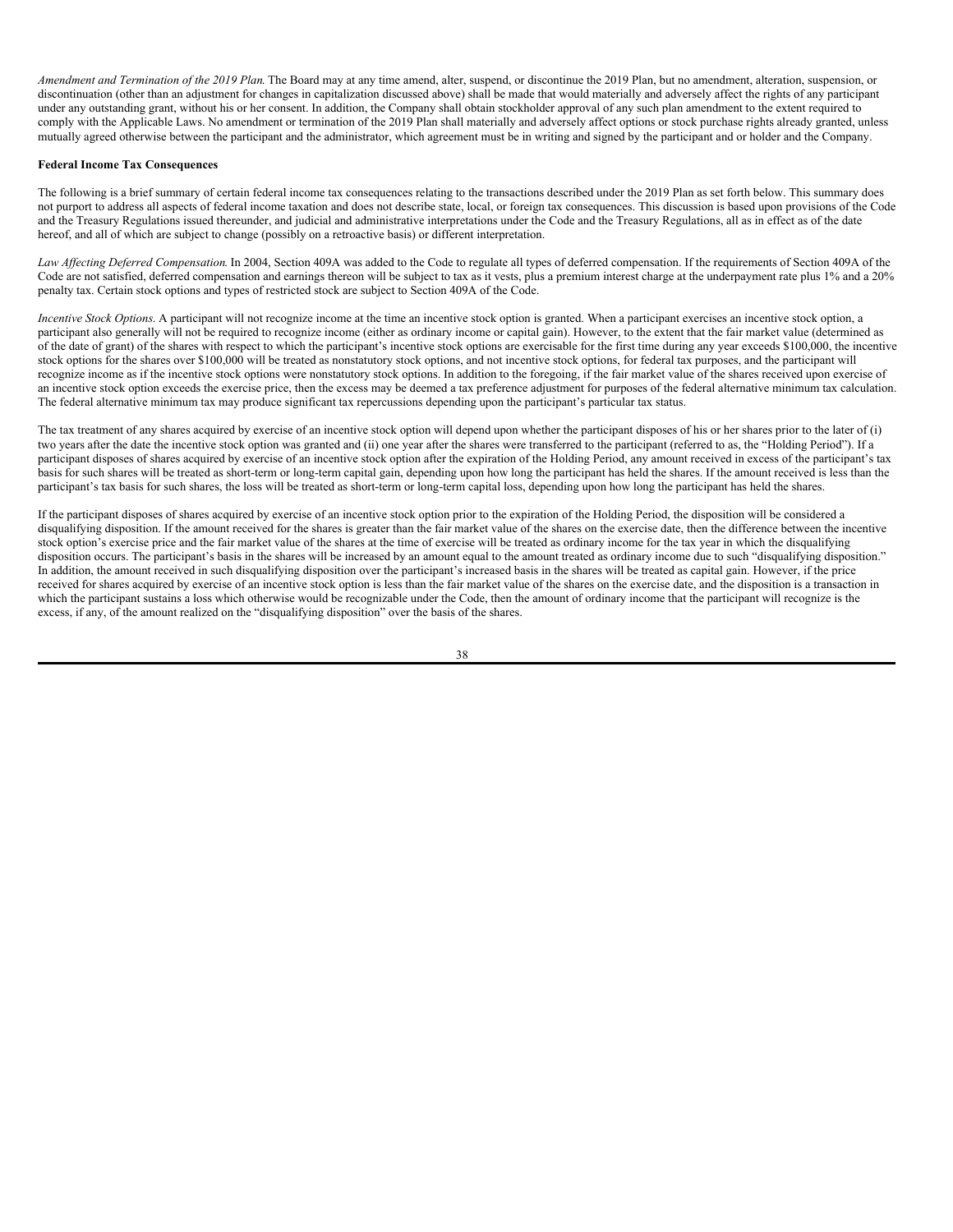*Nonstatutory Stock Options*. A participant generally will not recognize income at the time a nonstatutory stock option is granted. When a participant exercises a nonstatutory stock option, the difference between the option price and any higher market value of the shares of our common stock on the date of exercise will be treated as compensation taxable as ordinary income to the participant. The participant's tax basis for the shares acquired under a nonstatutory stock option will be equal to the option price paid for such shares, plus any amounts included in the participant's income as compensation. When a participant disposes of shares acquired by exercise of a nonstatutory stock option, any amount received in excess of the participant's tax basis for such shares will be treated as short-term or long-term capital gain, depending upon how long the participant has held the shares. If the amount received is less than the participant's tax basis for such shares, the loss will be treated as short-term or long-term capital loss, depending upon how long the participant has held the shares.

Special Rule if Option Price is Paid for in Shares If a participant pays the option price of a nonstatutory stock option with previously-owned shares of our common stock and the transaction is not a disqualifying disposition of shares previously acquired under an incentive stock option, the shares received equal to the number of shares surrendered are treated as having been received in a tax-free exchange. The participant's tax basis and holding period for these shares received will be equal to the participant's tax basis and holding period for the shares surrendered. The shares received in excess of the number of shares surrendered will be treated as compensation taxable as ordinary income to the participant to the extent of such shares' fair market value. The participant's tax basis in such shares will be equal to their fair market value on the date of exercise, and the participant's holding period for such shares will begin on the date of exercise.

If the use of previously acquired shares to pay the exercise price of a nonstatutory stock option constitutes a disqualifying disposition of shares previously acquired under an incentive stock option, the participant will have ordinary income as a result of the disqualifying disposition in an amount equal to the excess of the fair market value of the shares surrendered, determined at the time such shares were originally acquired on exercise of the incentive stock option, over the aggregate option price paid for such shares. As discussed above, a disqualifying disposition of shares previously acquired under an incentive stock option occurs when the participant disposes of such shares before the end of the Holding Period. The other tax results from paying the exercise price with previously-owned shares are as described above, except that the participant's tax basis in the shares that are treated as having been received in a tax-free exchange will be increased by the amount of ordinary income recognized by the participant as a result of the disqualifying disposition.

*Restricted Stock*. A participant who receives a stock purchase right subject to a repurchase right (referred to herein as, "restricted stock") generally will recognize as ordinary income the excess, if any, of the fair market value of the shares granted as restricted stock at such time as the shares are no longer subject to forfeiture or restrictions, over the amount paid, if any, by the participant for such shares. However, a participant who receives restricted stock may make an election under Section 83(b) of the Code within 30 days of the date of transfer of the shares to recognize ordinary income on the date of transfer of the shares equal to the excess of the fair market value of such shares (determined without regard to the restrictions on such shares) over the purchase price, if any, paid for such shares. If a participant does not make an election under Section 83(b) of the Code, then the participant will recognize as ordinary income any dividends received with respect to such shares. At the time of the sale of such shares, any gain or loss realized by the participant will be treated as either short-term or long-term capital gain (or loss) depending on how long the participant has held the shares. For purposes of determining any gain or loss realized, the participant's tax basis will be the amount previously taxable as ordinary income, plus the purchase price paid by the participant, if any, for such shares.

*Federal Tax Withholding*. Any ordinary income realized by a participant upon the exercise of an award under the 2019 Plan is subject to withholding of federal, state, and local income tax and to withholding of the participant's share of tax under the Federal Insurance Contribution Act and the Federal Unemployment Tax Act. To satisfy federal income tax withholding requirements, we will have the right to require that, as a condition to delivery of cash, any certificates for shares of our common stock, or the registration of the shares in the participant's name, as applicable, the participant remit to us an amount sufficient to satisfy the withholding requirements.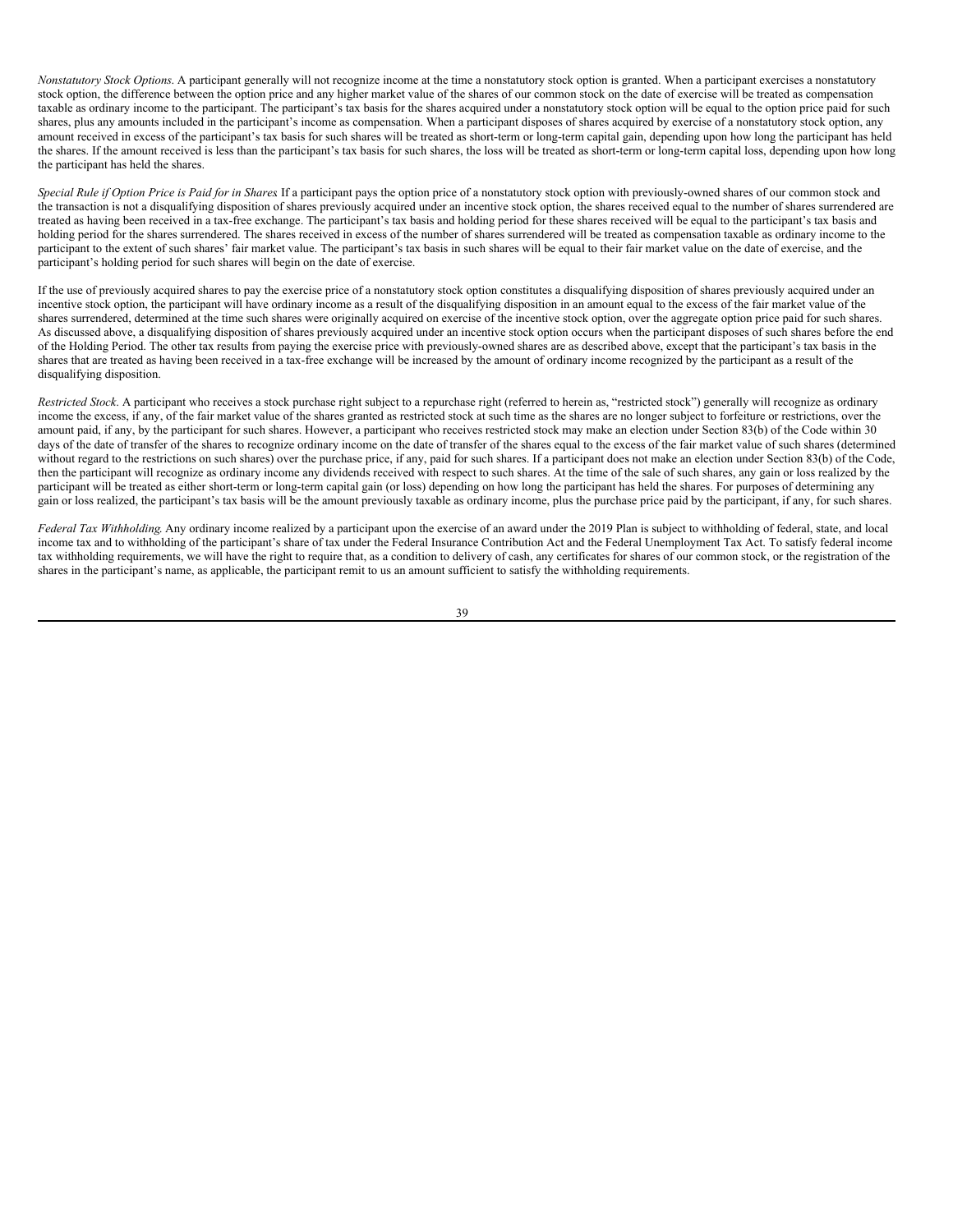Withholding does not represent an increase in the participant's total income tax obligation, since it is fully credited toward his or her tax liability for the year. Additionally, withholding does not affect the participant's tax basis in the shares. Compensation income realized and tax withheld will be reflected on Forms W-2 supplied by the Company to employees by January 31 of the succeeding year. Deferred compensation that is subject to Section 409A of the Code will be subject to certain federal income tax withholding and reporting requirements.

*Tax Consequences to the Company*. To the extent that a participant recognizes ordinary income in any of the circumstances described above, we will be entitled to a corresponding tax deduction provided that, among other things, the income meets the test of reasonableness, is an ordinary and necessary business expense, is not an "excess parachute payment" within the meaning of Section 280G of the Code, and is not disallowed by the \$1,000,000 limitation on certain executive compensation under Section 162(m) of the Code.

*Million Dollar Deduction Limit and Other Tax Matters*. We may not deduct compensation of more than \$1,000,000 that is paid to "covered employees" (as defined in Section 162(m) of the Code), which include (i) an individual (or, in certain circumstances, his or her beneficiaries) who, at any time during the taxable year, is either our principal executive officer or principal financial officer; (ii) an individual who is among our three highest compensated officers for the taxable year (other than an individual who was either our principal executive officer or principal financial officer at any time during the taxable year); or (iii) anyone who was a covered employee for purposes of Section 162(m) of the Code for any tax year beginning on or after January 1, 2017. This limitation on deductions (x) only applies to compensation paid by a publicly-traded corporation (and not compensation paid by non-corporate entities) and (y) may not apply to certain types of compensation, such as qualified performance-based compensation that is payable pursuant to a written, binding contract that was in effect as of November 2, 2017, so long as the contract is not materially modified after that date.

If an individual's rights under the 2019 Plan are accelerated as a result of a Change of Control and the individual is a "disqualified individual" under Section 280G of the Code, the value of any such accelerated rights received by such individual may be included in determining whether or not such individual has received an "excess parachute payment" under Section 280G of the Code, which could result in (i) the imposition of a 20% federal excise tax (in addition to federal income tax) payable by the individual on the value of such accelerated rights; and (ii) the loss by the Company of a compensation deduction.

### **New Plan Benefits**

With respect to the increased number of shares reserved under the 2019 Plan pursuant to the Amendment, we cannot currently determine the benefits or number of shares subject to awards that may be granted in the future to eligible participants under the 2019 Plan because the grant of awards and terms of such awards are to be determined in the sole discretion of the administrator.

The market value of our common stock is \$9.89 per share based on the closing price of our common stock on October 6, 2020.

# **Vote Required**

If a quorum is present, approval of the Amendment will require the affirmative vote of a majority of votes cast, with abstentions counting as a vote cast, at the Annual Meeting. An abstention is not an "affirmative vote," but it is considered as a vote cast pursuant to Section 711 of the NYSE American Company Guide. Accordingly, an abstention will have the effect of a vote against the proposal. If you hold your shares through a broker and you do not instruct the broker on how to vote for the Amendment, your broker will not have the authority to vote your shares. Broker non-votes will be counted as present for purposes of determining the presence of a quorum but will not have any effect on the outcome of the vote.

# *THE BOARD OF DIRECTORS RECOMMENDS A VOTE "FOR" APPROVAL OF THE AMENDMENT*

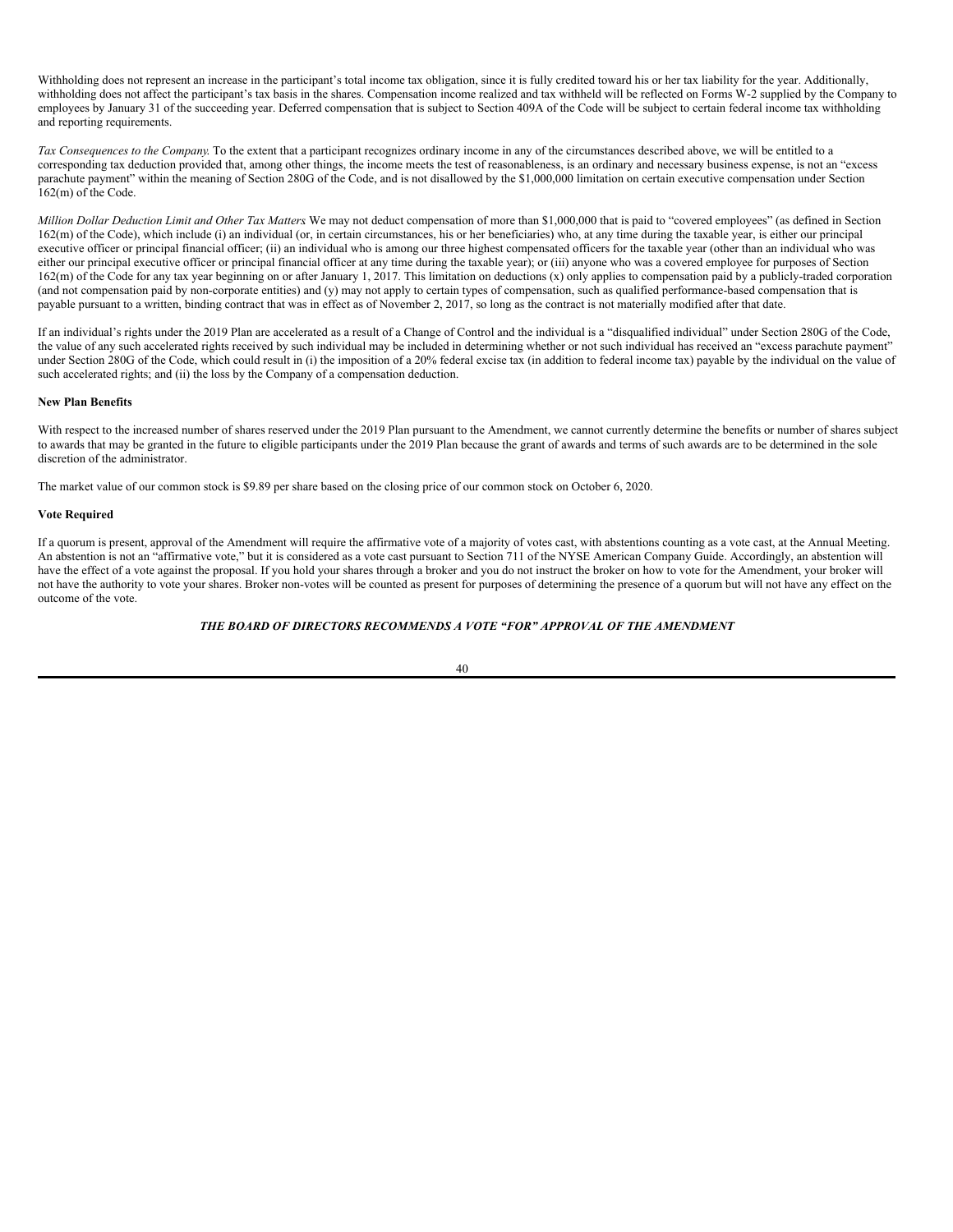# <span id="page-45-0"></span>**PROPOSAL 3**

### **RATIFICATION OF THE APPOINTMENT OF MARCUM LLP**

The Audit Committee has appointed Marcum as our independent registered public accounting firm to audit the consolidated financial statements of Actinium Pharmaceuticals, Inc. and its subsidiaries for the fiscal year ending December 31, 2020. Representatives of Marcum will be present at the Annual Meeting and will have an opportunity to make a statement or to respond to appropriate questions from stockholders. Although stockholder ratification of the appointment of our independent auditor is not required by our Bylaws or otherwise, we are submitting the selection of Marcum to our stockholders for ratification to permit stockholders to participate in this important corporate decision. If not ratified, the Audit Committee will reconsider the selection, although the Audit Committee will not be required to select a different independent auditor for our Company.

On August 9, 2018, we engaged Marcum as its independent registered public accountants. This engagement occurred in connection with our prior independent public accountants, GBH, resigning as a result of combining its practice with Marcum effective July 1, 2018. The engagement of Marcum was approved by the Audit Committee.

From January 1, 2018 through August 9, 2018, there were no disagreements with GBH on any matter of accounting principles or practices, financial statement disclosure, or auditing scope or procedure, which disagreements, if not resolved to GBH's satisfaction, would have caused it to make reference to the subject matter of the disagreements in connection with its reports on the financial statements for such years. In addition, from January 1, 2018 through August 9, 2018, there were no events of the type described in Item  $304(a)(1)(v)$  of Regulation S-K.

Prior to August 9, 2018, neither the Company nor anyone on its behalf had consulted with Marcum with respect to any matter whatsoever including without limitation with respect to any of (i) the application of accounting principles to a specified transaction, either completed or proposed; (ii) the type of audit opinion that might be rendered on the Company's financial statements, and neither a written report nor oral advice was provided to the Company that Marcum concluded was an important factor considered by the Company in reaching a decision as to any accounting, auditing, or financial reporting issue; or (iii) any matter that was either the subject of a disagreement (as defined in Item  $304(a)(1)(iv)$  of Regulation S-K) or an event of the type described in Item  $304(a)(1)(v)$  of Regulation S-K.

#### **Vote Required**

If a quorum is present, the approval of the ratification of the appointment of Marcum as our independent registered public accounting firm will require the affirmative vote of a majority of the shares represented in person or by proxy and entitled to vote on the proposal at the Annual Meeting. An abstention is not an "affirmative vote," but an abstaining stockholder is considered "entitled to vote" at the Annual Meeting. Accordingly, an abstention will have the effect of a vote against Proposal 3. Brokers are considered "entitled to vote" because brokers have discretionary voting authority on Proposal 3. Because a broker non-vote is not an "affirmative vote," a broker non-vote will have the effect of a vote against Proposal 3.

# THE BOARD OF DIRECTORS RECOMMENDS A VOTE "FOR" RATIFICATION OF MARCUM AS THE INDEPENDENT REGISTERED ACCOUNTING FIRM OF *ACTINIUM PHARMACEUTICALS, INC.*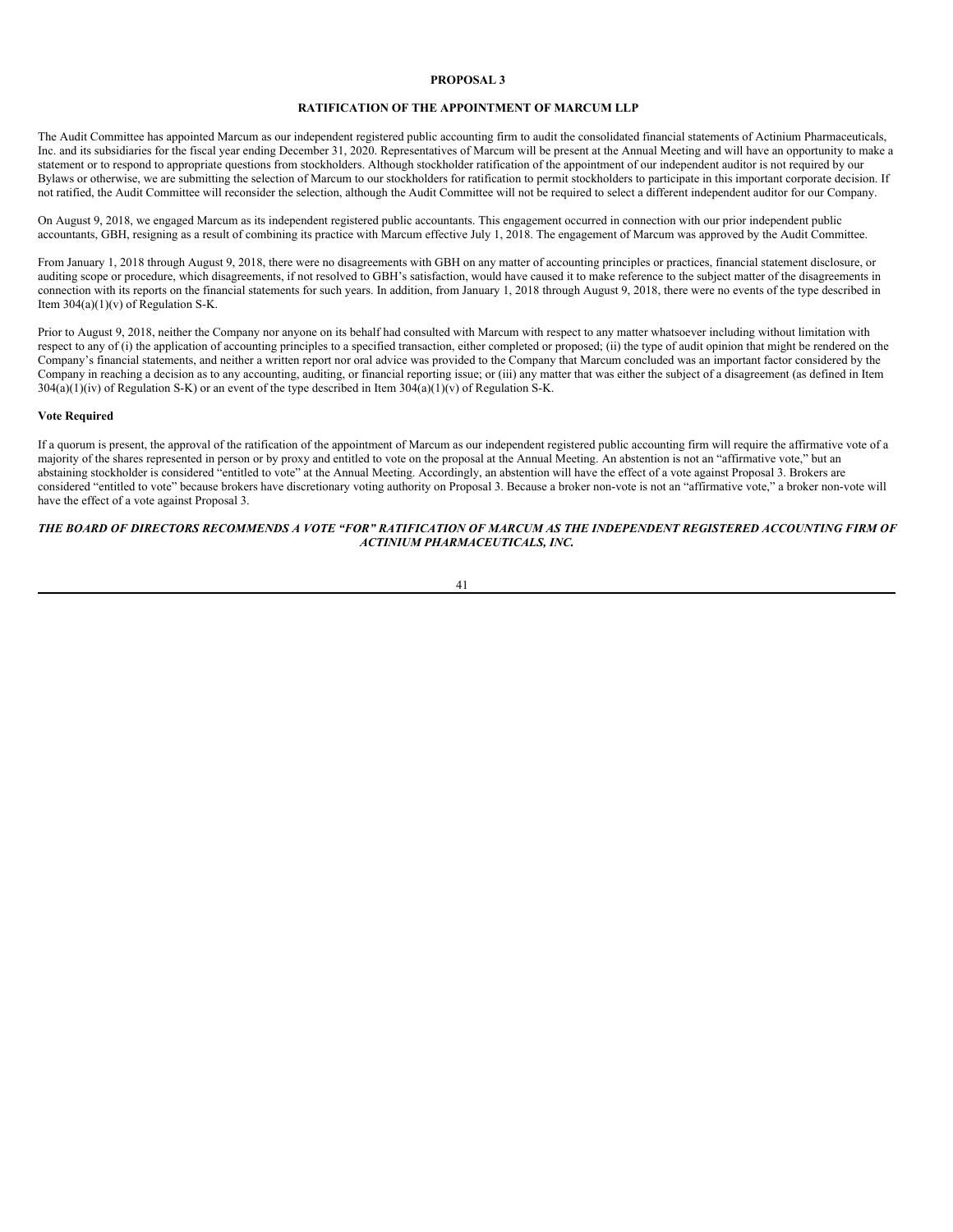# <span id="page-46-0"></span>**OTHER MATTERS**

As of the date hereof, there are no other matters that we intend to present, or have reason to believe others will present, at the Annual Meeting. If, however, other matters properly come before the Annual Meeting, the accompanying proxy authorizes the person named as proxy or his substitute to vote on such matters as he determines appropriate.

### <span id="page-46-1"></span>**HOUSEHOLDING OF PROXY MATERIALS**

SEC rules concerning the delivery of annual disclosure documents allow us or your broker to send a single Notice of Internet Availability or, if applicable, a single set of our proxy materials to any household at which two or more of our stockholders reside, if we or your broker believe that the stockholders are members of the same family. This practice, referred to as "householding," benefits both you and us. It reduces the volume of duplicate information received at your household and helps us to reduce our expenses. The rule applies to our Notices of Internet Availability, annual reports, proxy statements and information statements. Once you receive notice from your broker or from us that communications to your address will be "householded," the practice will continue until you are otherwise notified or until you revoke your consent to the practice. Stockholders who participate in householding will continue to have access to and utilize separate proxy voting instructions.

If your household received a single Notice of Internet Availability or, if applicable, a single set of proxy materials this year, but you would prefer to receive your own copy, please contact Alliance Advisors, by calling their toll free number, 1-877-777-2857.

If you do not wish to participate in "householding" and would like to receive your own Notice of Internet Availability or, if applicable, set of our annual disclosure documents in future years, follow the instructions described below. Conversely, if you share an address with another holder of our common stock or preferred stock and together both of you would like to receive only a single Notice of Internet Availability or, if applicable, set of our annual disclosure documents, follow these instructions:

- If your shares are registered in your own name, please contact Alliance Advisors, and inform them of your request by calling them at 1-877-777-2857 or writing them at 200 Broadacres Drive, 3rd Fl., Bloomfield, NJ 07003
- If a broker, bank or other nominee holds your shares, please contact the broker, bank or other nominee directly and inform them of your request. Be sure to include your name, the name of your brokerage firm and your account number.

### <span id="page-46-2"></span>**ELECTRONIC DELIVERY OF COMPANY STOCKHOLDER COMMUNICATIONS**

Most stockholders can elect to view future proxy statements and annual reports over the Internet instead of receiving paper copies in the mail.

You can choose this option and save the cost of producing and mailing these documents by:

- following the instructions provided on your Notice of Internet Availability or proxy card;
- following the instructions provided when you submit a proxy to vote over the Internet; or
- going to www.AALvote.com/atnm and following the instructions provided.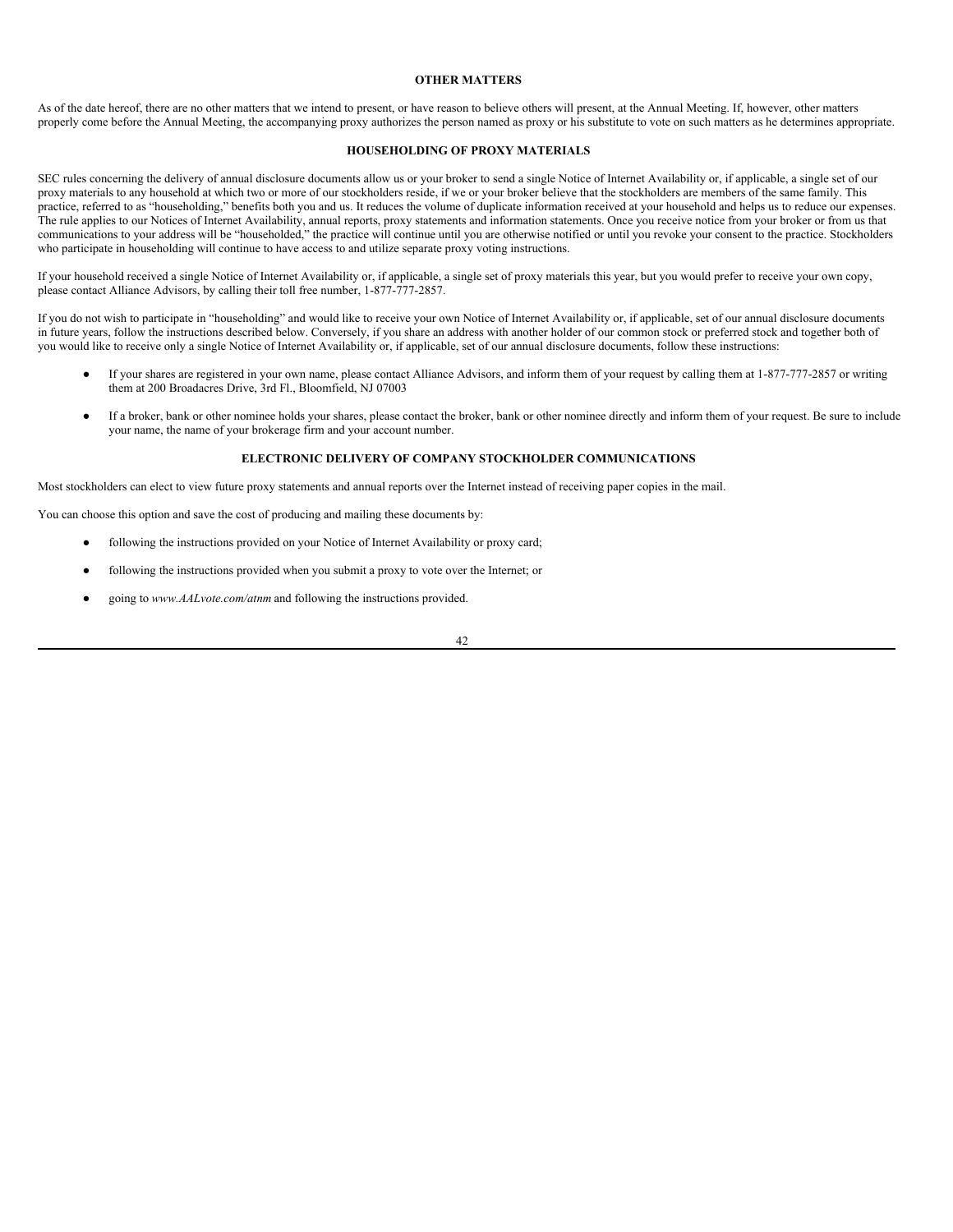### <span id="page-47-0"></span>**SUBMISSION OF FUTURE STOCKHOLDER PROPOSALS**

Pursuant to Rule 14a-8 under the Exchange Act ("Rule 14a-8"), a stockholder who intends to present a proposal at our next annual meeting of stockholders (the "2021 Annual Meeting") and who wishes the proposal to be included in the proxy statement and form of proxy for that meeting must submit the proposal in writing no later than June 9, 2021, after which date such stockholder proposal will be considered untimely. Such proposal must be submitted on or before the close of business to our corporate offices at 275 Madison Avenue, 7<sup>th</sup> Floor, New York, New York 10016, Attn: Secretary.

Stockholders wishing to nominate a director or submit proposals to be presented directly at the 2021 Annual Meeting instead of by inclusion in next year's proxy statement must follow the submission criteria and deadlines set forth in our Bylaws concerning stockholder nominations and proposals. Stockholder nominations for director and other proposals that are not to be included in such materials must be received by our Secretary in writing at our corporate offices at 275 Madison Avenue, 7<sup>th</sup> Floor, New York, New York 10016, Attn: Secretary no earlier than June 21, 2021 and no later than the close of business on July 21, 2021. Any such stockholder proposals or nominations for director must also satisfy the requirements set forth in our Bylaws. To be eligible for inclusion in our proxy materials, stockholder proposals must also comply with the requirements of Rule 14a-8. Stockholders are also advised to review our Bylaws, which contain additional advance notice requirements, including requirements with respect to advance notice of stockholder proposals and director nominations. A proxy granted by a stockholder will give discretionary authority to the proxies to vote on any matters introduced pursuant to the above advance notice provisions in the Bylaws, subject to applicable rules of the SEC.

A copy of our 2019 Annual Report is available to any person, including any beneficial owner of our shares, to whom this proxy statement is delivered upon oral or written request, without charge (except for exhibits, which are available upon payment of an appropriate processing fee). Requests for such documents should be directed to Chief Financial Officer, Actinium Pharmaceuticals, Inc., 275 Madison Avenue, 7<sup>th</sup> Floor, New York, NY 10016, (646) 677-3875. Please note that additional information can be *obtained from our website at www.actiniumpharma.com.*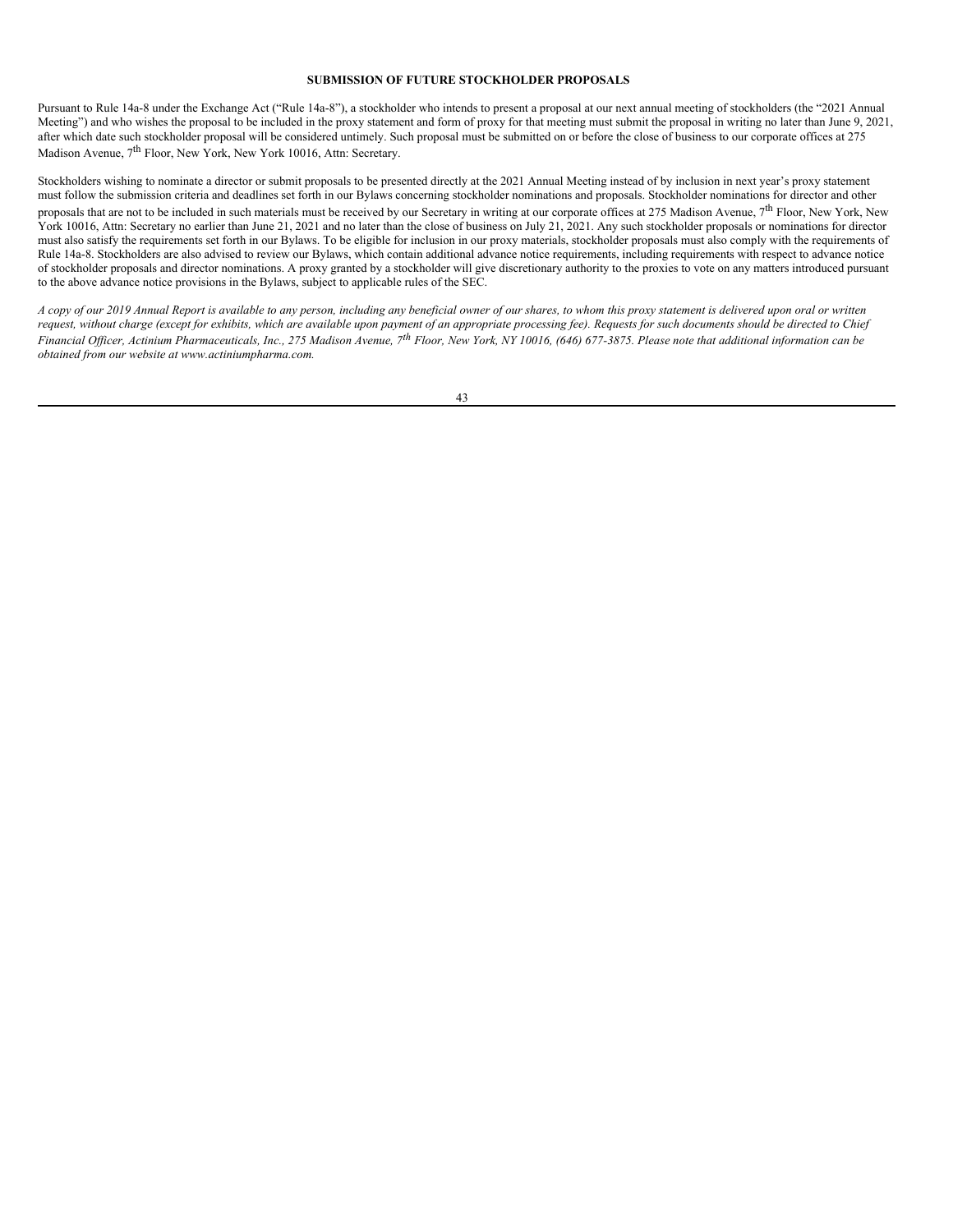### **AMENDMENT TO ACTINIUM PHARMACEUTICALS, INC. 2019 PLAN**

This AMENDMENT TOACTINIUM PHARMACEUTICALS, INC. 2019 PLAN (this "*Amendment*"), effective as of October \_\_, 2020, is made and entered into by Actinium Pharmaceuticals, Inc., a Delaware corporation (the "**Company**"). Terms used in this Amendment with initial capital letters that are not otherwise defined herein shall have the meanings ascribed to such terms in the Actinium Pharmaceuticals, Inc. 2019 Plan (the "*Plan*").

# <span id="page-48-0"></span>**RECITALS**

**WHEREAS**, Section 16(a) of the Plan provides that the Board may amend the Plan at any time and from time to time;

**WHEREAS**, the Board desires to amend the Plan to increase the aggregate number of shares of Common Stock that may be issued under the Plan as set forth in Section 3 of the Plan by an additional 2,750,000 shares of Common Stock; and

**WHEREAS**, the Board intends to submit this Amendment to the Company's stockholders for their approval.

**NOW, THEREFORE**, in accordance with Section 16(a) of the Plan, the Company hereby amends the Plan as follows:

1. Section 3 of the Plan is hereby amended by deleting the first sentence of said section in its entirety and substituting in lieu thereof the following new sentence:

Subject to the provisions of Section 14 of the Plan, the maximum aggregate number of Shares reserved for issuance to Participants under the Plan is 3,083,333, and the maximum aggregate number of Shares that may be granted in the form of Incentive Stock Options is 3,083,333.

2. Except as expressly amended by this Amendment, the Plan shall continue in full force and effect in accordance with the provisions thereof.

### \*\*\*\*\*\*\*\*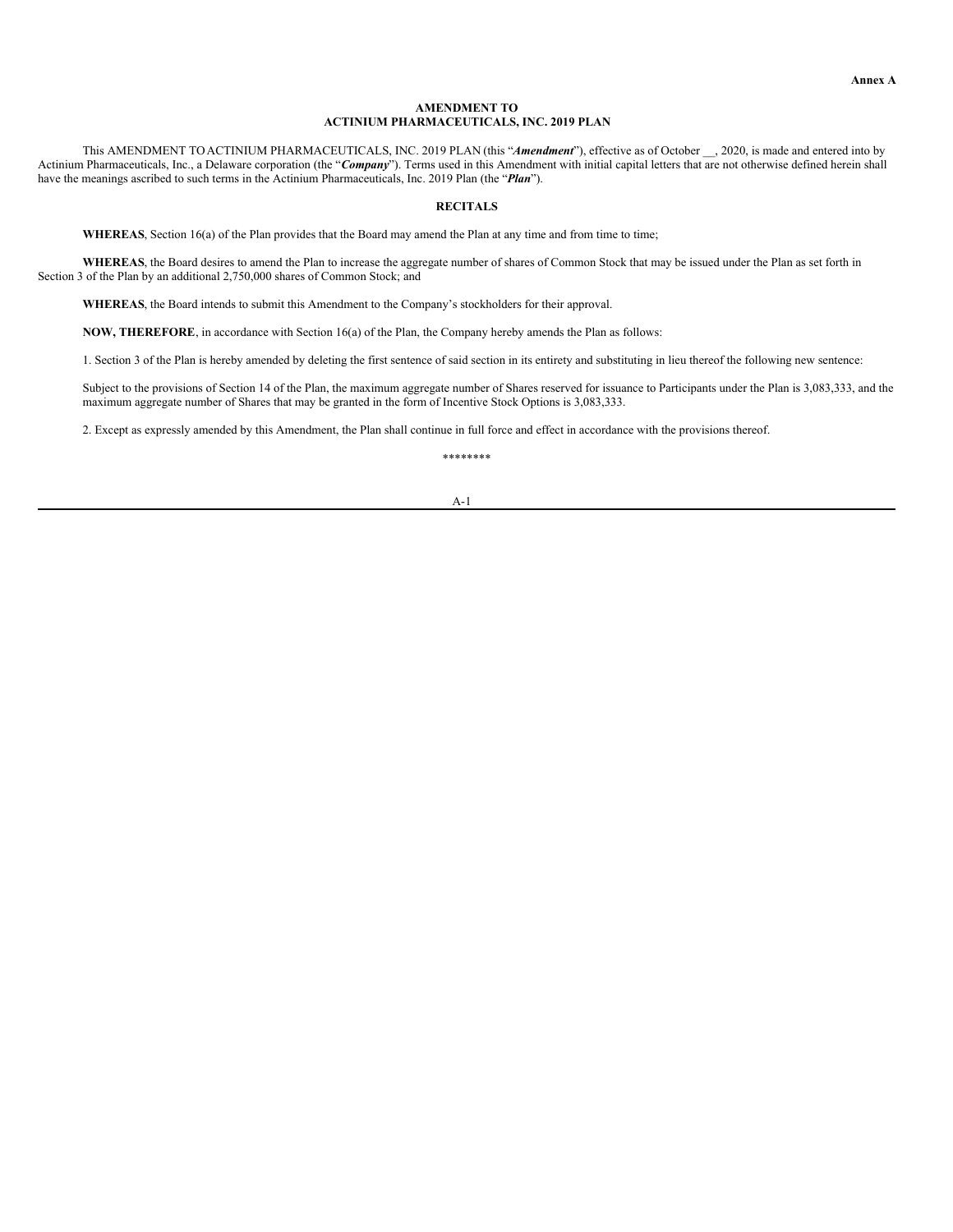**IN WITNESS WHEREOF**, the Company has caused this Amendment to be duly executed as of the date first written above.

# **ACTINIUM PHARMACEUTICALS, INC.**

By: Name: Title: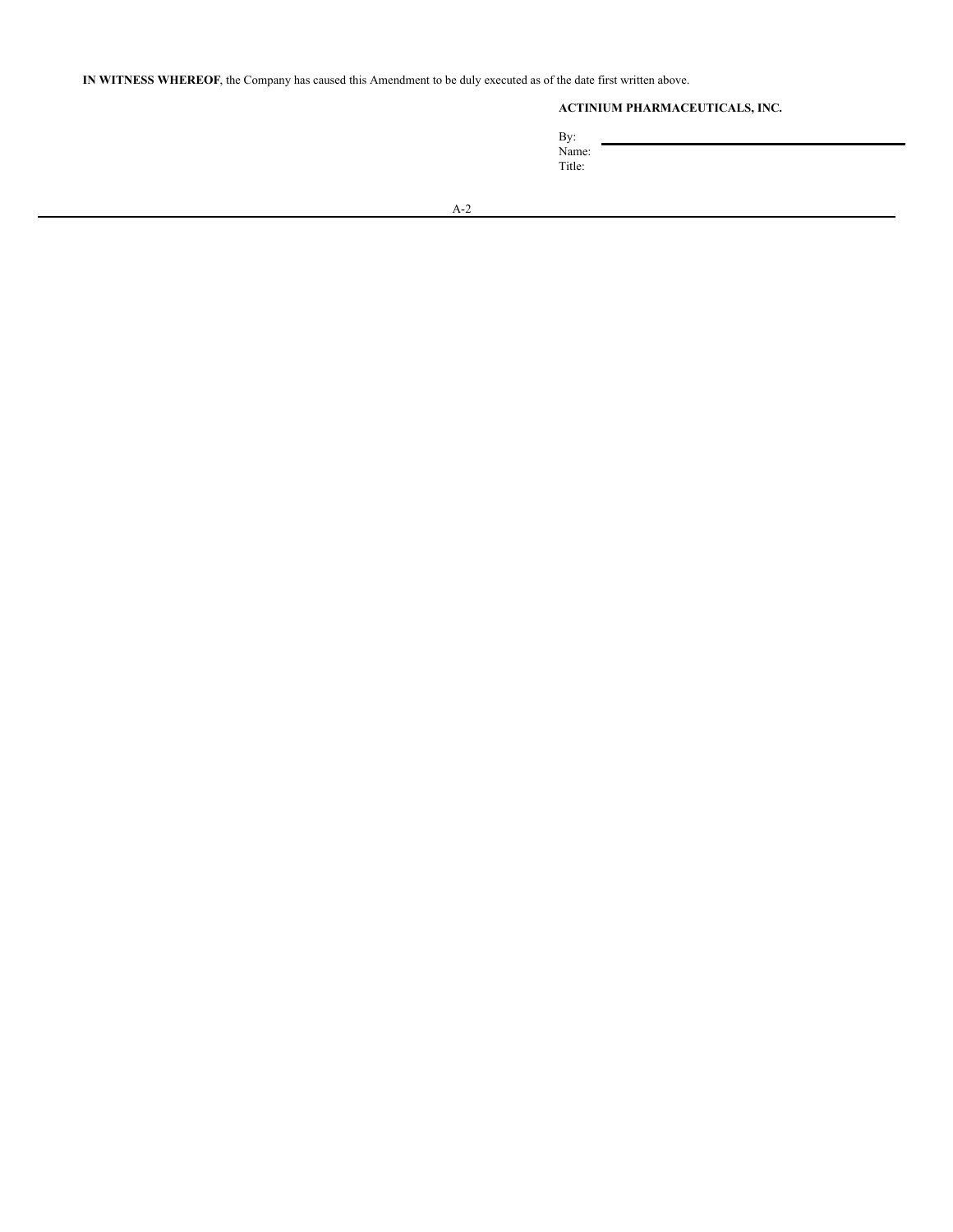## <span id="page-50-0"></span>**ACTINIUM PHARMACEUTICALS, INC. 2019 Stock Plan**

1. **Purposes of the Plan.** The purposes of this 2019 Stock Plan of the Company (the "Plan") are to attract and retain the best available personnel for positions of substantial responsibility, to provide additional incentive to Employees, Directors and Consultants and to promote the success of the Company's business. To achieve these purposes, the Company may grant Incentive Stock Options or Nonstatutory Stock Options, as determined by the Administrator at the time of grant of an option and subject to the applicable provisions of Section 422 of the Code and the regulations promulgated thereunder, or the Company may grant Stock Purchase Rights, all in accordance with the terms and conditions of the Plan.

The Plan was originally adopted by the Board on 2019, and was approved by the stockholders of the Company on December 18, 2019.

The amendments made to the Plan shall affect only Option and Restricted Stock awards granted on or after the Effective Date. Awards granted prior to the Effective Date shall be governed by the terms of the Plan and the related Option Agreements or Restricted Stock Purchase Agreements as in effect prior to the Effective Date. In the event that the Plan is not approved by the stockholders of the Company, this Plan of the Company shall be null and void and of no force or effect, but the 2013 Amended and Restated Stock Plan then in effect and the Options and Stock Purchase Rights granted thereunder shall remain in full force and effect.

2. **Definitions.** As used herein, the following definitions shall apply:

(a) **"Administrator"** means the Board or its Committee appointed pursuant to Section 4 of the Plan.

(b) **"Affiliate"** means an entity other than a Subsidiary (as defined below) which, together with the Company, is under common control of a third person or

entity.

(c) **"Applicable Laws"** means the legal requirements relating to the administration of stock option and restricted stock purchase plans under applicable U.S. state corporate laws, U.S. federal laws and other applicable state laws, the Code and regulations thereunder, any Stock Exchange rules or regulations and the applicable laws of any other country or jurisdiction where Options or Stock Purchase Rights are granted under the Plan, as such laws, rules, regulations and requirements shall be in place from time to time.

(d) **"Board"** means the Board of Directors of the Company.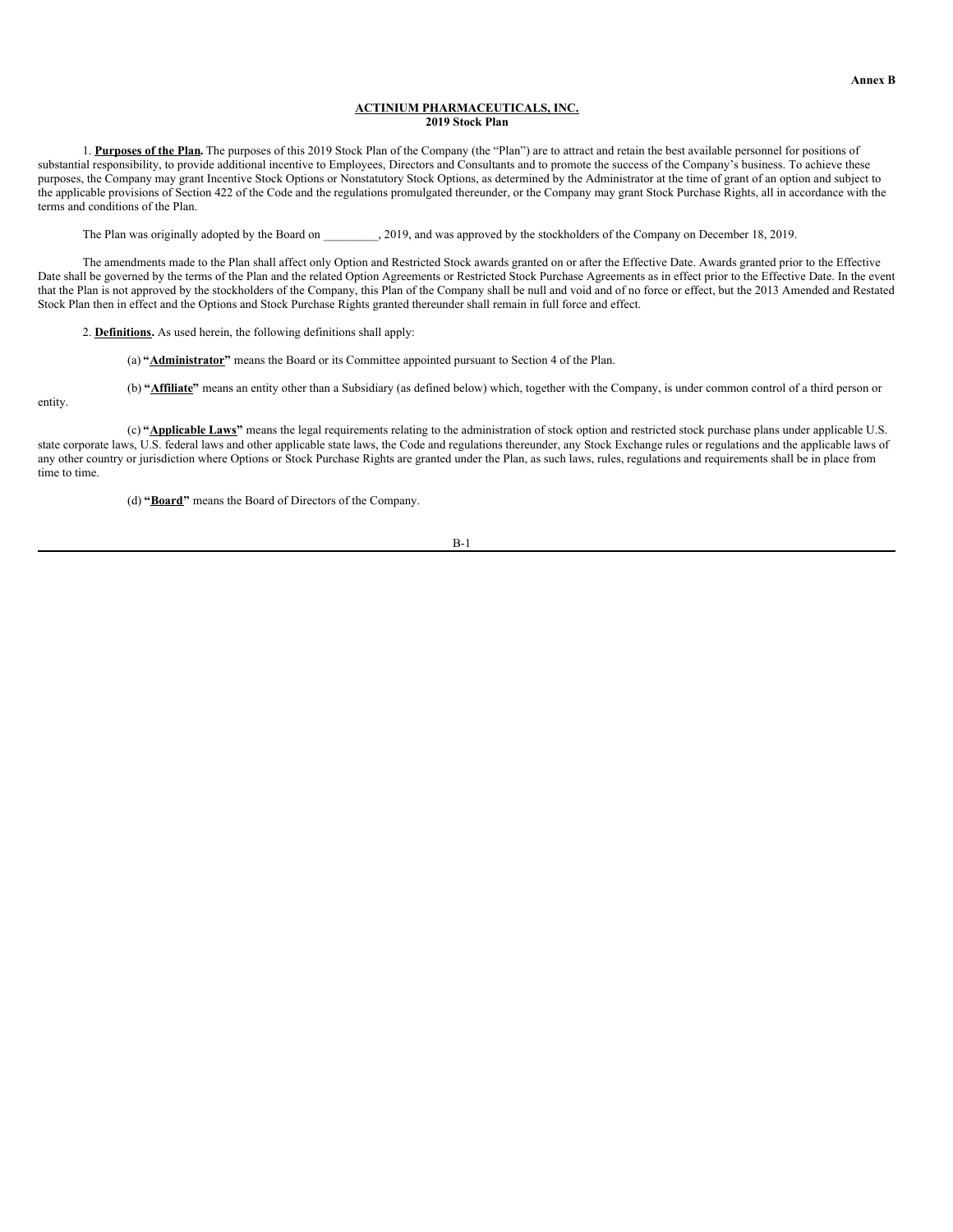(e) **"Change of Control"** means (i) The direct or indirect sale, transfer, conveyance or other disposition (other than by way of merger or consolidation), in one or a series of related transactions, of all or substantially all of the properties or assets of the Company and its subsidiaries, taken as a whole, to any "Person" (as that term is used in Section 13(d)(3) of the Exchange Act) that is not a subsidiary of the Company; (ii) The "Incumbent Directors" (meaning those individuals who, on date the Plan is adopted by the Board (the "Effective Date"), constitute the Board, *provided that* any individual becoming a Director subsequent to the Effective Date whose election or nomination for election to the Board was approved by a vote of at least two-thirds of the Incumbent Directors then on the Board (either by a specific vote or by approval of the proxy statement of the Company in which such person is named as a nominee for Director without objection to such nomination) shall be an Incumbent Director; and *further provided* that no individual initially elected or nominated as a director of the Company as a result of an actual or threatened election contest with respect to Directors or as a result of any other actual or threatened solicitation of proxies by or on behalf of any person other than the Board shall be an Incumbent Director) cease for any reason to constitute at least a majority of the Board; (iii) The date which is 10 business days prior to the consummation of a complete liquidation or dissolution of the Company; (iv) The acquisition by any Person of "Beneficial Ownership" (within the meaning of Rule 13d-3 and Rule 13d-5 under the Exchange Act, except that in calculating the Beneficial Ownership of any particular Person, such Person shall be deemed to have beneficial ownership of all securities that such Person has the right to acquire by conversion or exercise of other securities, whether such right is currently exercisable or is exercisable only after the passage of time) of 50% or more (on a fully diluted basis) of either (A) the then outstanding shares of Common Stock of the Company, taking into account as outstanding for this purpose such Common Stock issuable upon the exercise of options or warrants, the conversion of convertible stock or debt, and the exercise of any similar right to acquire such Common Stock (the "Outstanding Company Common Stock") or (B) the combined voting power of the then outstanding voting securities of the Company entitled to vote generally in the election of directors (the "Outstanding Company Voting Securities"); provided, however, that for purposes of this Plan, the following acquisitions shall not constitute a Change of Control: (I) any acquisition by the Company or any Affiliate, (II) any acquisition by any employee benefit plan sponsored or maintained by the Company or any subsidiary, (III) any acquisition which complies with clauses, (A), (B) and (C) of subsection (v) of this definition or (IV) in respect of an Option or any Restricted Stock held by a particular Participant, any acquisition by the Participant or any group of persons including the Participant (or any entity controlled by the Participant or any group of persons including the Participant); or (v) The consummation of a reorganization, merger, consolidation, statutory share exchange or similar form of corporate transaction involving the Company that requires the approval of the Company's shareholders, whether for such transaction or the issuance of securities in the transaction (a "Business Combination"), unless immediately following such Business Combination: (A) more than 50% of the total voting power of (I) the entity resulting from such Business Combination (the "Surviving Company"), or (II) if applicable, the ultimate parent entity that directly or indirectly has beneficial ownership of sufficient voting securities eligible to elect a majority of the members of the board of directors (or the analogous governing body) of the Surviving Company (the "Parent Company"), is represented by the Outstanding Company Voting Securities that were outstanding immediately prior to such Business Combination (or, if applicable, is represented by shares into which the Outstanding Company Voting Securities were converted pursuant to such Business Combination), and such voting power among the holders thereof is in substantially the same proportion as the voting power of the Outstanding Company Voting Securities among the holders thereof immediately prior to the Business Combination; (B) no Person (other than any employee benefit plan sponsored or maintained by the Surviving Company or the Parent Company) is or becomes the Beneficial Owner, directly or indirectly, of 50% or more of the total voting power of the outstanding voting securities eligible to elect members of the board of directors of the Parent Company (or the analogous governing body) (or, if there is no Parent Company, the Surviving Company); and (C) at least a majority of the members of the board of directors (or the analogous governing body) of the Parent Company (or, if there is no Parent Company, the Surviving Company) following the consummation of the Business Combination were Board members at the time of the Board's approval of the execution of the initial agreement providing for such Business Combination.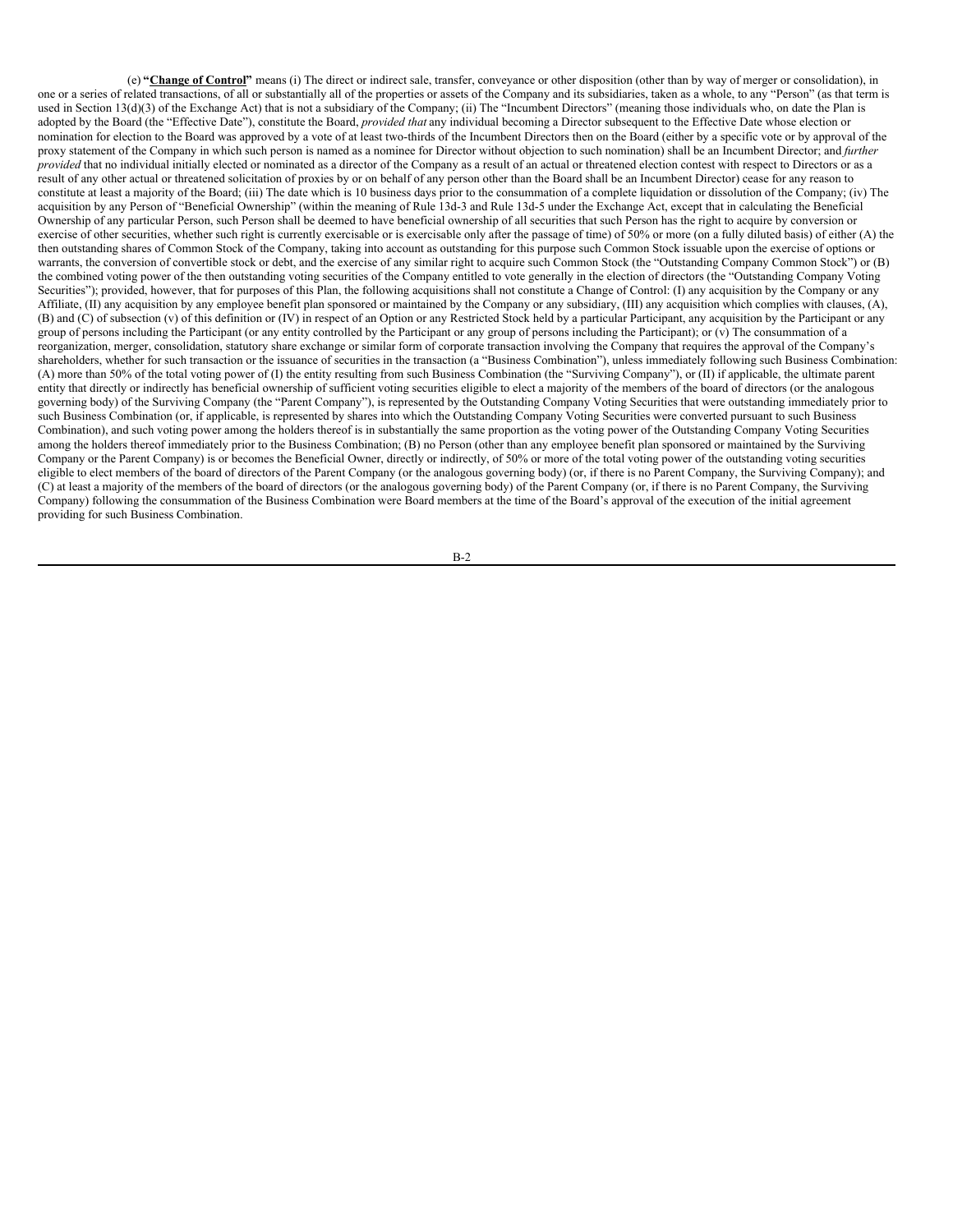(f) **"Code"** means the Internal Revenue Code of 1986, as amended.

(g) "Committee" means one or more committees or subcommittees of the Board appointed by the Board to administer the Plan in accordance with Section 4

below.

(h) **"Common Stock"** means the Common Stock of the Company.

(i) **"Company"** means Actinium Pharmaceuticals, Inc., a Delaware corporation.

(j) **"Consultant"** means any person, including an advisor, who is engaged by the Company or any Parent, Subsidiary or Affiliate to render services and is compensated for such services, and any director of the Company whether compensated for such services or not.

(k) **"Continuous Service Status"** means the absence of any interruption or termination of service as an Employee or Consultant since the date of grant of the Option. Continuous Service Status as an Employee or Consultant shall not be considered interrupted in the case of: (i) sick leave; (ii) military leave; (iii) any other leave of absence approved by the Administrator, provided that such leave is for a period of not more than three (3) months, or if longer, so long as the individual's right to reemployment is guaranteed by contract or statute; or (iv) in the case of transfers between locations of the Company or between the Company, its Parents, Subsidiaries, Affiliates or their respective successors. A change in status from an Employee to a Consultant or from a Consultant to an Employee will not constitute an interruption of Continuous Service.

(l) **"Corporate Transaction"** means a sale of all or substantially all of the Company's assets, or a merger, consolidation or other capital reorganization or transaction of the Company with or into another corporation, entity or person, and includes a Change of Control.

(m) **"Director"** means a member of the Board.

(n) **"Effective Date"** means the date the Plan is approved by the stockholders of the Company.

(o) **"Employee"** means any person employed by the Company or any Parent, Subsidiary or Affiliate, with the status of employment determined based upon such factors as are deemed appropriate by the Administrator in its discretion, subject to any requirements of the Code or the Applicable Laws. The payment by the Company of a director's fee to a Director shall not be sufficient to constitute "employment" of such Director by the Company.

(p) **"Exchange Act"** means the Securities Exchange Act of 1934, as amended.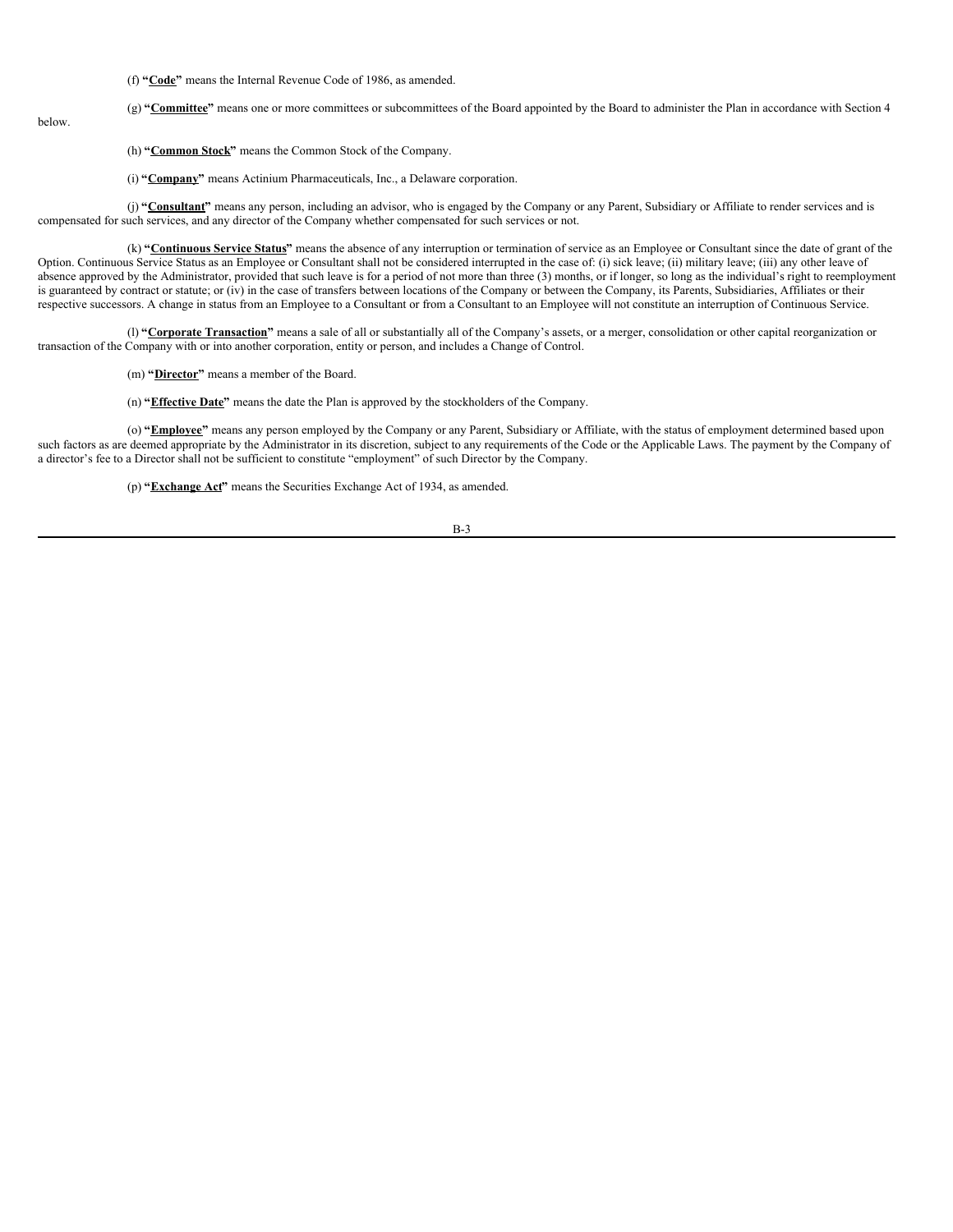(q) **"Fair Market Value"** means, as of any date, per share of Common Stock, the closing price on the business day immediately preceding such date for the Common Stock on the NYSE MKT or, if applicable, principal securities exchange on which the shares of Common Stock are then traded, or, if not traded, the price set by the Administrator.

(r) **"Incentive Stock Option"** means an Option intended to qualify as an incentive stock option within the meaning of Section 422 of the Code, as designated in the applicable Option Agreement.

(s) **"Nonstatutory Stock Option"** means an Option not intended to qualify as an Incentive Stock Option, as designated in the applicable Option Agreement, or that otherwise does not meet the requirements of an Incentive Stock Option.

(t) **"Option"** means a stock option granted pursuant to the Plan.

(u) "Option Agreement" means a written document, substantially in the form attached hereto as Attachment A, reflecting the terms of an Option granted under the Plan and includes any documents attached to or incorporated into such Option Agreement, including, but not limited to, a notice of stock option grant and a form of exercise notice.

#### (v) **Intentionally omitted.**

the Plan.

(w) **"Optioned Stock"** means the Common Stock subject to an Option.

(x) **"Optionee"** means an Employee, Director or Consultant who receives an Option.

(y) **"Parent"** means a "parent corporation,", whether now or hereafter existing, as defined in Section 424(e) of the Code, or any successor provision.

(z) "Participant" means any holder of one or more Options or Stock Purchase Rights, or the Shares issuable or issued upon exercise of such awards, under

(aa) **"Reporting Person"** means an officer, Director, or greater than ten percent stockholder of the Company within the meaning of Rule 16a-2 under the Exchange Act, who is required to file reports pursuant to Rule 16a-3 under the Exchange Act.

(bb) **"Restricted Stock"** means Shares of Common Stock acquired pursuant to a grant of a Stock Purchase Right under Section 11 below.

(cc) **"Restricted Stock Purchase Agreement"** means a written document, the form(s) of which shall be approved from time to time by the Administrator, reflecting the terms of a Stock Purchase Right granted under the Plan and includes any documents attached to such agreement.

(dd) **"Rule 16b-3"** means Rule 16b-3 promulgated under the Exchange Act, as amended from time to time, or any successor provision.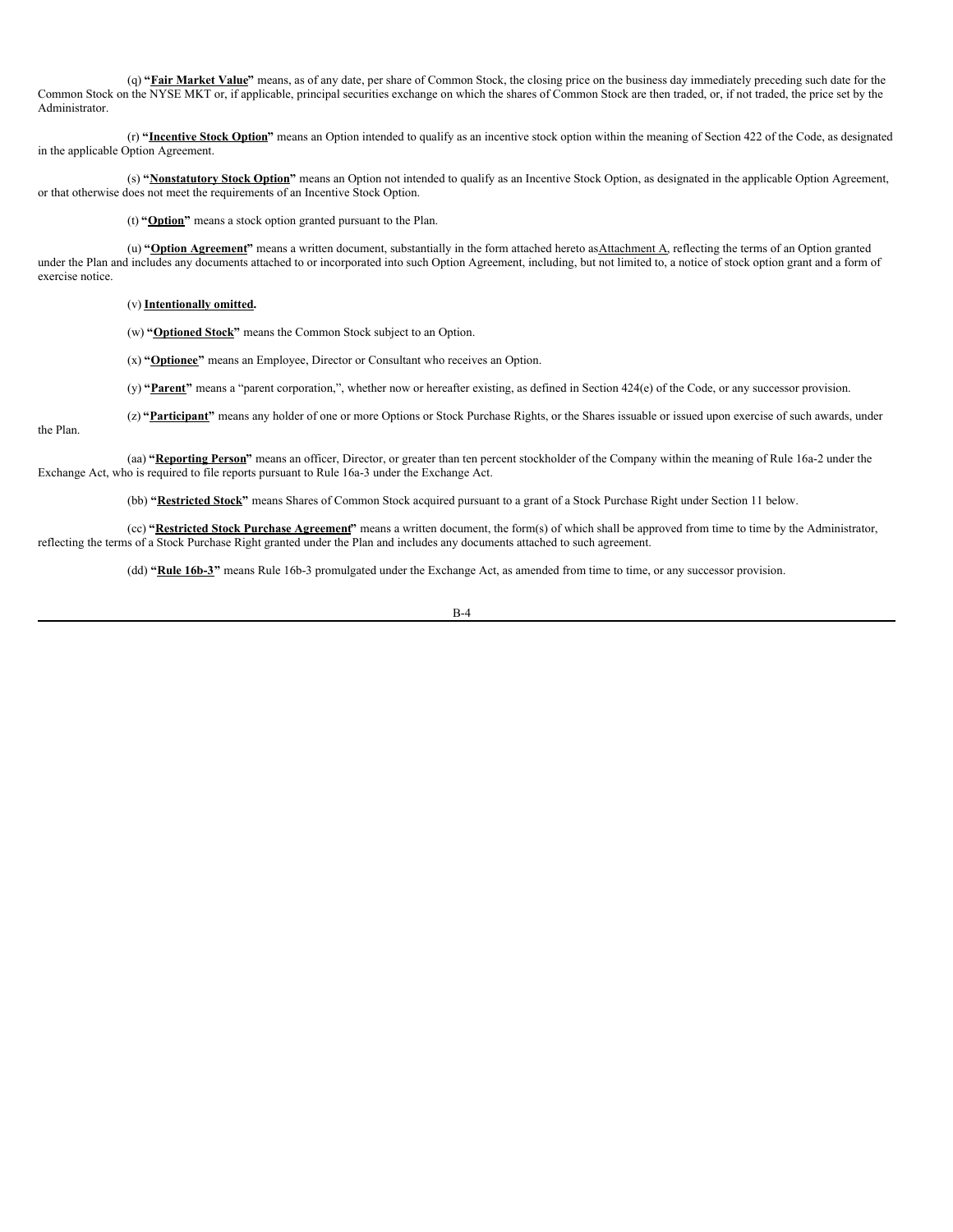(ee) **"Share"** means a share of the Common Stock, as adjusted in accordance with Section 14 of the Plan.

(ff) **"Stock Exchange"** means any stock exchange or consolidated stock price reporting system on which prices for the Common Stock are quoted at any

given time.

(gg) **"Stock Purchase Right"** means the right to purchase Common Stock pursuant to Section 11 below.

(hh) **"Subsidiary"** means a "subsidiary corporation," whether now or hereafter existing, as defined in Section 424(f) of the Code, or any successor provision.

(ii) **"Ten Percent Holder"** means a person who owns stock representing more than ten percent (10%) of the voting power of all classes of stock of the Company or any Parent or Subsidiary.

3. **Stock Subject to the Plan.** Subject to the provisions of Section 14 of the Plan, the maximum aggregate number of Shares reserved for issuance to Participants under the Plan is 10,000,000, and the maximum aggregate number of Shares that may be granted in the form of Incentive Stock Options is 10,000,000. The Shares may be authorized, but unissued, or reacquired Common Stock. If an award should expire or become unexercisable for any reason without having been exercised in full, the unpurchased Shares that were subject thereto shall, unless the Plan shall have been terminated, become available for future grant under the Plan. In addition, any Shares of Common Stock which are retained by the Company upon exercise of an award in order to satisfy the exercise or purchase price for such award or any withholding taxes due with respect to such exercise or purchase shall be treated as not issued and shall continue to be available under the Plan. Shares issued under the Plan and later repurchased by the Company pursuant to any repurchase right which the Company may have shall not be available for future grant under the Plan.

#### 4. **Administration of the Plan.**

(a) **General.** The Plan shall be administered by the Board or a Committee, or a combination thereof, as determined by the Board. The Plan may be administered by different administrative bodies with respect to different classes of Participants and, if permitted by the Applicable Laws, the Board may authorize one or more officers to make awards under the Plan.

(b) **Committee Composition.** If a Committee has been appointed pursuant to this Section 4, such Committee shall continue to serve in its designated capacity until otherwise directed by the Board. From time to time the Board may increase the size of any Committee and appoint additional members thereof, remove members (with or without cause) and appoint new members in substitution therefor, fill vacancies (however caused) and remove all members of a Committee and thereafter directly administer the Plan, all to the extent permitted by the Applicable Laws and, in the case of a Committee administering the Plan in accordance with the requirements of Rule 16b-3 or Section 162(m) of the Code, to the extent permitted or required by such provisions.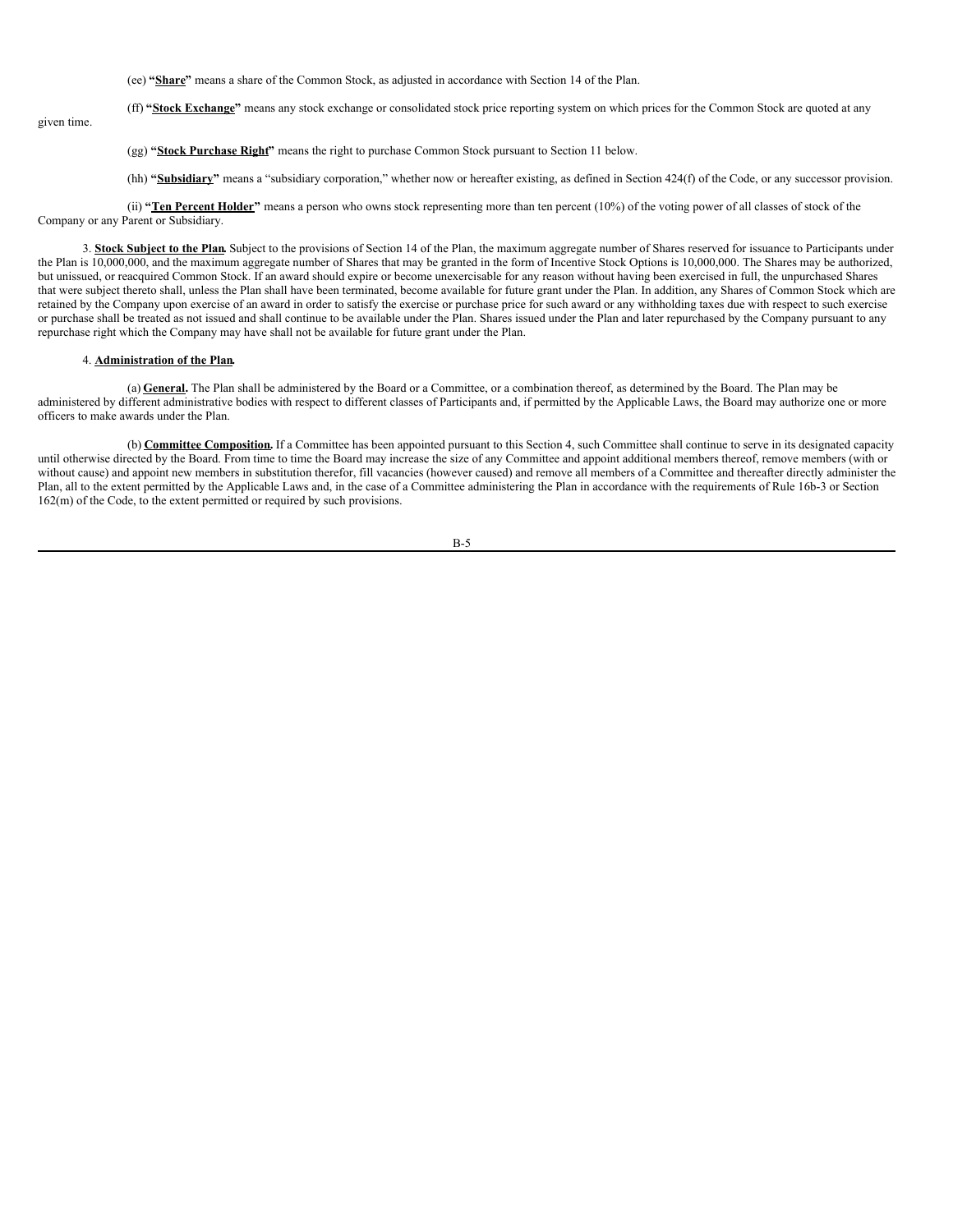(c) **Powers of the Administrator.** Subject to the provisions of the Plan and in the case of a Committee, the specific duties delegated by the Board to such Committee, the Administrator shall have the authority, in its discretion:

(i) to determine the Fair Market Value of the Common Stock, in accordance with Section 2(q) of the Plan, provided that such determination shall be applied consistently with respect to Participants under the Plan;

(ii) to select the Employees, Directors and Consultants to whom Plan awards may from time to time be granted;

(iii) to determine whether and to what extent Plan awards are granted;

(iv) to determine the number of Shares of Common Stock to be covered by each award granted;

(v) to approve the form(s) of agreement(s) used under the Plan;

(vi) to determine the terms and conditions, not inconsistent with the terms of the Plan, of any award granted hereunder, which terms and conditions include but are not limited to the exercise or purchase price, the time or times when awards may be exercised (which may be based on performance criteria), any vesting acceleration or waiver of forfeiture restrictions, any pro-rata adjustment to vesting as a result of a Participant's transitioning from full- to part-time services (or vice versa), and any restriction or limitation regarding any Option, Optioned Stock, Stock Purchase Right or Restricted Stock, based in each case on such factors as the Administrator, in its sole discretion, shall determine;

(vii) intentionally omitted;

(viii) Intentionally omitted;

(ix) to adjust the vesting of an Option held by an Employee, Director or Consultant as a result of a change in the terms or conditions under which such person is providing services to the Company;

(x) to construe and interpret the terms of the Plan and awards granted under the Plan, which constructions, interpretations and decisions shall be final and binding on all Participants; and

(xi) in order to fulfill the purposes of the Plan and without amending the Plan, to modify grants of Options or Stock Purchase Rights to Participants who are foreign nationals or employed outside of the United States in order to recognize differences in local law, tax policies or customs.

### 5. **Eligibility.**

(a) **Recipients of Grants.** Nonstatutory Stock Options and Stock Purchase Rights may be granted to Employees, Directors and Consultants. Incentive Stock Options may be granted only to Employees, provided that Employees of Affiliates shall not be eligible to receive Incentive Stock Options.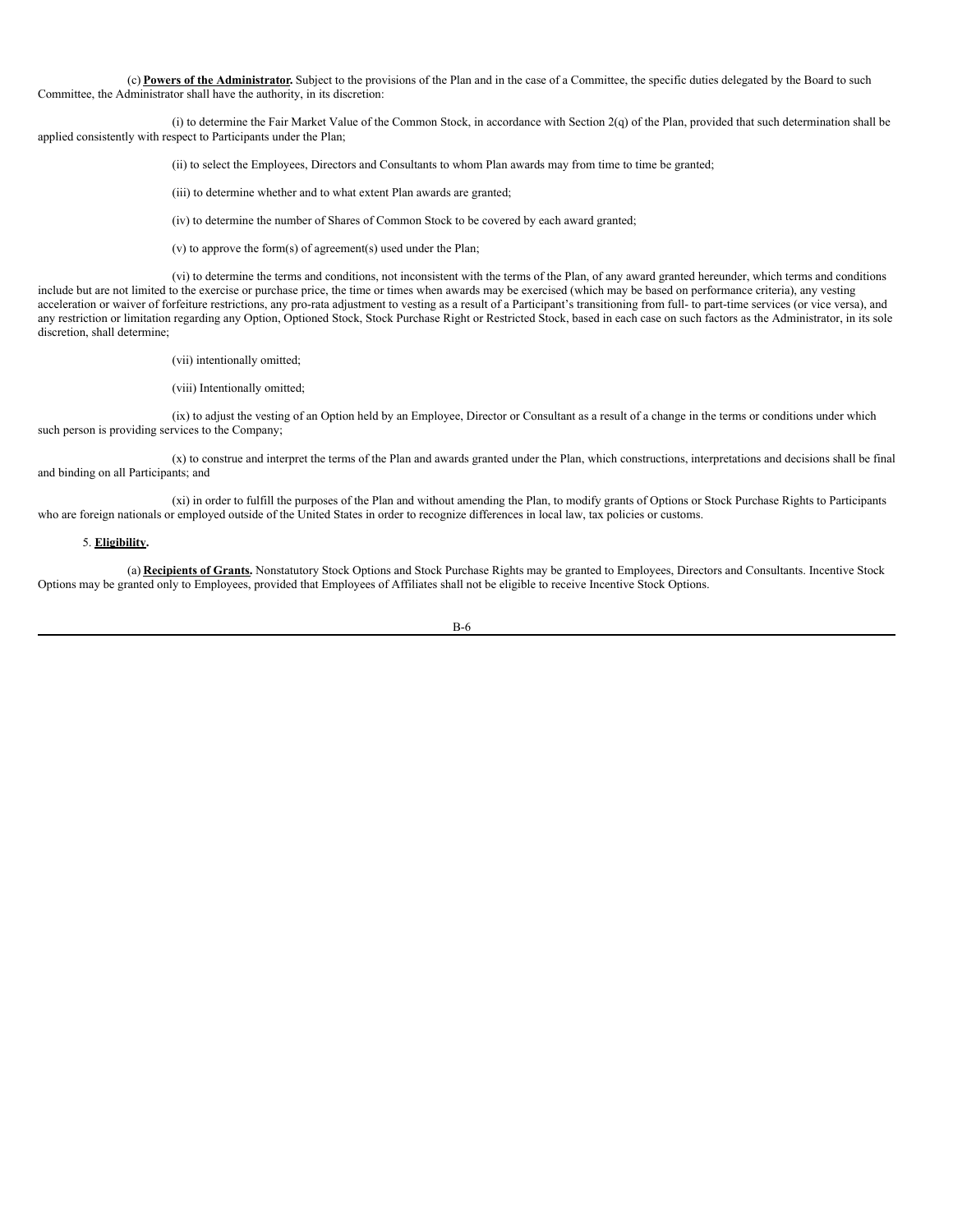(b) **Type of Option.** Each Option shall be designated in the Option Agreement as either an Incentive Stock Option or a Nonstatutory Stock Option.

(c) **ISO \$100,000 Limitation.** Notwithstanding any designation under Section 5(b), to the extent that the aggregate Fair Market Value of Shares with respect to which Options designated as Incentive Stock Options are exercisable for the first time by any Optionee during any calendar year (under all plans of the Company or any Parent or Subsidiary) exceeds \$100,000, such excess Options shall be treated as Nonstatutory Stock Options. For purposes of this Section 5(c), Incentive Stock Options shall be taken into account in the order in which they were granted, and the Fair Market Value of the Shares subject to an Incentive Stock Option shall be determined as of the date of the grant of such Option.

(d) **No Employment Rights.** The Plan shall not confer upon any Participant any right with respect to continuation of an employment or consulting relationship with the Company, nor shall it interfere in any way with such Participant's right or the Company's right to terminate his or her employment or consulting relationship at any time or any reason.

6. **Term of Plan.** The Plan shall become effective upon the Effective Date. The duration of the Plan shall not exceed ten (10) years from the earlier of the date the plan is adopted by the Board of Directors or the date the Plan is approved by the stockholders of the Company and may be terminated earlier pursuant to Section 16 of the Plan.

7. **Term of Option.** The term of each Option shall be the term stated in the Option Agreement; provided that the term shall be no more than ten (10) years from the date of grant thereof or such shorter term as may be provided in the Option Agreement and provided further that, in the case of an Incentive Stock Option granted to a person who at the time of such grant is a Ten Percent Holder, the term of the Option shall be five  $(5)$  years from the date of grant thereof or such shorter term as may be provided in the Option Agreement.

#### 8. **[Reserved.]**

## 9. **Option Exercise Price and Consideration.**

(a) **Exercise Price.** The per Share exercise price for the Shares to be issued pursuant to exercise of an Option shall be such price as is determined by the Administrator and set forth in the Option Agreement, but shall be subject to the following:

(i) In the case of an Incentive Stock Option

(A) granted to an Employee who at the time of grant is a Ten Percent Holder, the per Share exercise price shall be no less than 110% of the Fair Market Value per Share on the date of grant; or

(B) granted to any other Employee, the per Share exercise price shall be no less than 100% of the Fair Market Value per Share on the date

of grant.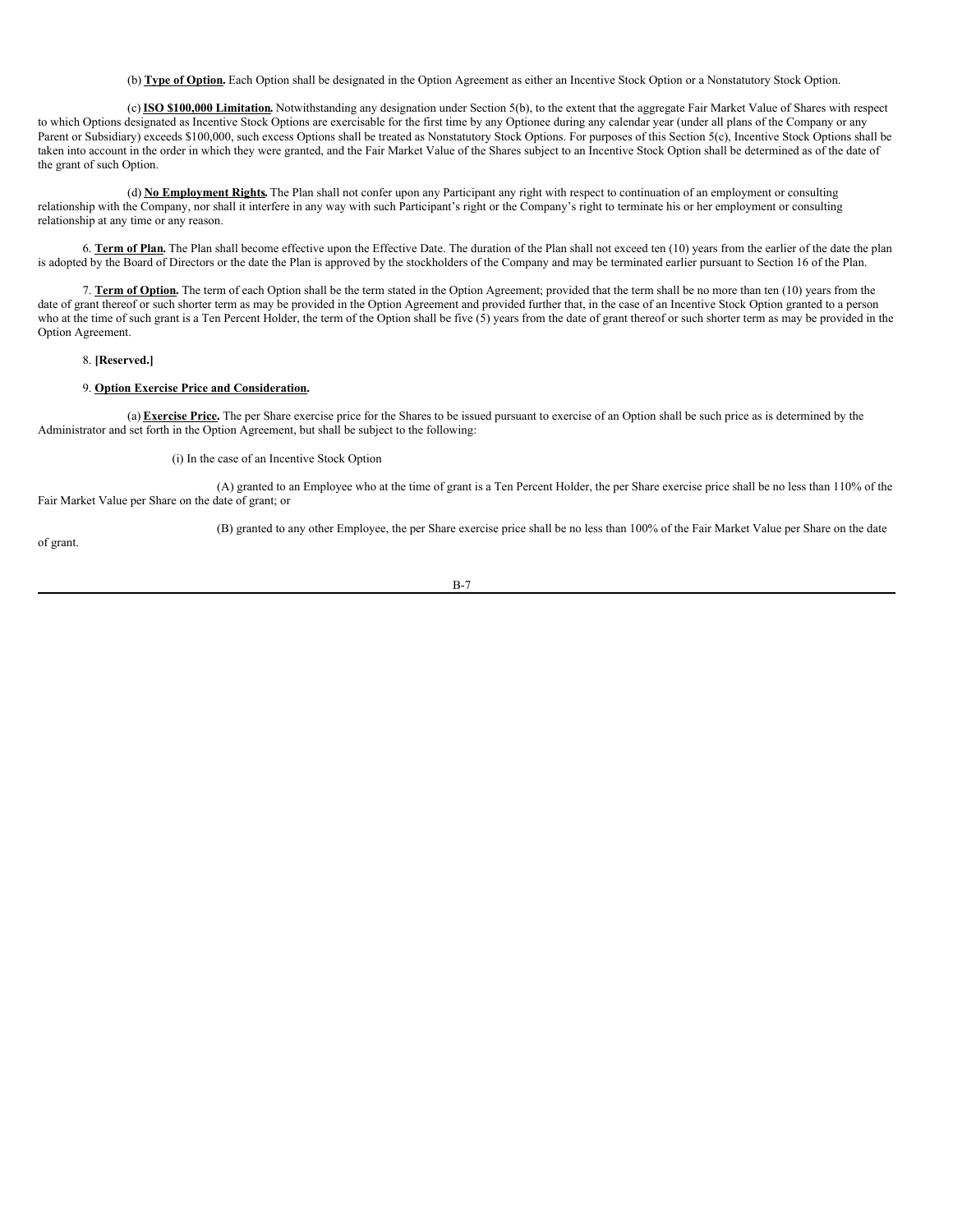(ii) In the case of a Nonstatutory Stock Option, the exercise price shall be no less than 100% of the Fair Market Value per Share on the date of grant.

(b) **Permissible Consideration.** The consideration to be paid for the Shares to be issued upon exercise of an Option, including the method of payment, shall be determined by the Administrator (and, in the case of an Incentive Stock Option, shall be determined at the time of grant) and may consist entirely of (1) cash; (2) check; (3) delivery of Optionee's promissory note with such recourse, interest, security and redemption provisions as the Administrator determines to be appropriate (subject to applicable provisions of Delaware law); (4) cancellation of indebtedness; (5) other Shares that have a Fair Market Value on the date of surrender equal to the aggregate exercise price of the Shares as to which the Option is exercised, provided that in the case of Shares acquired, directly or indirectly, from the Company, such Shares must have been owned by the Optionee for more than six (6) months on the date of surrender (or such other period as may be required to avoid the Company's incurring an adverse accounting charge); (6) delivery of a properly executed exercise notice together with such other documentation as the Administrator and a securities broker approved by the Company shall require to effect exercise of the Option and prompt delivery to the Company of the sale or loan proceeds required to pay the exercise price and any applicable withholding taxes; or (7) any combination of the foregoing methods of payment. In making its determination as to the type of consideration to accept, the Administrator shall consider if acceptance of such consideration may be reasonably expected to benefit the Company and the Administrator may, in its sole discretion, refuse to accept a particular form of consideration at the time of any Option exercise.

# 10. **Exercise of Option.**

# (a) **General.**

(i) **Exercisability.** Any Option granted hereunder shall be exercisable at such times and under such conditions as determined by the Administrator, consistent with the term of the Plan and reflected in the Option Agreement, including vesting requirements and/or performance criteria with respect to the Company and/or the Optionee. The Administrator shall have the discretion to determine whether and to what extent the vesting of Options shall be tolled during any unpaid leave of absence; provided however that in the absence of such determination, vesting of Options shall be tolled during any such leave (unless otherwise required by the Applicable Laws). In the event of military leave, vesting shall toll during any unpaid portion of such leave, provided that upon a Participant's return from military leave he or she will be given vesting credit with respect to awards to the same extent as would have applied had the Participant continued to provide services to the Company throughout the leave on the same terms as he or she was providing services immediately prior to the leave.

(ii) **Minimum Exercise Requirements.** An Option may not be exercised for a fraction of a Share. The Administrator may require that an Option be exercised as to a minimum number of Shares, provided that such requirement shall not prevent an Optionee from exercising the full number of Shares as to which the Option is then exercisable.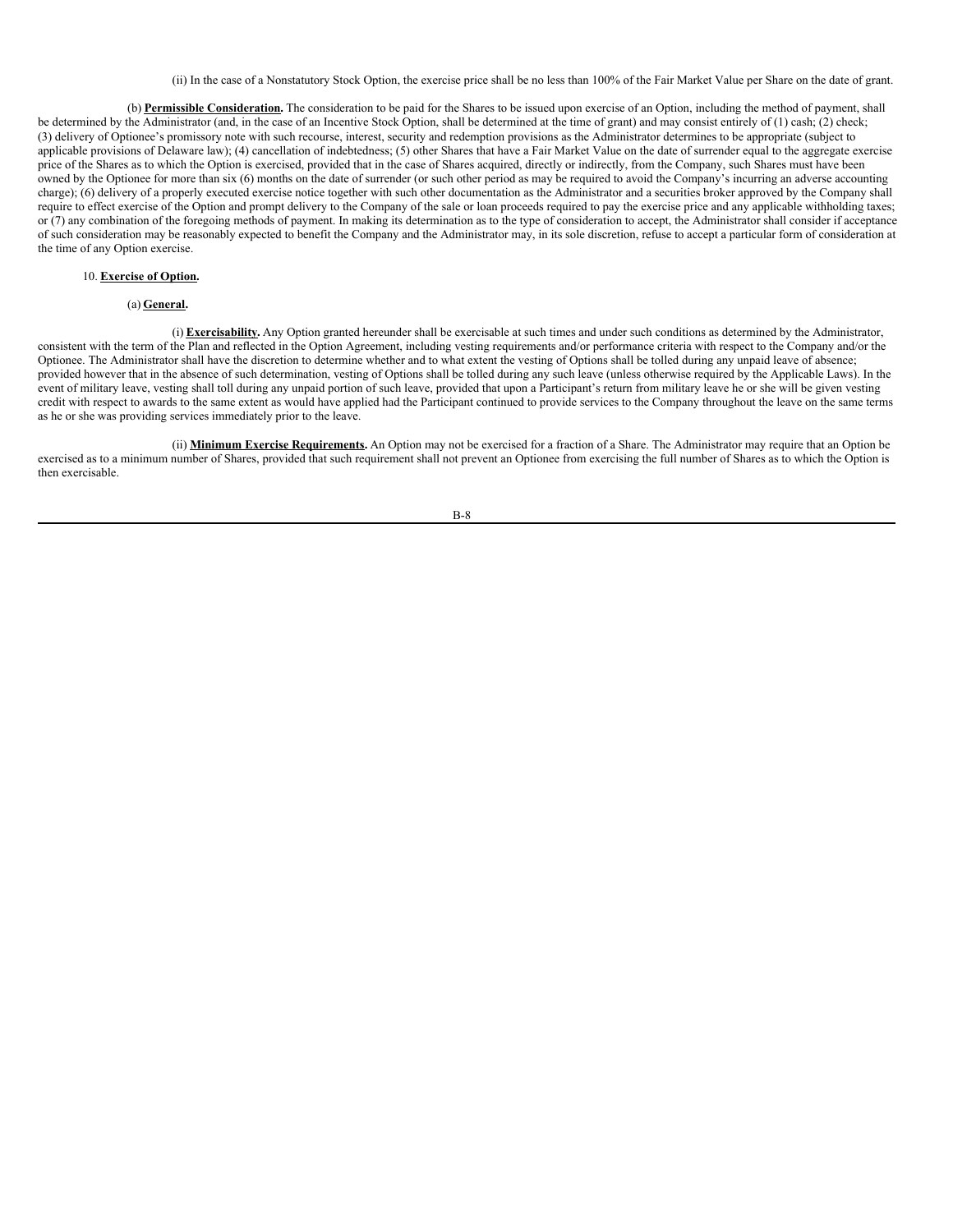(iii) **Procedures for and Results of Exercise.** An Option shall be deemed exercised when written notice of such exercise has been given to the Company in accordance with the terms of the Option by the person entitled to exercise the Option and the Company has received full payment for the Shares with respect to which the Option is exercised. Full payment may, as authorized by the Administrator, consist of any consideration and method of payment allowable under Section 9(b) of the Plan, provided that the Administrator may, in its sole discretion, refuse to accept any form of consideration at the time of any Option exercise.

Exercise of an Option in any manner shall result in a decrease in the number of Shares that thereafter may be available, both for purposes of the Plan and for sale under the Option, by the number of Shares as to which the Option is exercised.

(iv) **Rights as Stockholder.** Until the issuance of the Shares (as evidenced by the appropriate entry on the books of the Company or of a duly authorized transfer agent of the Company), no right to vote or receive dividends or any other rights as a stockholder shall exist with respect to the Optioned Stock, notwithstanding the exercise of the Option. No adjustment will be made for a dividend or other right for which the record date is prior to the date the stock certificate is issued, except as provided in Section 14 of the Plan.

### (b) **Termination of Employment or Consulting Relationship.**

(i) **Termination other than Upon Disability or Death.** In the event of termination of an Optionee's Continuous Service Status, such Optionee may exercise an Option within three (3) months following such termination to the extent the Optionee was vested in the Optioned Stock as of the date of such termination. No termination shall be deemed to occur and this Section 10(b)(i) shall not apply if (A) the Optionee is a Consultant who becomes an Employee, or (B) the Optionee is an Employee who becomes a Consultant.

(ii) **Disability of Optionee.** In the event of termination of an Optionee's Continuous Service Status as a result of his or her permanent and total disability within the meaning of Section  $22(e)(3)$  of the Code, such Optionee may exercise an Option at any time within one (1) year following such termination to the extent the Optionee was vested in the Optioned Stock as of the date of such termination.

(iii) **Death of Optionee.** In the event of the death of an Optionee during the period of Continuous Service Status or within three (3) months following termination thereof, the Option may be exercised by Optionee's estate or by a person who acquired the right to exercise the Option by bequest or inheritance at any time within one (1) year following the date of death, but only to the extent the Optionee was vested in the Optioned Stock as of the date of death or, if earlier, the date the Optionee's Continuous Service Status terminated.

# 11. **Stock Purchase Rights.**

(a) **Rights to Purchase.** When the Administrator determines that it will offer Stock Purchase Rights under the Plan, it shall advise the offeree in writing of the terms, conditions and restrictions related to the offer, including the number of Shares that such person shall be entitled to purchase, the price to be paid, and the time within which such person must accept such offer. The offer to purchase Shares subject to Stock Purchase Rights shall be accepted by execution of a Restricted Stock Purchase Agreement in the form determined by the Administrator.

$$
B-9
$$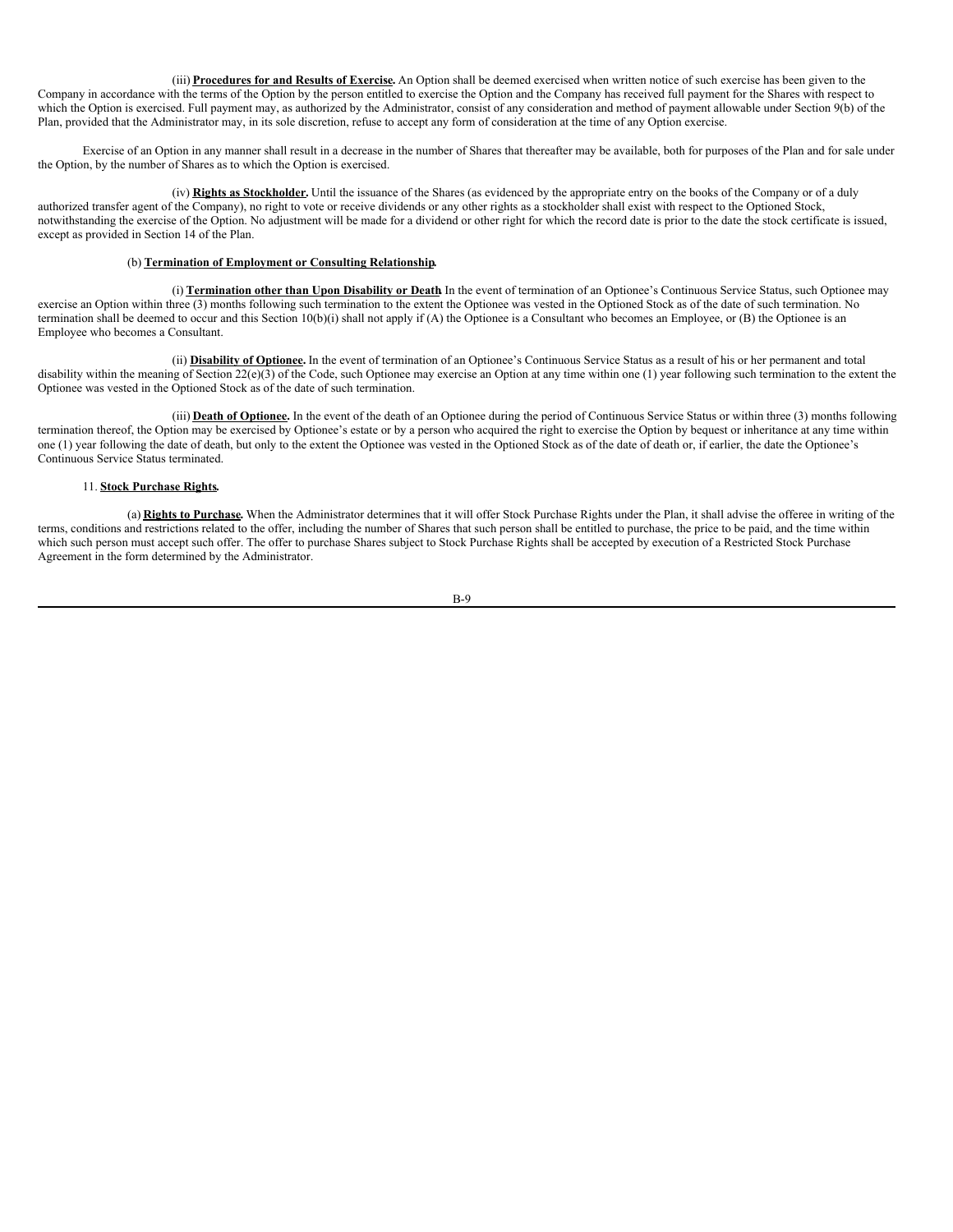(b) **Repurchase Option.** Unless the Administrator determines otherwise, the Restricted Stock Purchase Agreement shall grant the Company a repurchase option exercisable upon the voluntary or involuntary termination of the purchaser's employment with the Company for any reason (including death or disability). The purchase price for Shares repurchased pursuant to the Restricted Stock Purchase Agreement shall be the original purchase price paid by the purchaser and may be paid by cancellation of any indebtedness of the purchaser to the Company. The repurchase option shall lapse at such date as the Administrator may determine, as reflected in the Restricted Stock Purchase Agreement.

(c) **Other Provisions.** The Restricted Stock Purchase Agreement shall contain such other terms, provisions and conditions not inconsistent with the Plan as may be determined by the Administrator in its sole discretion. In addition, the provisions of Restricted Stock Purchase Agreements need not be the same with respect to each purchaser.

(d) **Rights as a Stockholder.** Once the Stock Purchase Right is exercised, the purchaser shall have the rights equivalent to those of a stockholder, and shall be a stockholder when his or her purchase is entered upon the records of the duly authorized transfer agent of the Company. No adjustment will be made for a dividend or other right for which the record date is prior to the date the Stock Purchase Right is exercised, except as provided in Section 14 of the Plan.

# 12. **Taxes.**

(a) As a condition of the exercise of an Option or Stock Purchase Right granted under the Plan, the Participant (or in the case of the Participant's death, the person exercising the Option or Stock Purchase Right) shall make such arrangements as the Administrator may require for the satisfaction of any applicable federal, state, local or foreign withholding tax obligations that may arise in connection with the exercise of the Option or Stock Purchase Right and the issuance of Shares. The Company shall not be required to issue any Shares under the Plan until such obligations are satisfied. If the Administrator allows the withholding or surrender of Shares to satisfy a Participant's tax withholding obligations under this Section 12 (whether pursuant to Section 12(c), (d) or (e), or otherwise), the Administrator shall not allow Shares to be withheld in an amount that exceeds the minimum statutory withholding rates for federal and state tax purposes, including payroll taxes.

(b) In the case of an Employee and in the absence of any other arrangement, the Employee shall be deemed to have directed the Company to withhold or collect from his or her compensation an amount sufficient to satisfy such tax obligations from the next payroll payment otherwise payable after the date of an exercise of the Option or Stock Purchase Right.

(c) In the case of Participant other than an Employee (or in the case of an Employee where the next payroll payment is not sufficient to satisfy such tax obligations, with respect to any remaining tax obligations), in the absence of any other arrangement and to the extent permitted under the Applicable Laws, the Participant shall be deemed to have elected to have the Company withhold from the Shares to be issued upon exercise of the Option or Stock Purchase Right that number of Shares having a Fair Market Value determined as of the applicable Tax Date (as defined below) equal to the amount required to be withheld. For purposes of this Section 12, the Fair Market Value of the Shares to be withheld shall be determined on the date that the amount of tax to be withheld is to be determined under the Applicable Laws (the "Tax Date").

$$
B-10
$$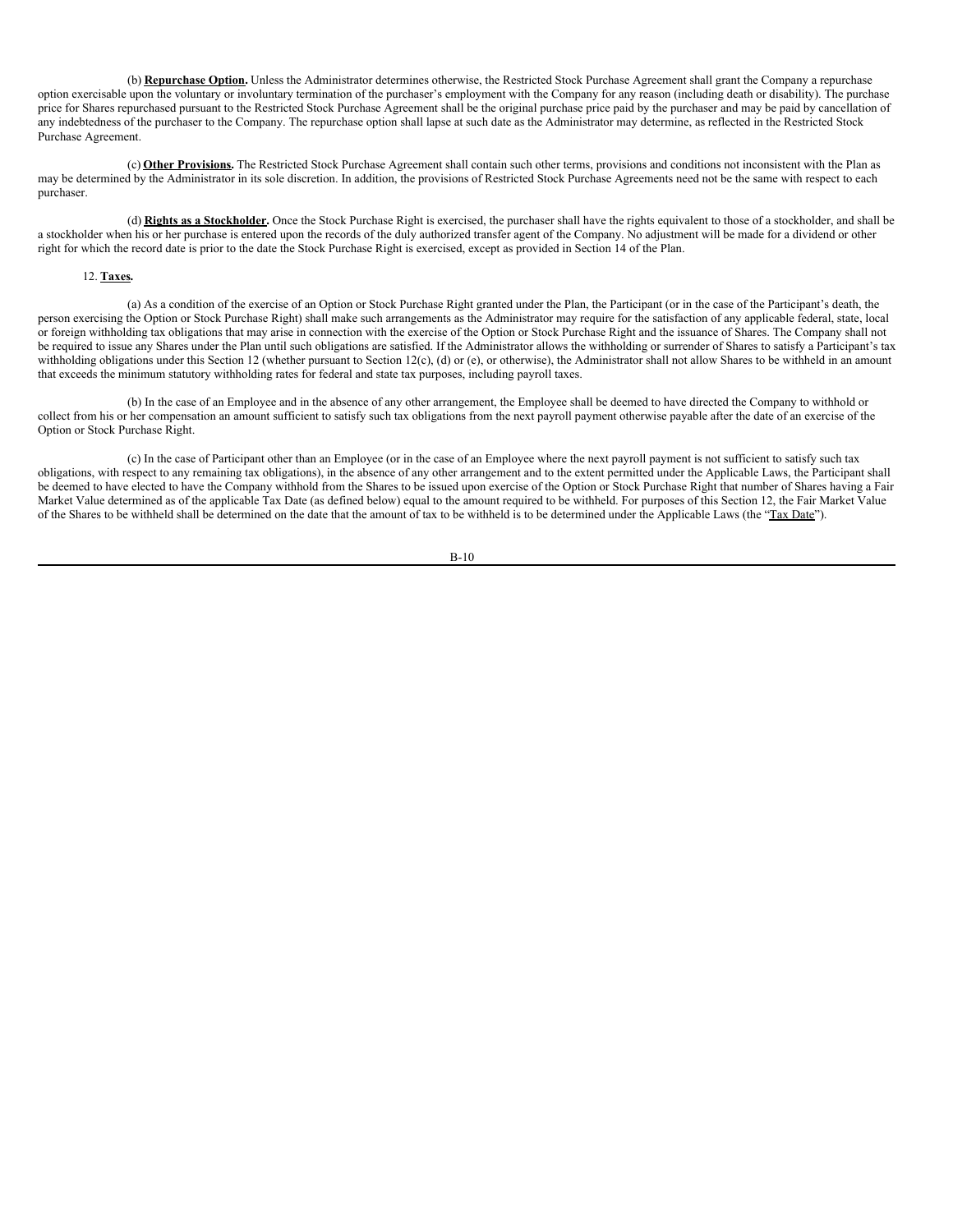(d) If permitted by the Administrator, in its discretion, a Participant may satisfy his or her tax withholding obligations upon exercise of an Option or Stock Purchase Right by surrendering to the Company Shares that have a Fair Market Value determined as of the applicable Tax Date equal to the amount required to be withheld. In the case of shares previously acquired from the Company that are surrendered under this Section 12(d), such Shares must have been owned by the Participant for more than six (6) months on the date of surrender (or such other period of time as is required for the Company to avoid adverse accounting charges).

(e) Any election or deemed election by a Participant to have Shares withheld to satisfy tax withholding obligations under Section 12(c) or (d) above shall be irrevocable as to the particular Shares as to which the election is made and shall be subject to the consent or disapproval of the Administrator. Any election by a Participant under Section 12(d) above must be made on or prior to the applicable Tax Date.

(f) In the event an election to have Shares withheld is made by a Participant and the Tax Date is deferred under Section 83 of the Code because no election is filed under Section 83(b) of the Code, the Participant shall receive the full number of Shares with respect to which the Option or Stock Purchase Right is exercised but such Participant shall be unconditionally obligated to tender back to the Company the proper number of Shares on the Tax Date.

### 13. **Non-Transferability of Options and Stock Purchase Rights.**

(a) **General.** Except as set forth in this Section 13, Options and Stock Purchase Rights may not be sold, pledged, assigned, hypothecated, transferred or disposed of in any manner other than by will or by the laws of descent or distribution. The designation of a beneficiary by an Optionee will not constitute a transfer. An Option or Stock Purchase Right may be exercised, during the lifetime of the holder of an Option or Stock Purchase Right, only by such holder or a transferee permitted by this Section 13.

(b) **Limited Transferability Rights.** The Administrator may in its discretion grant transferable Nonstatutory Stock Options pursuant to Option Agreements specifying the manner in which such Nonstatutory Stock Options are transferable.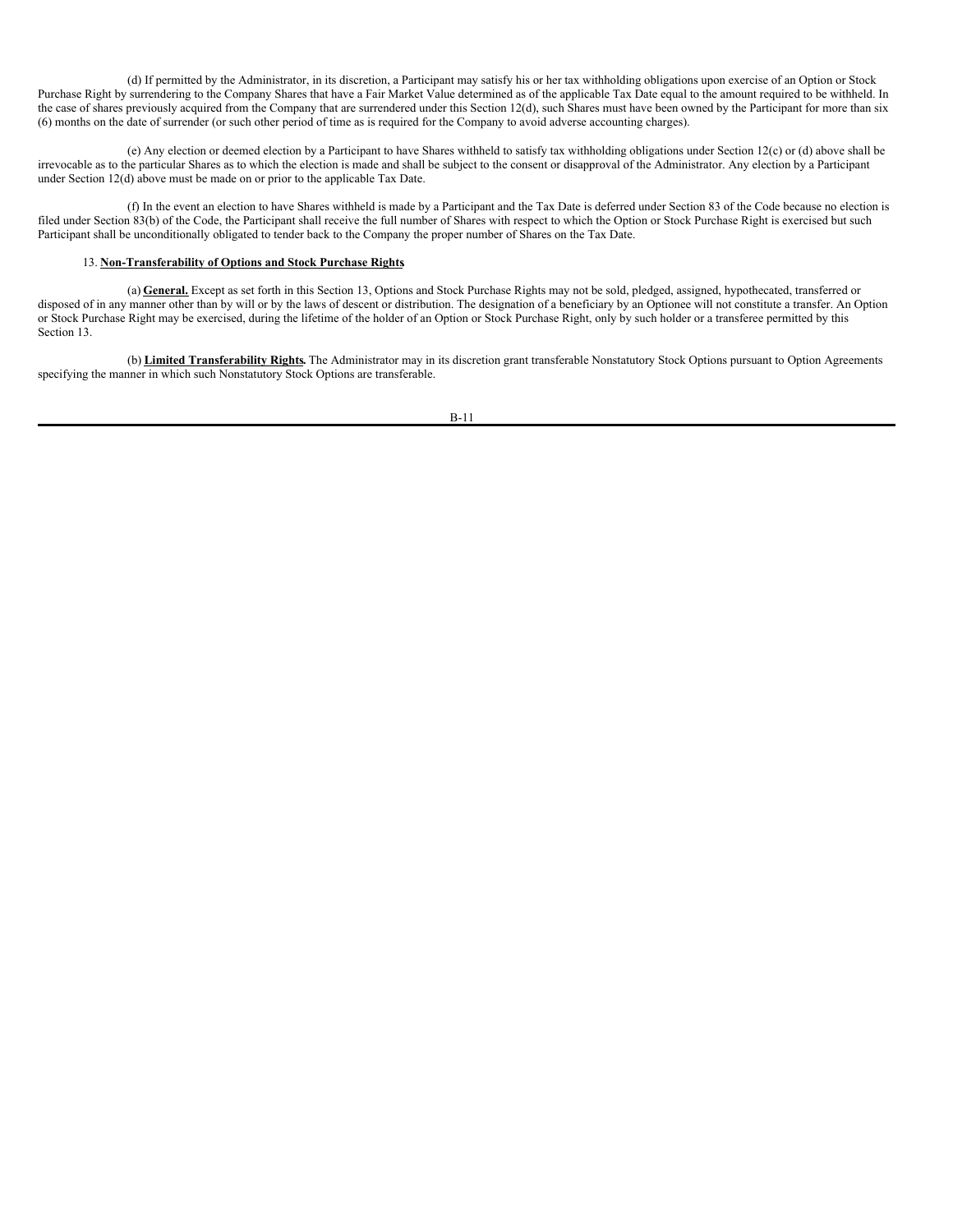### 14. **Adjustments Upon Changes in Capitalization, Merger or Certain Other Transactions.**

(a) **Changes in Capitalization.** Subject to any required action by the stockholders of the Company, the number of Shares of Common Stock covered by each outstanding Option or Stock Purchase Right, the number of Shares set forth in Sections 3 and 8 above and the number of Shares of Common Stock that have been authorized for issuance under the Plan but as to which no Options or Stock Purchase Rights have yet been granted or that have been returned to the Plan upon cancellation or expiration of an Option or Stock Purchase Right, as well as the price per Share of Common Stock covered by each such outstanding Option or Stock Purchase Right, shall be proportionately adjusted for any increase or decrease in the number of issued Shares of Common Stock resulting from a stock split, reverse stock split, stock dividend, combination, recapitalization or reclassification of the Common Stock, or any other increase or decrease in the number of issued Shares of Common Stock effected without receipt of consideration by the Company; provided, however, that conversion of any convertible securities of the Company shall not be deemed to have been "effected without receipt of consideration." Such adjustment shall be made by the Administrator, whose determination in that respect shall be final, binding and conclusive. Except as expressly provided herein, no issuance by the Company of shares of stock of any class, or securities convertible into shares of stock of any class, shall affect, and no adjustment by reason thereof shall be made with respect to, the number or price of Shares of Common Stock subject to an Option or Stock Purchase Right.

(b) **Dissolution or Liquidation.** In the event of the dissolution or liquidation of the Company, each Option and Stock Purchase Right will terminate immediately prior to the consummation of such action, unless otherwise determined by the Administrator.

(c) **Corporate Transaction.** In the event of a Corporate Transaction, each outstanding Option or Stock Purchase Right shall be assumed or an equivalent option or right shall be substituted by such successor corporation or a parent or subsidiary of such successor corporation (the "Successor Corporation"), unless the Successor Corporation does not agree to assume the award or to substitute an equivalent option or right, in which case such Option or Stock Purchase Right shall terminate upon the consummation of the transaction in consideration for a cash payment to the Participant (on the date of the Corporate Transaction), with respect to each such Option, equal to the excess, if any, of the Fair Market Value of the Common Stock subject to such Option over the exercise price of such Option.

For purposes of this Section 14(c), an Option or a Stock Purchase Right shall be considered assumed, without limitation, if, at the time of issuance of the stock or other consideration upon a Corporate Transaction or a Change of Control, as the case may be, each holder of an Option or Stock Purchase Right would be entitled to receive upon exercise of the award the same number and kind of shares of stock or the same amount of property, cash or securities as such holder would have been entitled to receive upon the occurrence of the transaction if the holder had been, immediately prior to such transaction, the holder of the number of Shares of Common Stock covered by the award at such time (after giving effect to any adjustments in the number of Shares covered by the Option or Stock Purchase Right as provided for in this Section 14); provided that if such consideration received in the transaction is not solely common stock of the Successor Corporation, the Administrator may, with the consent of the Successor Corporation, provide for the consideration to be received upon exercise of the award to be solely common stock of the Successor Corporation equal to the Fair Market Value of the per Share consideration received by holders of Common Stock in the transaction.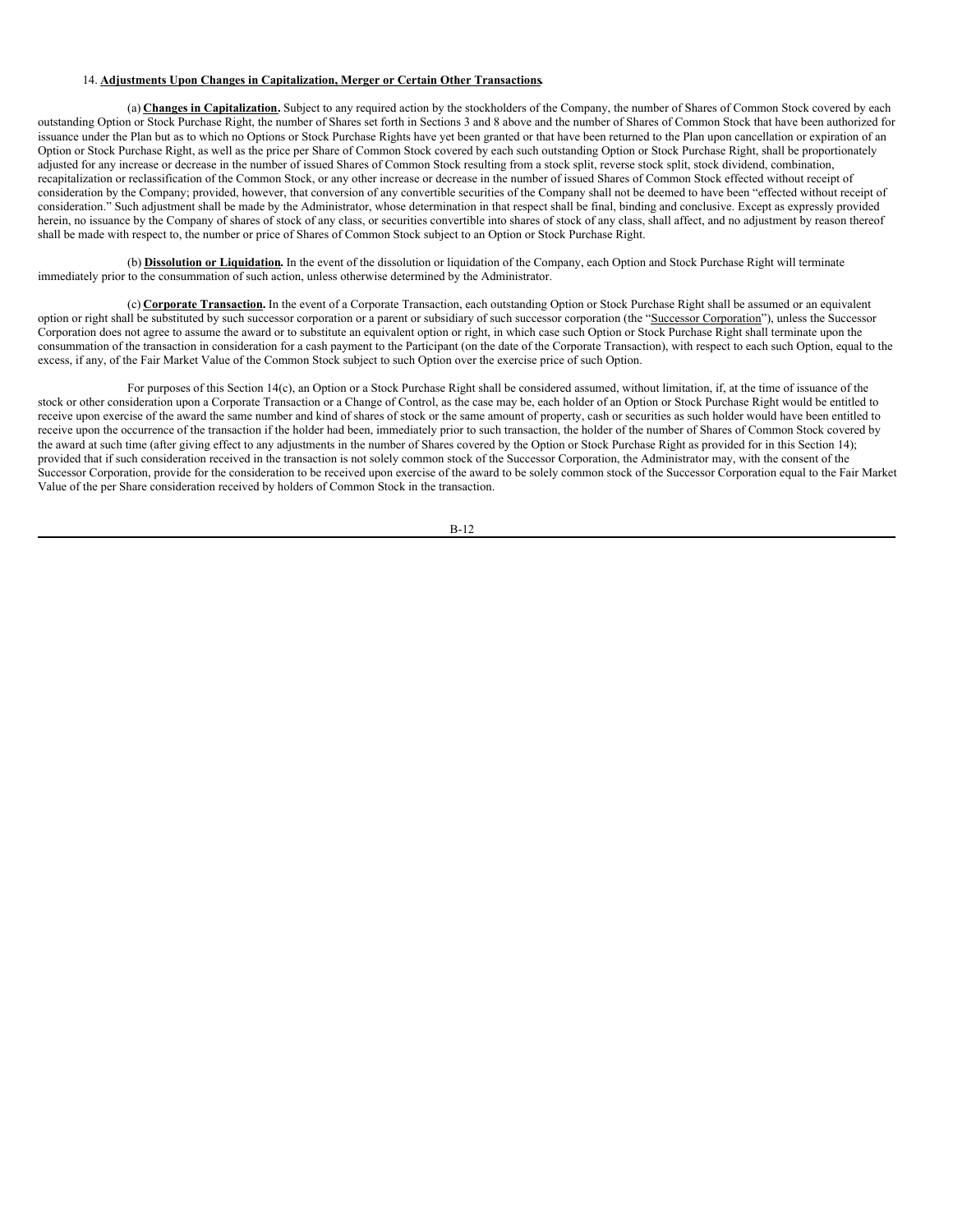(d) **Certain Distributions.** In the event of any distribution to the Company's stockholders of securities of any other entity or other assets (other than dividends payable in cash or stock of the Company) without receipt of consideration by the Company, the Administrator may, in its discretion, appropriately adjust the price per Share of Common Stock covered by each outstanding Option or Stock Purchase Right to reflect the effect of such distribution.

(e) **Change of Control.** Notwithstanding any provision of the Plan or any award agreement to the contrary, in the event of a Change of Control, (i) each outstanding Option shall become immediately vested and exercisable, and (ii) any outstanding Restricted Stock shall become immediately vested and any repurchase option with respect to such Restricted Stock shall immediately lapse, in each case effective immediately prior to the Change of Control.

15. **Time of Granting Options and Stock Purchase Rights.** The date of grant of an Option or Stock Purchase Right shall, for all purposes, be the date on which the Administrator makes the determination granting such Option or Stock Purchase Right, or such other date as is determined by the Administrator, provided that in the case of any Incentive Stock Option, the grant date shall be the later of the date on which the Administrator makes the determination granting such Incentive Stock Option or the date of commencement of the Optionee's employment relationship with the Company. Notice of the determination shall be given to each Employee, Director or Consultant to whom an Option or Stock Purchase Right is so granted within a reasonable time after the date of such grant.

## 16. **Amendment and Termination of the Plan.**

(a) **Authority to Amend or Terminate.** The Board may at any time amend, alter, suspend or discontinue the Plan, but no amendment, alteration, suspension or discontinuation (other than an adjustment pursuant to Section 14 above) shall be made that would materially and adversely affect the rights of any Optionee or holder of Stock Purchase Rights under any outstanding grant, without his or her consent. In addition, to the extent necessary and desirable to comply with the Applicable Laws, the Company shall obtain stockholder approval of any Plan amendment in such a manner and to such a degree as required.

(b) **Effect of Amendment or Termination.** No amendment or termination of the Plan shall materially and adversely affect Options or Stock Purchase Rights already granted, unless mutually agreed otherwise between the Optionee or holder of the Stock Purchase Rights and the Administrator, which agreement must be in writing and signed by the Optionee or holder and the Company.

17. **Conditions Upon Issuance of Shares.** Notwithstanding any other provision of the Plan or any agreement entered into by the Company pursuant to the Plan, the Company shall not be obligated, and shall have no liability for failure, to issue or deliver any Shares under the Plan unless such issuance or delivery would comply with the Applicable Laws, with such compliance determined by the Company in consultation with its legal counsel. As a condition to the exercise of an Option or Stock Purchase Right, the Company may require the person exercising the award to represent and warrant at the time of any such exercise that the Shares are being purchased only for investment and without any present intention to sell or distribute such Shares if, in the opinion of counsel for the Company, such a representation is required by law.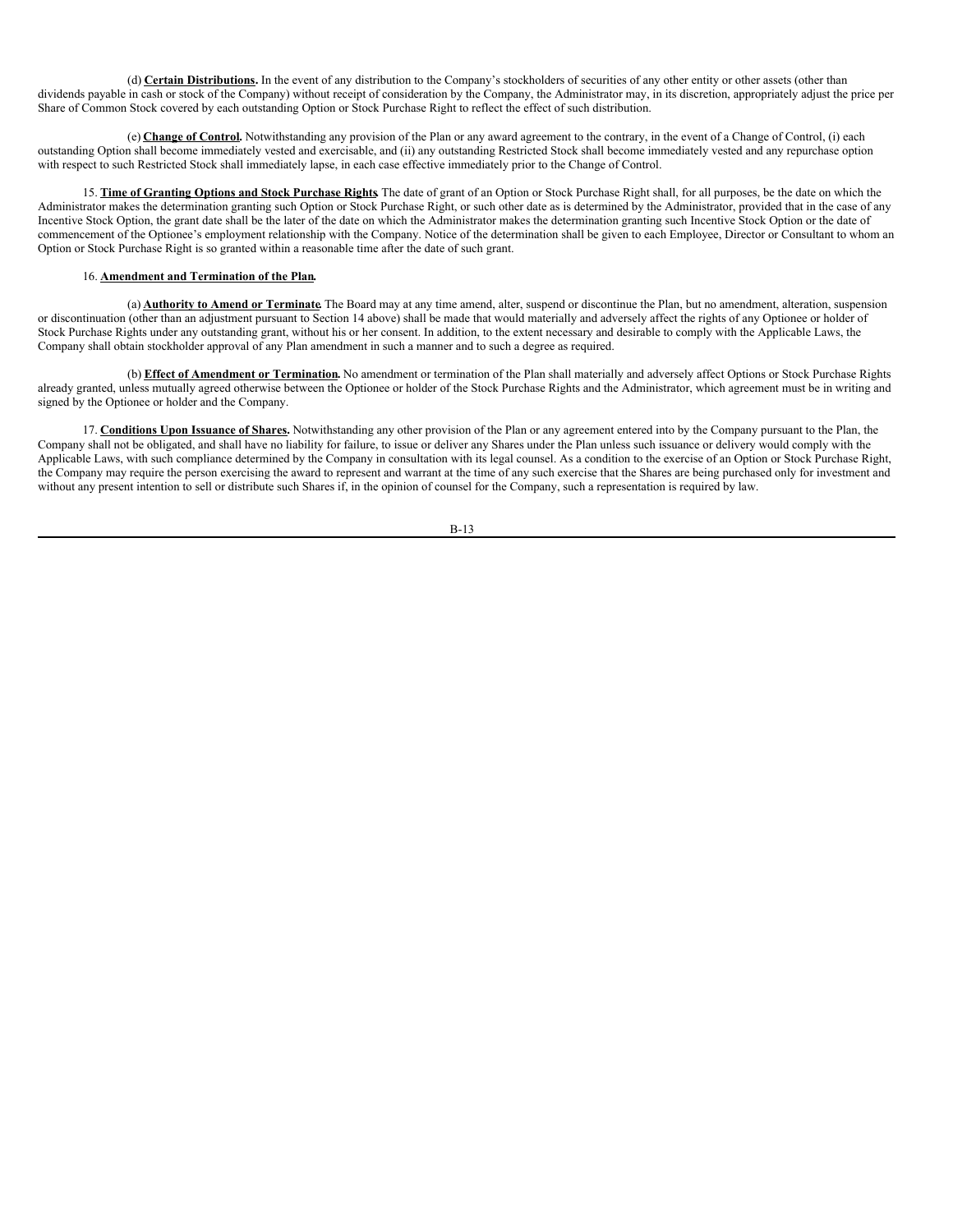18. **Reservation of Shares.** The Company, during the term of this Plan, will at all times reserve and keep available such number of Shares as shall be sufficient to satisfy the requirements of the Plan.

19. **Agreements**. Options and Stock Purchase Rights shall be evidenced by Option Agreements and Restricted Stock Purchase Agreements, respectively, in such form(s) as the Administrator shall from time to time approve.

20. **Stockholder Approval**. If required by the Applicable Laws, continuance of the Plan shall be subject to approval by the stockholders of the Company within twelve (12) months before or after the date the Plan is adopted. Such stockholder approval shall be obtained in the manner and to the degree required under the Applicable Laws.

21. **Information and Documents to Optionees and Purchasers.** If required by the Applicable Laws, the Company shall provide financial statements at least annually to each Optionee and to each individual who acquired Shares pursuant to the Plan, during the period such Optionee or purchaser has one or more Options or Stock Purchase Rights outstanding, and in the case of an individual who acquired Shares pursuant to the Plan, during the period such individual owns such Shares. The Company shall not be required to provide such information if the issuance of Options or Stock Purchase Rights under the Plan is limited to key employees whose duties in connection with the Company assure their access to equivalent information.

22. Section 409A. The Plan is intended to comply with Section 409A of the Code to the extent subject thereto, and, accordingly, to the maximum extent permitted, the Plan shall be interpreted and administered to be in compliance therewith. Any payments described in the Plan that are due within the "short-term deferral period" as defined in Section 409A of the Code shall not be treated as deferred compensation unless Applicable Laws require otherwise. Notwithstanding anything to the contrary in the Plan, to the extent required to avoid accelerated taxation and tax penalties under Section 409A of the Code, amounts that would otherwise be payable and benefits that would otherwise be provided pursuant to the Plan during the six (6) month period immediately following the Participant's termination of Continuous Service Status shall instead be paid on the first payroll date after the six-month anniversary of the Participant's separation from service (or the Participant's death, if earlier). Notwithstanding the foregoing, neither the Company nor the Administrator shall have any obligation to take any action to prevent the assessment of any excise tax or penalty on any Participant under Section 409A of the Code and neither the Company nor the Administrator will have any liability to any Participant for such tax or penalty.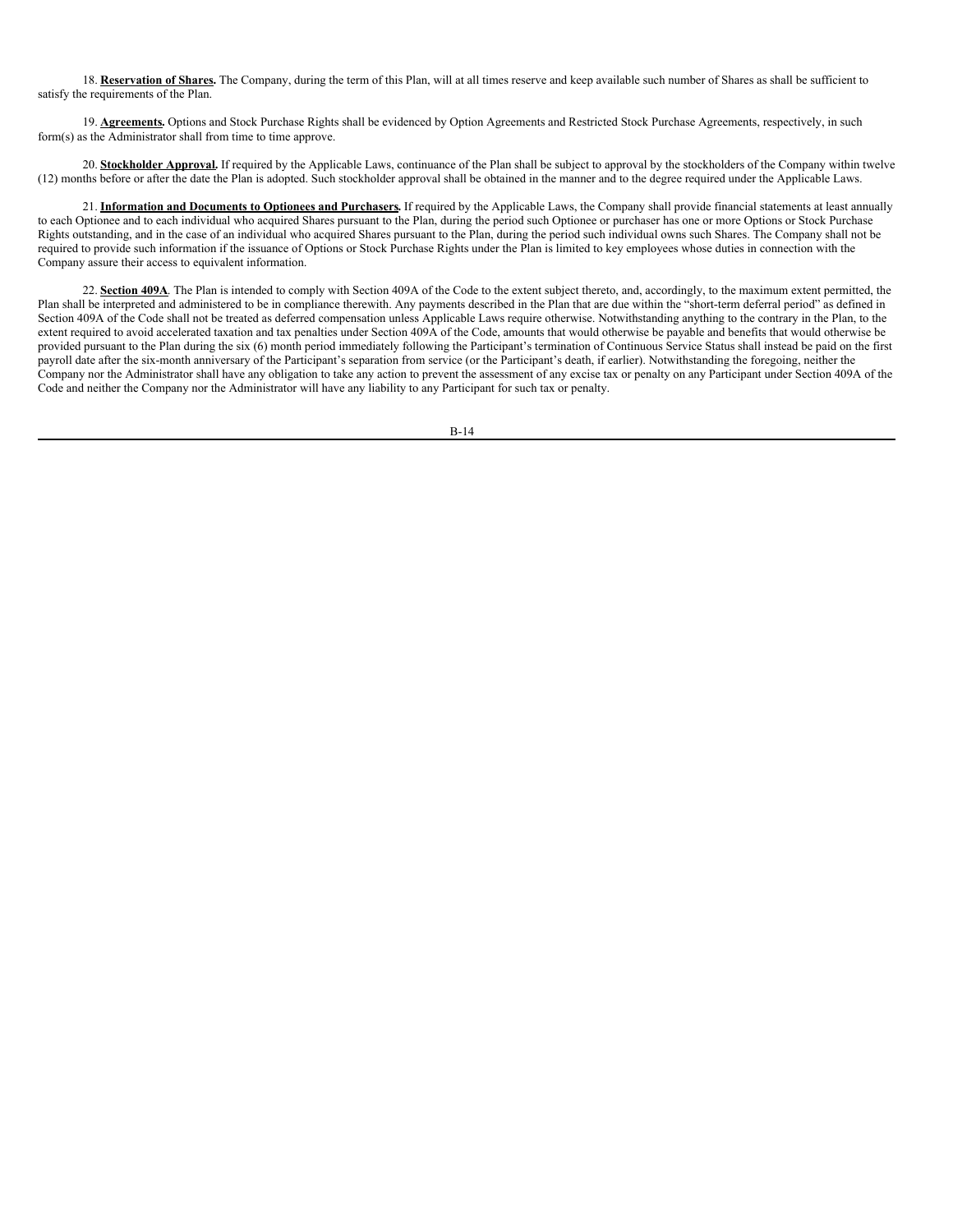# **PROXY**

# **ANNUAL MEETING OF STOCKHOLDERS ACTINIUM PHARMACEUTICALS, INC. November 18, 2020**

# This Proxy is solicited by the Board of Directors of Actinium Pharmaceuticals, Inc., which recommends that you vote FOR proposals 1, 2, and 3.

The undersigned hereby appoints Sandesh Seth (the "Proxy"), with power of substitution, to vote on the following matters, which may properly come before the Annual Meeting of Stockholders of Actinium Pharmaceuticals, Inc. to be held on Wednesday, November 18, 2020 at 9:30 a.m. EST. at The Garden City Hotel, 45 Seventh Street, Garden City, NY 11530, and at any adjournment or postponement thereof. The Proxy shall cast votes according to the number of shares of common stock of the Company that the undersigned may be entitled to vote with respect to the matters set forth below, in accordance with the specification indicated, if any, and shall have all the powers which the undersigned would possess if personally present. The undersigned hereby revokes any prior proxy to vote at the Annual Meeting, and hereby ratifies and confirms all that said Proxy may lawfully do by virtue hereof and thereof.

This proxy, when properly executed, will be voted in the manner directed herein. If no such direction is made, this proxy will be voted in accordance with the Board of Directors' recommendations.

IMPORTANT - THIS PROXY MUST BE SIGNED AND DATED ON THE REVERSE SIDE.

A PLEASE DETACH ALONG PERFORATED LINE AND MAIL IN THE ENVELOPE PROVIDED. A

Important Notice Regarding the Availability of Proxy Materials for the Annual Meeting of Stockholders:

Our official Notice of Annual Meeting of Stockholders, the 2019 Annual Report on Form 10-K and the Proxy Statement are available at http://www.viewproxy.com/actiniumpharma/2020.